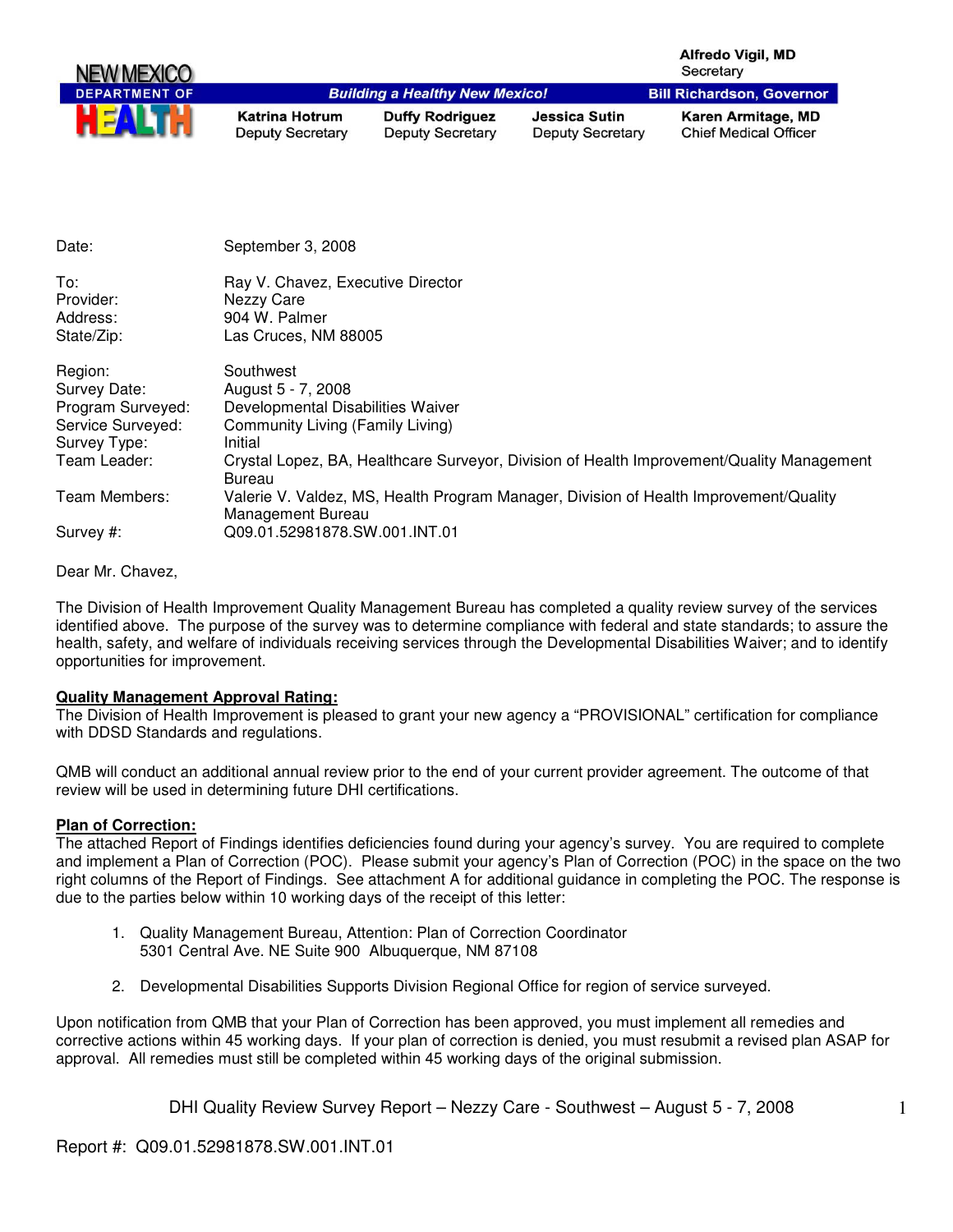Failure to submit, complete or implement your POC within the required time frames will result in the imposition of a \$200 per day Civil Monetary Penalty until it is received, completed and/or implemented.

#### **Request for Informal Reconsideration of Findings (IRF):**

If you disagree with a determination of noncompliance (finding) you have 10 working days upon receipt of this notice to request an IRF. Submit your request for an IRF in writing to:

> QMB Deputy Bureau Chief 5301 Central Ave NE Suite #900 Albuquerque, NM 87108 Attention: IRF request

A request for an IRF will not delay the implementation of your Plan of Correction which must be completed within 45 working days. Providers may not appeal the nature or interpretation of the standard or regulation, the team composition, sampling methodology or the Scope and Severity of the finding.

If the IRF approves the change or removal of a finding, you will be advised of any changes.

This IRF process is separate and apart from the Informal Dispute Resolution (IDR) and Fair Hearing Process for Sanctions from DOH.

Please call the Team Leader at 505-222-6625, if you have questions about the survey or the report. Thank you for your cooperation and for the work you perform.

Sincerely,

CrystaNLopez, BA Team *Aad/Health Care Surveyor* Division of Health Improvement Quality Management Bureau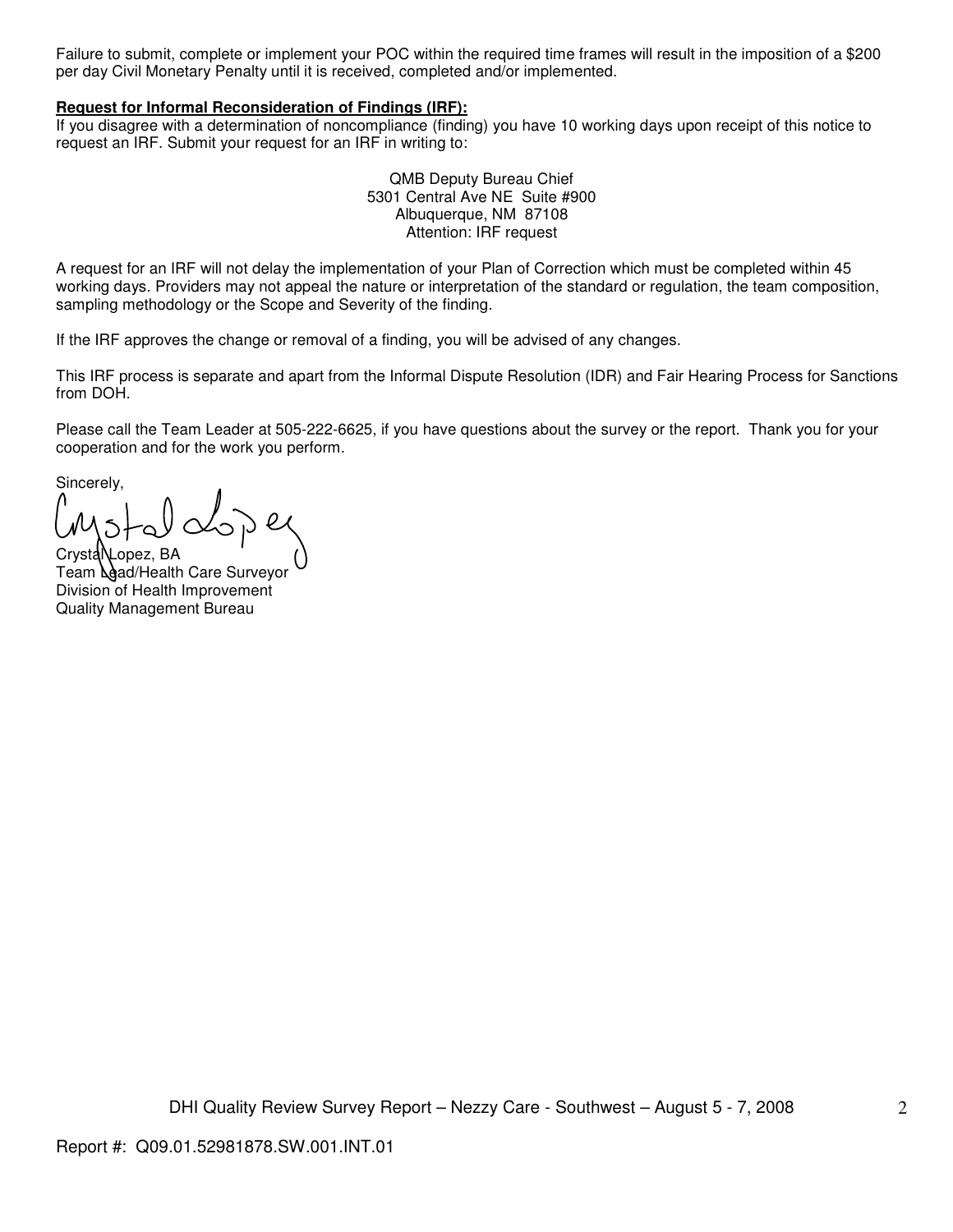| <b>Survey Process Employed:</b>         |                                                                                                                                                                   |                                                                                                                                                                              |                                                                                                                                                                                                                                                                           |
|-----------------------------------------|-------------------------------------------------------------------------------------------------------------------------------------------------------------------|------------------------------------------------------------------------------------------------------------------------------------------------------------------------------|---------------------------------------------------------------------------------------------------------------------------------------------------------------------------------------------------------------------------------------------------------------------------|
| <b>Entrance Conference Date:</b>        |                                                                                                                                                                   | August 5, 2008                                                                                                                                                               |                                                                                                                                                                                                                                                                           |
| Present:                                |                                                                                                                                                                   | <b>Nezzy Care</b>                                                                                                                                                            | Ray V. Chavez, Owner/Director/Service Coordinator<br>Vanessa Tarango, Office Manager                                                                                                                                                                                      |
|                                         |                                                                                                                                                                   | DOH/DHI/QMB                                                                                                                                                                  | Crystal Lopez, BA, Health Care Surveyor<br>Valerie V. Valdez, MS, Health Program Manager                                                                                                                                                                                  |
| <b>Exit Conference Date:</b>            |                                                                                                                                                                   | August 7, 2008                                                                                                                                                               |                                                                                                                                                                                                                                                                           |
| Present:                                |                                                                                                                                                                   | <b>Nezzy Care</b>                                                                                                                                                            | Ray V. Chavez, Owner/Director/Service Coordinator<br>Vanessa Tarango, Office Manager                                                                                                                                                                                      |
|                                         |                                                                                                                                                                   | DOH/DHI/QMB                                                                                                                                                                  | Crystal Lopez, BA, Health Care Surveyor<br>Valerie V. Valdez, MS, Health Program Manager                                                                                                                                                                                  |
|                                         |                                                                                                                                                                   |                                                                                                                                                                              | <b>DDSD Southwest Regional Office</b><br>Zack Robinson, Social & Community Services Coordinator                                                                                                                                                                           |
| <b>Homes Visited</b>                    |                                                                                                                                                                   | Number:                                                                                                                                                                      | 5                                                                                                                                                                                                                                                                         |
| <b>Administrative Locations Visited</b> |                                                                                                                                                                   | Number:                                                                                                                                                                      | 1                                                                                                                                                                                                                                                                         |
| <b>Total Sample Size</b>                |                                                                                                                                                                   | Number:                                                                                                                                                                      | 5                                                                                                                                                                                                                                                                         |
| Persons Served Interviewed              |                                                                                                                                                                   | Number:                                                                                                                                                                      | $\overline{c}$                                                                                                                                                                                                                                                            |
| Persons Served Observed                 |                                                                                                                                                                   | Number:                                                                                                                                                                      | 3 (one individual chose not to participate in the interview<br>and the other two were not home at the time of the site visit)                                                                                                                                             |
| Records Reviewed (Persons Served)       |                                                                                                                                                                   | Number:                                                                                                                                                                      | 5                                                                                                                                                                                                                                                                         |
| Administrative Files Reviewed           |                                                                                                                                                                   | <b>Billing Records</b><br>$\bullet$<br><b>Medical Records</b><br><b>Personnel Files</b><br>٠<br><b>Training Records</b><br>٠<br>٠<br>٠<br>٠<br>٠<br><b>Evacuation Drills</b> | Incident Management Records<br>Agency Policy and Procedure<br><b>Caregiver Criminal History Screening Records</b><br><b>Employee Abuse Registry</b><br>Human Rights Notes and/or Meeting Minutes<br>Nursing personnel files<br>Quality Improvement/Quality Assurance Plan |
| CC: Distribution List:                  | DOH - Division of Health Improvement<br>DOH - Developmental Disabilities Supports Division<br>DOH - Office of Internal Audit<br>HSD - Medical Assistance Division |                                                                                                                                                                              |                                                                                                                                                                                                                                                                           |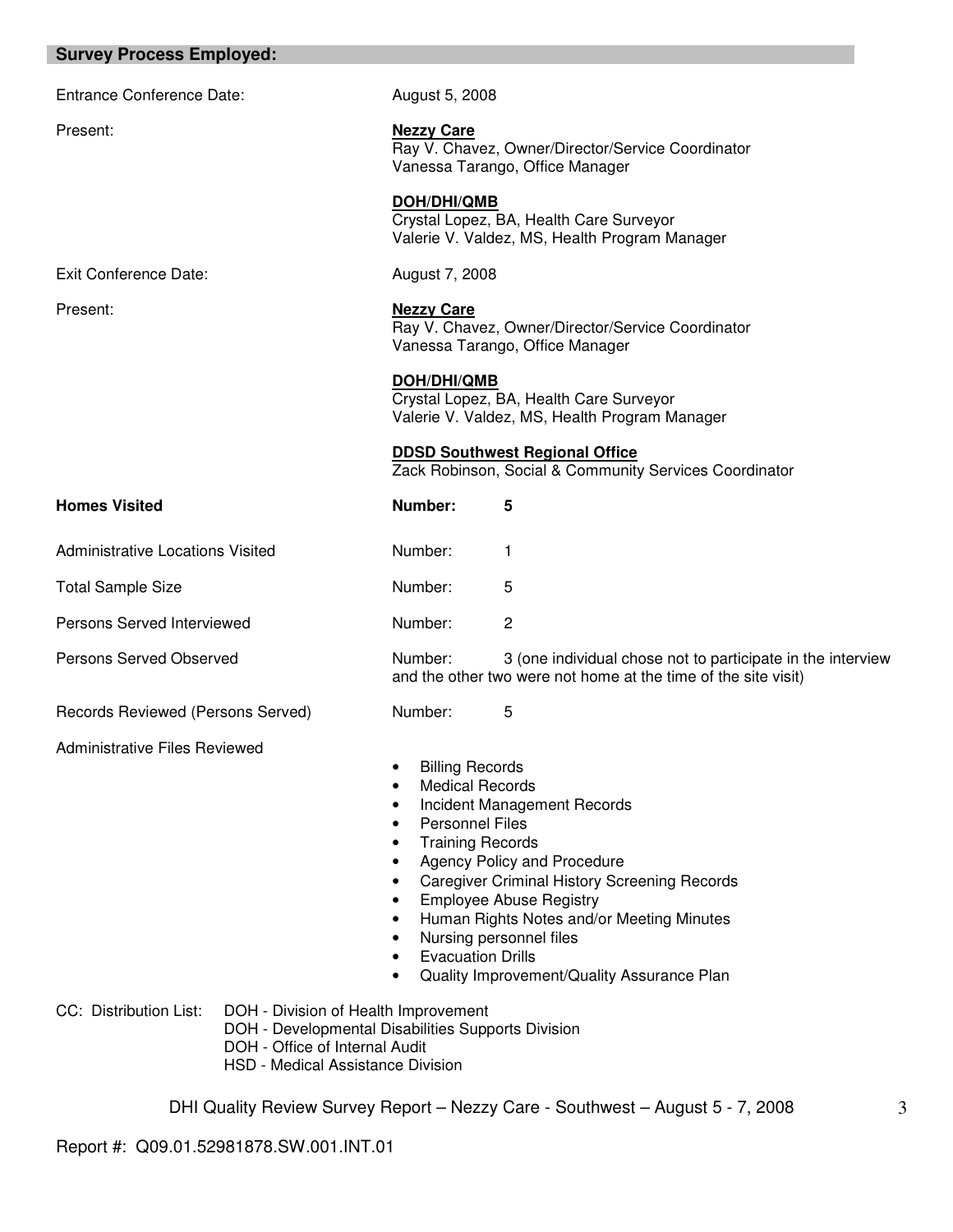# **Provider Instructions for Completing the QMB Plan of Correction (POC) Process**

- After a QMB Quality Review, your Survey Report will be sent to you via certified mail. You may request that it also be sent to you electronically by calling George Perrault, Plan of Correction Coordinator at 505-222-8624.
- Within 10 business days of the date you received your POC, you must develop and send your Plan of Correction response to the QMB office. (Providers who do not pick up their mail will be referred to the Internal Review Committee [IRC]).
- For each Deficiency in your Survey Report, include specific information about HOW you will correct each Deficiency, WHO will fix each Deficiency ("Responsible Party"), and by WHEN ("Date Due").
- Your POC must not only address HOW, WHO and WHEN each Deficiency will be corrected, but must also address overall systemic issues to prevent the Deficiency from reoccurring, i.e., Quality Assurance (QA). Your description of your QA must include specifics about your selfauditing processes, such as HOW OFTEN you will self-audit, WHO will do it, and WHAT FORMS will be used.
- Corrective actions should be incorporated into your agency's Quality Assurance/Quality Improvement policies and procedures.
- You may send your POC response electronically to George.Perrault@state.nm.us, by fax (505- 841-5815), or by postal mail.
- Do not send supporting documentation to QMB until after your POC has been approved by QMB.
- QMB will notify you if your POC has been "Approved" or "Denied".
- Whether your POC is "Approved" or "Denied", you have a maximum of 45 business days to correct all survey Deficiencies from the date of receipt of your Survey Report. If your POC is "Denied" it must be revised and resubmitted ASAP, as the 45 working day limit is in effect. Providers whose revised POC is denied will be referred to the IRC.
- The POC must be completed on the official QMB Survey Report and Plan of Correction Form, unless approved in advance by the POC Coordinator.
- The following Deficiencies must be corrected within the deadlines below (after receipt of your Survey Report):

| $\circ$ CCHS and EAR:              | 10 working days |
|------------------------------------|-----------------|
| o Medication errors:               | 10 working days |
| $\circ$ IMS system/training:       | 20 working days |
| $\circ$ ISP related documentation: | 30 working days |
| $\circ$ DDSD Training              | 45 working days |
|                                    |                 |

- If you have questions about the POC process, call the QMB POC Coordinator, George Perrault at 505-222-8624 for assistance.
- For Technical Assistance (TA) in developing or implementing your POC, contact your local DDSD Regional Office.
- Once your POC has been approved by QMB, the POC may not be altered or the dates changed.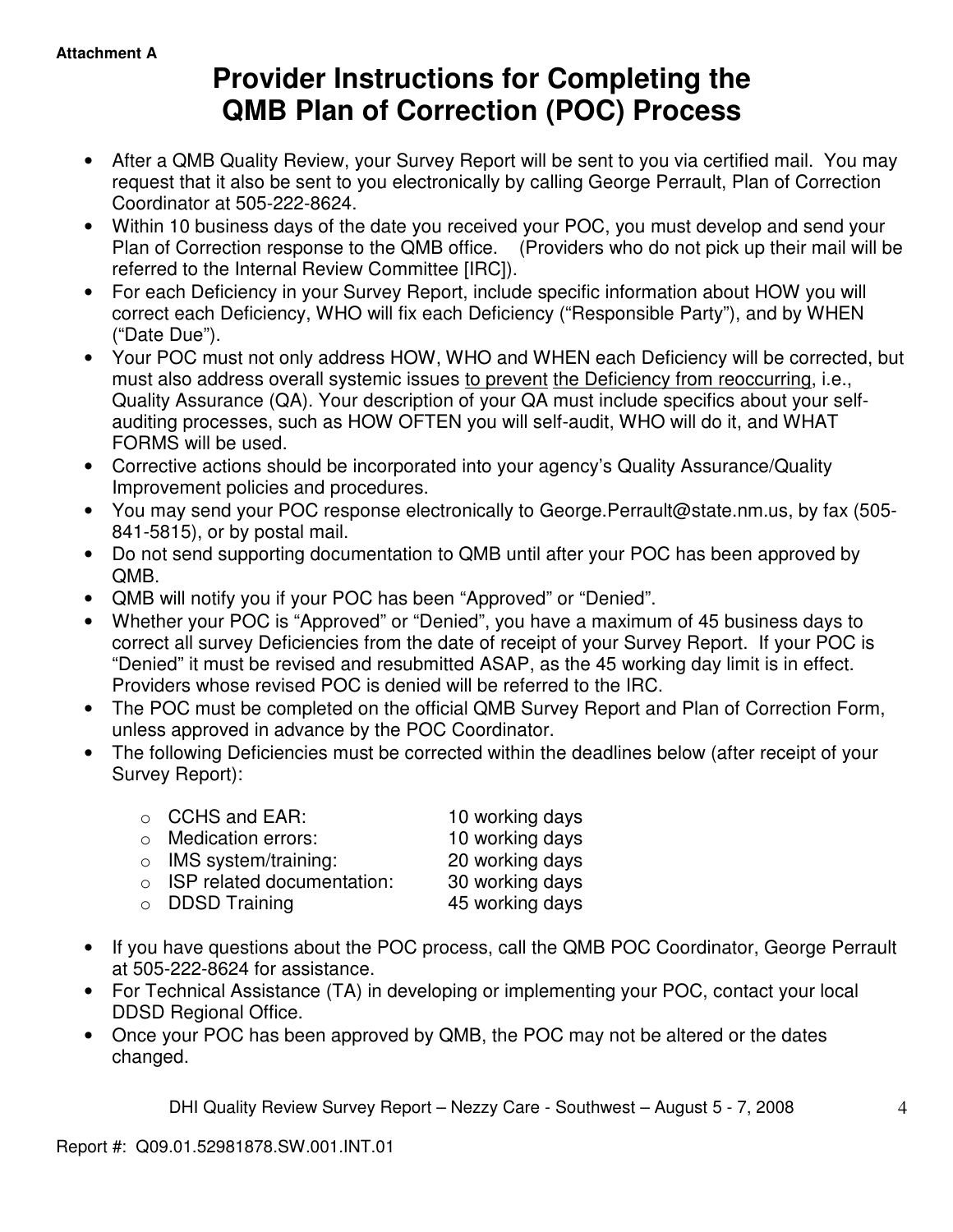- Requests for an extension or modification of your POC (post approval) must be made in writing and submitted to the POC Coordinator at QMB, and are approved on a case-by case basis.
- When submitting supporting documentation, organize your documents by Tag #s, and annotate or label each document using Individual #s.
- Do not submit original documents, copies are fine. Originals must be maintained in the agency/client file(s) as per DDSD Standards.
- Failure to submit, complete or implement your POC within the required timeframes will result in a referral to the IRC and the possible imposition of a \$200 per day Civil Monetary Penalty until it is received, completed and/or implemented.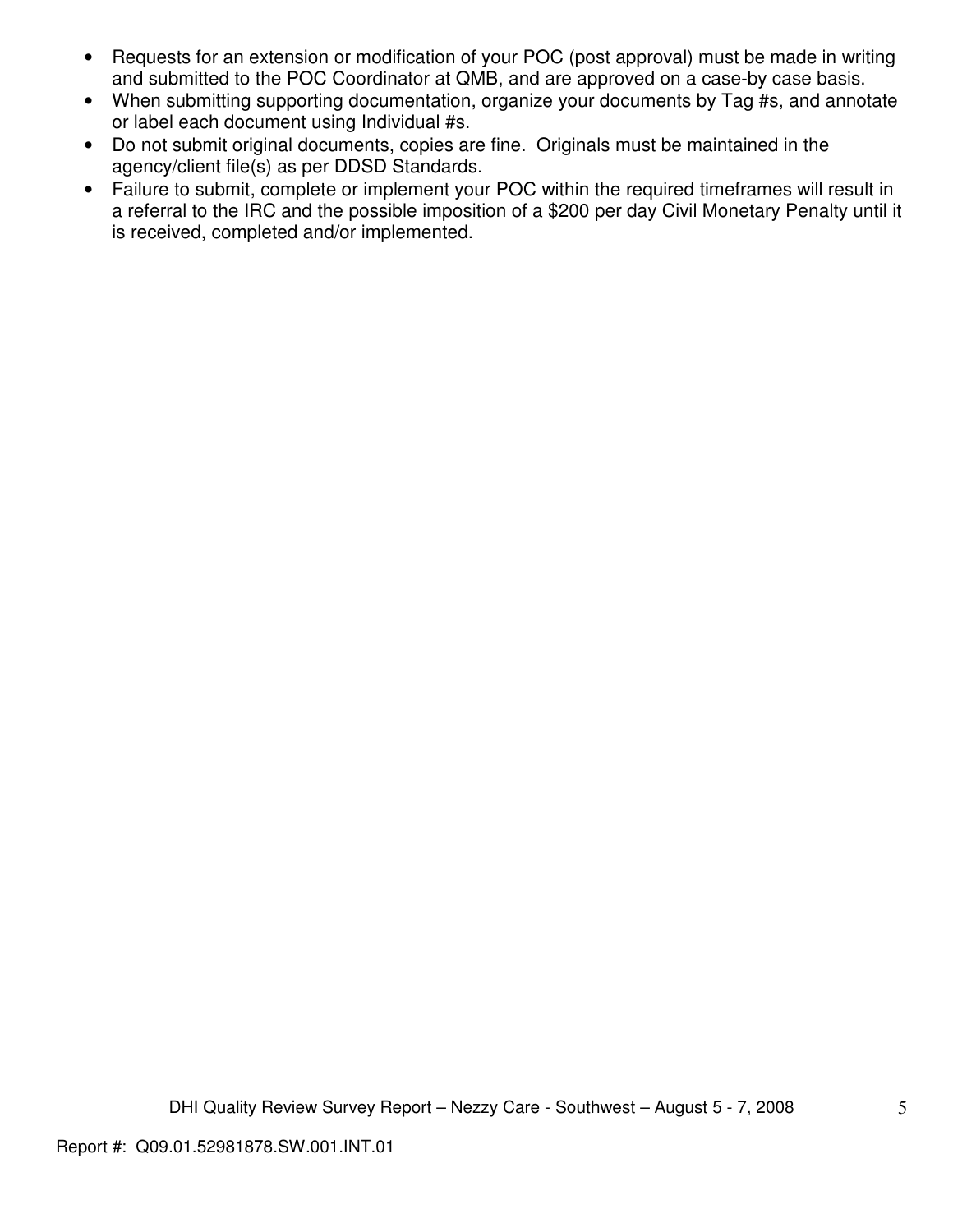# **QMB Scope and Severity Matrix of survey results**

Each deficiency in your Report of Findings is scored on a Scope and Severity Scale. The culmination of each deficiency's Scope and Severity is used to determine degree of compliance to standards and regulations and level of QMB Certification.

|                 |                  |                                                                |                                  | <b>SCOPE</b>                    |                                               |
|-----------------|------------------|----------------------------------------------------------------|----------------------------------|---------------------------------|-----------------------------------------------|
|                 |                  |                                                                | <b>Isolated</b><br>$01\% - 15\%$ | <b>Pattern</b><br>$16\% - 79\%$ | <b>Widespread</b><br>80% - 100%               |
| <b>SEVERITY</b> | High Impact      | Immediate<br>Jeopardy to<br>individual health<br>and or safety | J.                               | Κ.                              | L.                                            |
|                 |                  | <b>Actual harm</b>                                             | G.                               | Н.                              | I.                                            |
|                 | Medium<br>Impact | No Actual Harm<br><b>Potential for more</b>                    | D.                               | Е.                              | $F.$ (3 or more)                              |
|                 |                  | than minimal harm                                              | $D.$ (2 or less)                 |                                 | <b>F.</b> (no conditions<br>of participation) |
|                 | Impact<br>MOT    | No Actual Harm<br>Minimal potential<br>for harm.               | A.                               | <b>B.</b>                       | C.                                            |

Scope and Severity Definitions:

#### Key to Scope scale:

#### Isolated:

A deficiency that is limited to 1% to 15% of the sample, usually impacting no more than one or two individuals in the sample.

## Pattern:

A deficiency that impacts a number or group of individuals from 16% to 79% of the sample is defined as a pattern finding. Pattern findings suggest the need for system wide corrective actions.

## Widespread:

A deficiency that impacts most or all (80% to 100%) of the individuals in the sample is defined as widespread or pervasive. Widespread findings suggest the need for system wide corrective actions as well as the need to implement a Continuous Quality Improvement process to improve or build infrastructure. Widespread findings must be referred to the Internal Review Committee for review and possible actions or sanctions.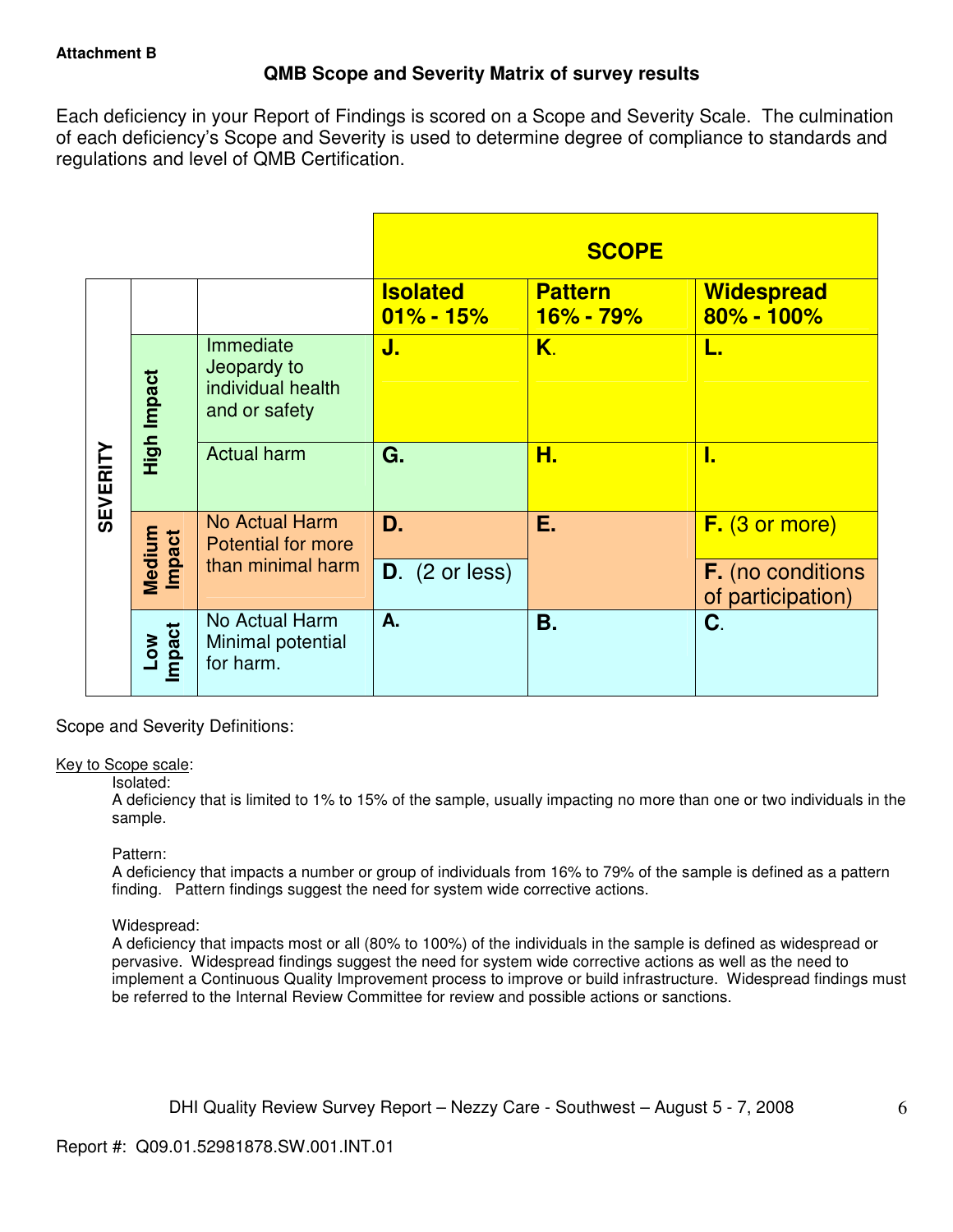#### Key to Severity scale:

Low Impact Severity: (Blue)

Low level findings have no or minimal potential for harm to an individual. Providers that have no findings above a "C" level may receive a "Quality" Certification approval rating from QMB.

#### Medium Impact Severity: (Tan)

Medium level findings have a potential for harm to an individual. Providers that have no findings above a "F" level and/or no more than two F level findings and no F level Conditions of Participation may receive a "Merit" Certification approval rating from QMB.

#### High Impact Severity: (Green or Yellow)

High level findings are when harm to an individual has occurred. Providers that have no findings above "I" level may only receive a "Standard" Approval rating from QMB and will be referred to the IRC.

#### High Impact Severity: (Yellow)

"J, K, and L" Level findings:

This is a finding of Immediate Jeopardy. If a provider is found to have "I" level findings or higher, with an outcome of Immediate Jeopardy, including repeat findings or Conditions of Participation they will be referred to the Internal Review Committee.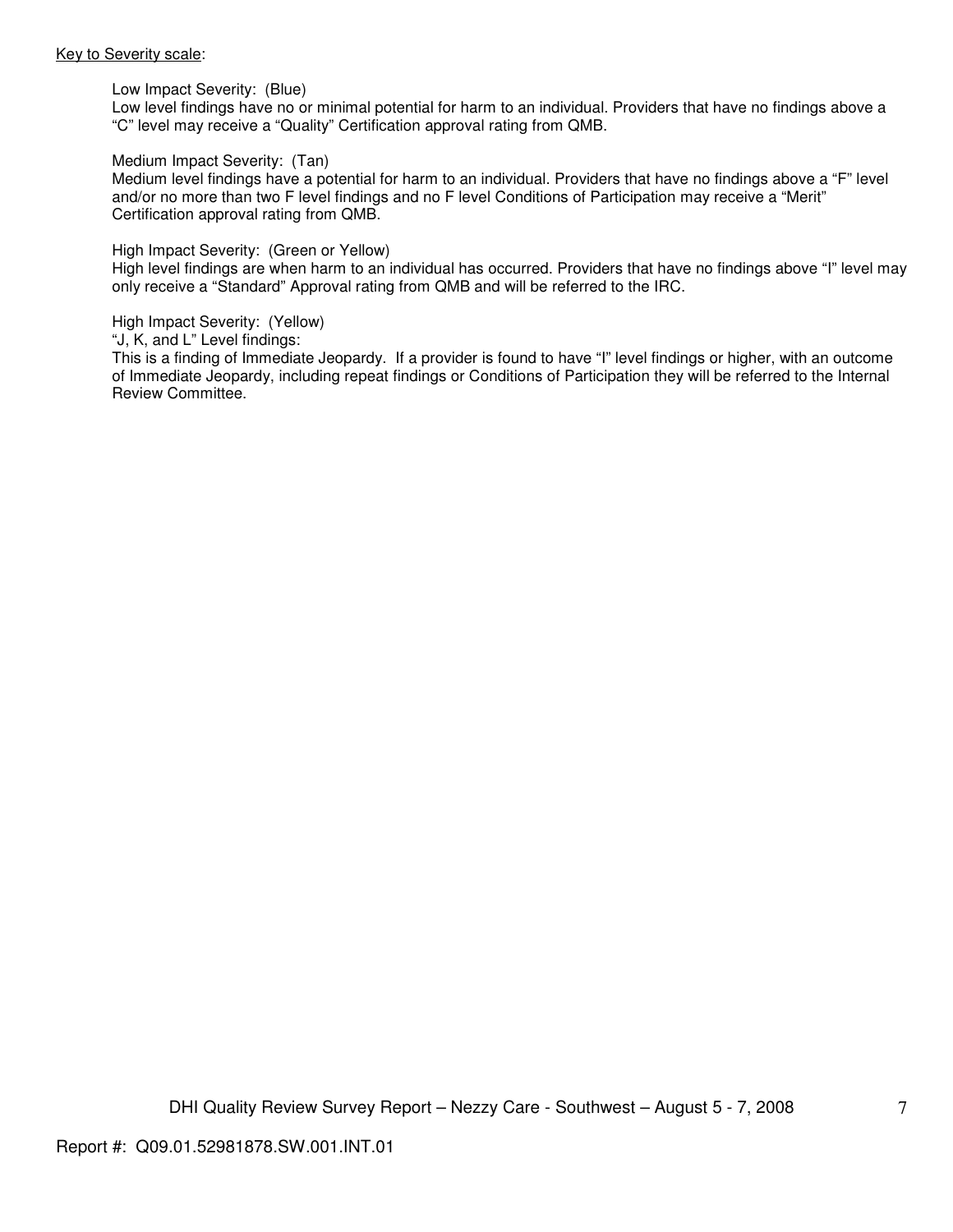## **Guidelines for the Provider Informal Reconsideration of Finding (IRF) Process**

## **Introduction:**

Throughout the process, surveyors are openly communicating with providers. Open communication means that surveyors have clarified issues and/or requested missing information before completing the review. Regardless, there may still be instances where the provider disagrees with a specific finding.

To informally dispute a finding the provider must request in writing an Informal Reconsideration of the Finding (IRF) to the QMB Deputy Bureau Chief **within 10 working days** of receipt of the final report.

The written request for an IRF must be completed on the **QMB Request for Informal Reconsideration of Finding Form** (available on the QMB website) and must specify in detail the request for reconsideration and why the finding is inaccurate. The **IRF request must include all supporting documentation or evidence that was not previously reviewed during the survey process.** 

## **The following limitations apply to the IRF process:**

- The request for an IRF and all supporting evidence must be received in 10 days.
- Findings based on evidence requested during the survey and not provided may not be subject to reconsideration.
- The supporting documentation must be new evidence not previously reviewed by the survey team.
- Providers must continue to complete their plan of correction during the IRF process
- Providers may not request an IRF to challenge the Scope and Severity of a finding.
- Providers may not request an IRF to challenge the sampling methodology.
- Providers may not request an IRF based on disagreement with the nature of the standard or regulation.
- Providers may not request an IRF to challenge the team composition
- Providers may not request an IRF to challenge the QMB Quality Approval Rating and the length of their DDSD provider contract.

## **A Provider forfeits the right to an IRF if the request is not made within 10 working days of receiving the report and does not include all supporting documentation or evidence to show compliance with the standards and regulations.**

QMB has 30 working days to complete the review and notify the provider of the decision. The request will be reviewed by the IRF committee. The Provider will be notified in writing of the ruling, no face to face meeting will be conducted.

When a Provider requests that a finding be reconsidered, it does not stop or delay the Plan of Correction process. **Providers must continue to complete the Plan of Correction, including the finding in dispute regardless of the IRF status.** If a finding is successfully reconsidered, it will be noted and will be removed or modified from the report. It should be noted that in some cases a Plan of Correction may be completed prior to the IRF process being completed. The provider will be notified in writing on the decisions of the IRF committee.

## **Administrative Review Process:**

If a Provider desires to challenge the decision of the IRF committee they may request an Administrative Review by the DHI and DDSD Director. The Request must be made in writing to the QMB Bureau Chief and received within 5 days of notification from the IRF decision.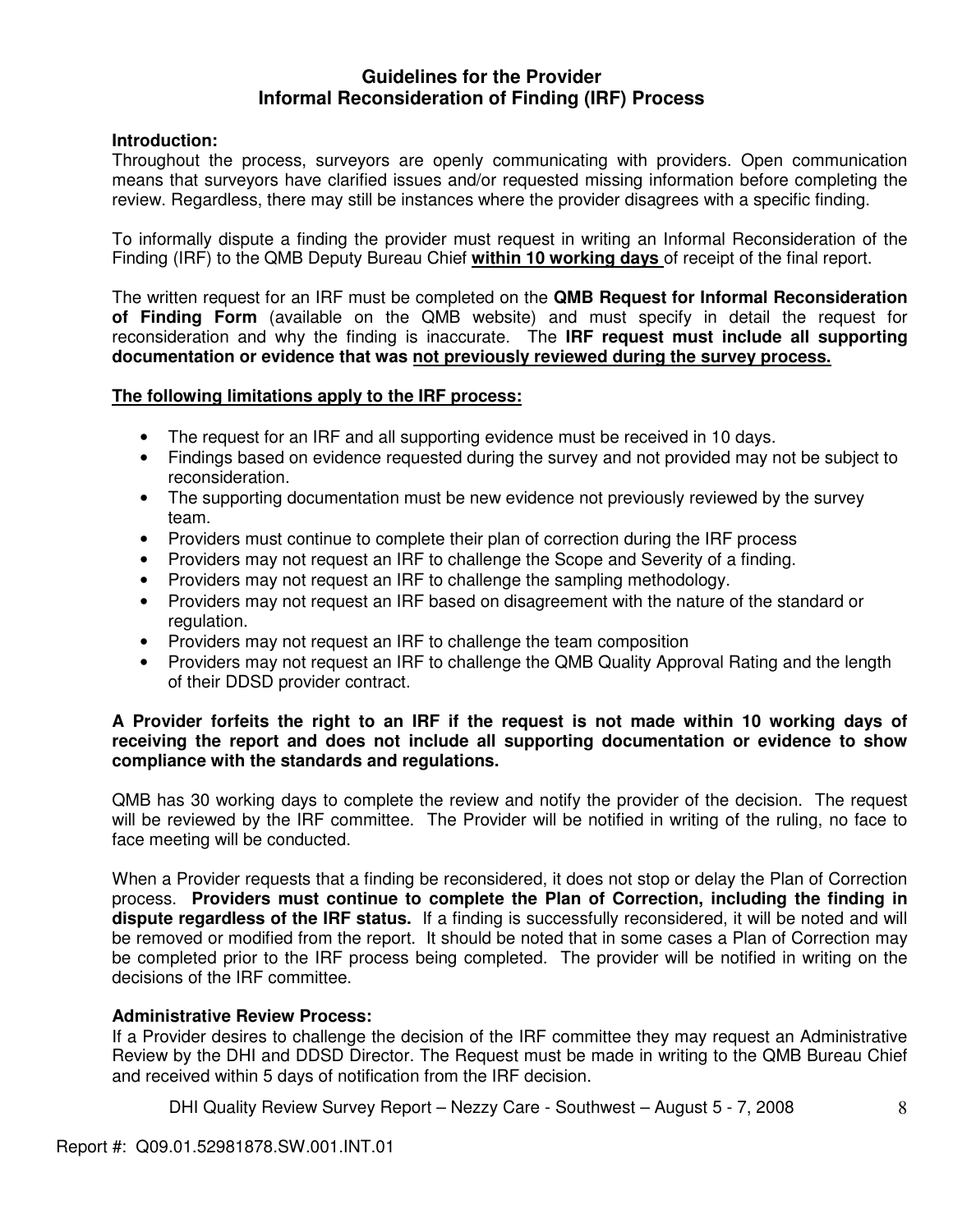## **Regarding IRC Sanctions:**

The Informal Reconsideration of the Finding process is a separate process specific to QMB Survey Findings and should not be confused with any process associated with IRC Sanctions.

If a Provider desires to Dispute or Appeal an IRC Sanction that is a separate and different process. Providers may choose the Informal Dispute Resolution Process or the Formal Medicaid Fair Hearing Process to dispute or appeal IRC sanctions, please refer to the DOH Sanction policy and section 39 of the provider contract agreement.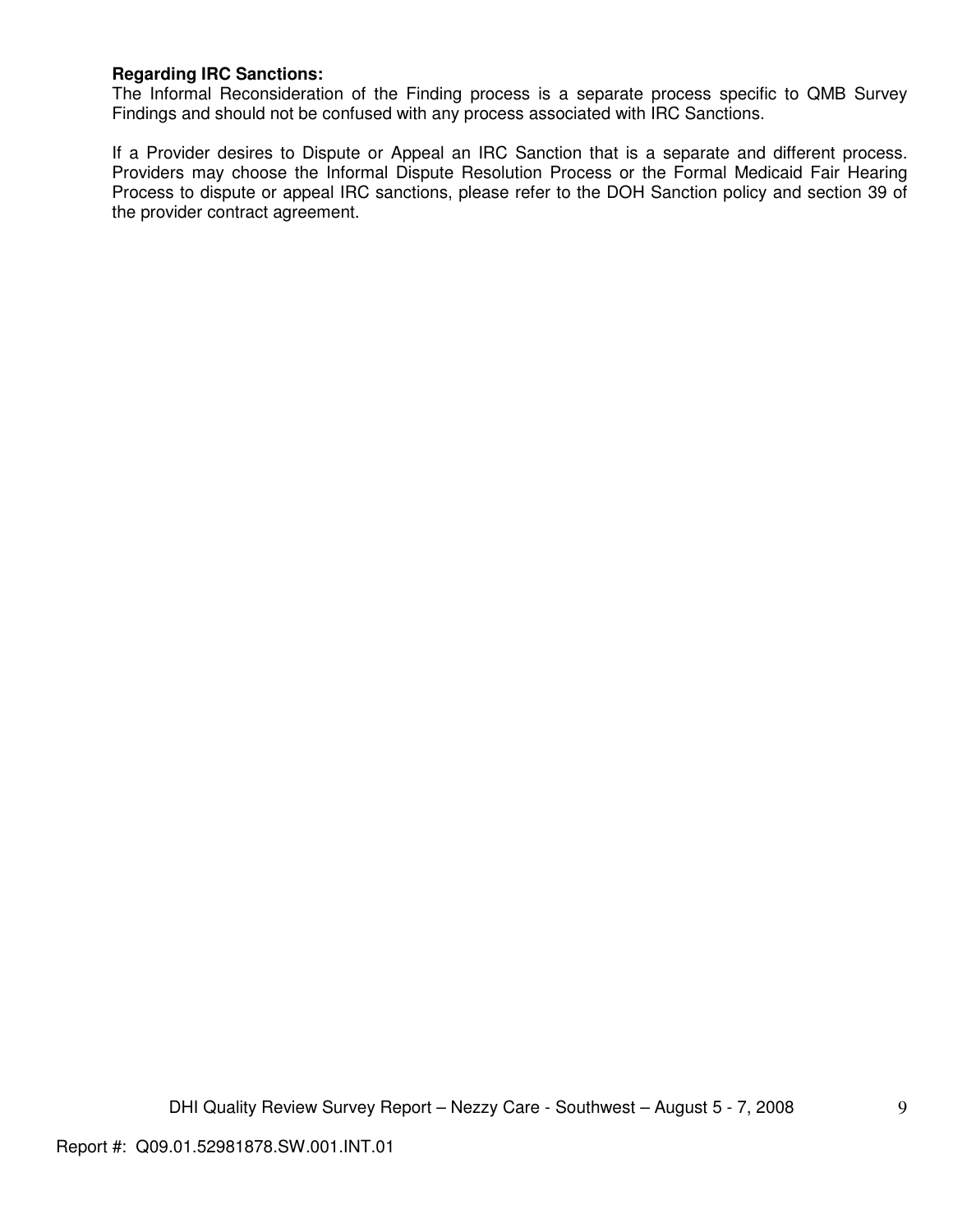| Agency:          | <b>Nezzy Care - Southwest Region</b>    |
|------------------|-----------------------------------------|
| Program:         | Developmental Disabilities Waiver       |
| Service:         | <b>Community Living (Family Living)</b> |
| Monitoring Type: | Initial                                 |
| Date of Survey:  | <b>August 5 - 8, 2008</b>               |

| <b>Statute</b>                                                                                                                                                                                                                                                                                                                                                                                                                                                                                                                                                                                                                                                                                                                                   | <b>Deficiency</b>                                                                                                                                                                                                                                                                                                                                                                                                                                                                                                                                                                          | <b>Agency Plan of Correction and</b><br><b>Responsible Party</b> | <b>Date Due</b> |
|--------------------------------------------------------------------------------------------------------------------------------------------------------------------------------------------------------------------------------------------------------------------------------------------------------------------------------------------------------------------------------------------------------------------------------------------------------------------------------------------------------------------------------------------------------------------------------------------------------------------------------------------------------------------------------------------------------------------------------------------------|--------------------------------------------------------------------------------------------------------------------------------------------------------------------------------------------------------------------------------------------------------------------------------------------------------------------------------------------------------------------------------------------------------------------------------------------------------------------------------------------------------------------------------------------------------------------------------------------|------------------------------------------------------------------|-----------------|
| Tag # 1A03 CQI System                                                                                                                                                                                                                                                                                                                                                                                                                                                                                                                                                                                                                                                                                                                            | <b>Scope and Severity Rating: C</b>                                                                                                                                                                                                                                                                                                                                                                                                                                                                                                                                                        |                                                                  |                 |
| Developmental Disabilities (DD) Waiver Service<br>Standards effective 4/1/2007<br><b>CHAPTER 1 I. PROVIDER AGENCY</b><br><b>ENROLLMENT PROCESS</b>                                                                                                                                                                                                                                                                                                                                                                                                                                                                                                                                                                                               | Based on record review, the Agency failed to<br>develop and implement a Continuous Quality<br>Management System.                                                                                                                                                                                                                                                                                                                                                                                                                                                                           |                                                                  |                 |
| I. Continuous Quality Management System:<br>Prior to approval or renewal of a DD Waiver<br>Provider Agreement, the Provider Agency is<br>required to submit in writing the current<br>Continuous Quality Improvement Plan to the                                                                                                                                                                                                                                                                                                                                                                                                                                                                                                                 | The copy of the Agency's Continuous Quality<br>Improvement Plan provided by the agency did<br>not contain all components required by DD<br>Waiver Standards.                                                                                                                                                                                                                                                                                                                                                                                                                               |                                                                  |                 |
| DOH for approval. In addition, on an annual<br>basis DD Waiver Provider Agencies shall<br>develop or update and implement the                                                                                                                                                                                                                                                                                                                                                                                                                                                                                                                                                                                                                    | The Agency's CQI Plan did not contain the<br>following components:                                                                                                                                                                                                                                                                                                                                                                                                                                                                                                                         |                                                                  |                 |
| Continuous Quality Improvement Plan. The CQI<br>Plan shall be used to 1) discover strengths and<br>challenges of the provider agency, as well as<br>strengths, and barriers individuals experience in<br>receiving the quality, quantity, and<br>meaningfulness of services that he or she<br>desires; 2) build on strengths and remediate<br>individual and provider level issues to improve<br>the provider's service provision over time. At a<br>minimum the CQI Plan shall address how the<br>agency will collect, analyze, act on data and<br>evaluate results related to:<br>Individual access to needed services and<br>(1)<br>supports;<br>Effectiveness and timeliness of<br>(2)<br>implementation of Individualized Service<br>Plans; | (1) Individual access to needed services and<br>supports;<br>(2) Effectiveness and timeliness of<br>implementation of Individualized Service<br>Plans;<br>Trends in achievement of individual<br>outcomes in the Individual Service Plans;<br>(4) Trends in medication and medical incidents<br>leading to adverse health events;<br>(5) Trends in the adequacy of planning and<br>coordination of healthcare supports at both<br>supervisory and direct support levels;<br>(6) Quality and completeness documentation;<br>and<br>Trends in individual and guardian<br>(7)<br>satisfaction |                                                                  |                 |
| Trends in achievement of individual<br>(3)<br>outcomes in the Individual Service Plans;                                                                                                                                                                                                                                                                                                                                                                                                                                                                                                                                                                                                                                                          |                                                                                                                                                                                                                                                                                                                                                                                                                                                                                                                                                                                            |                                                                  |                 |

10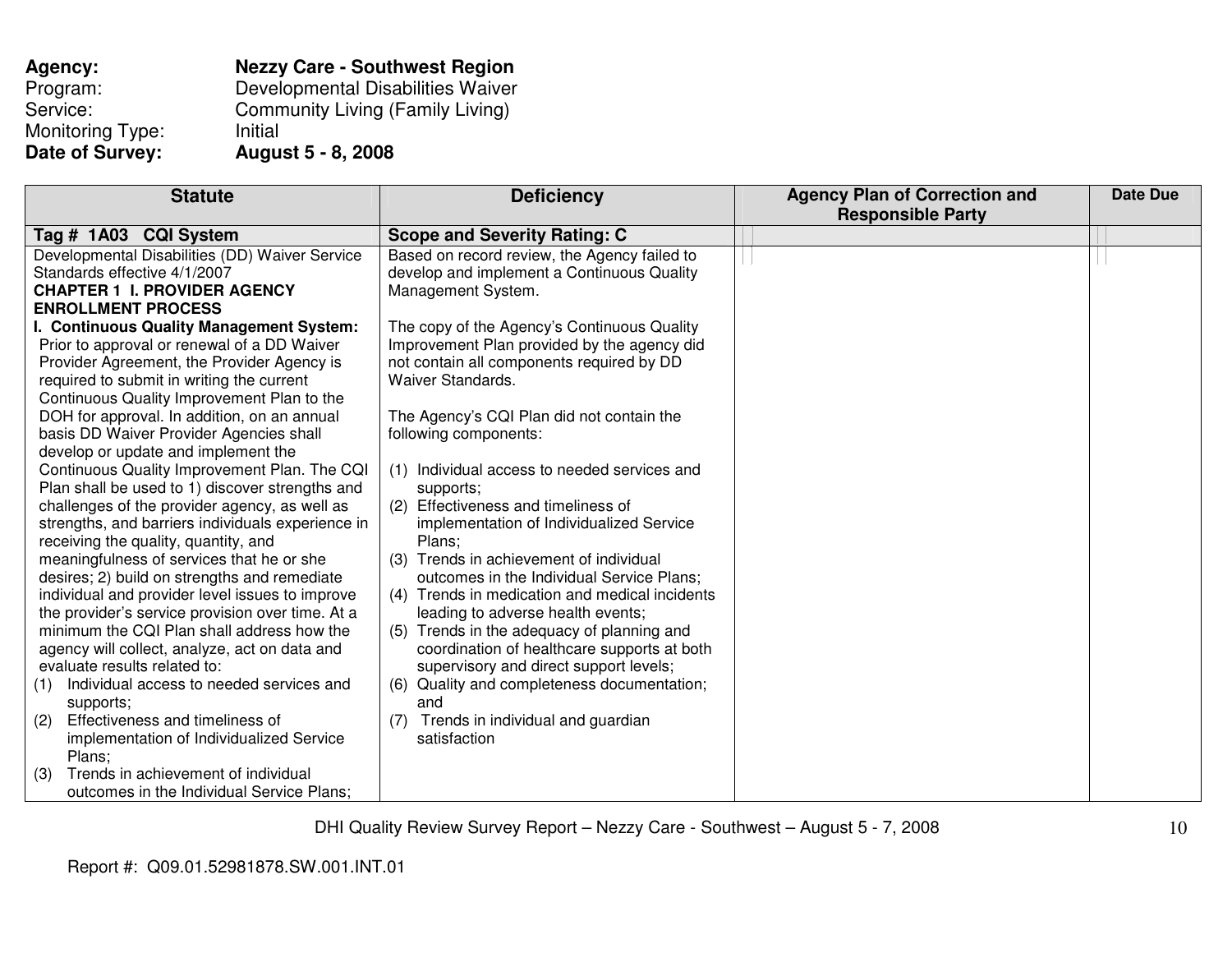| (4) | Trends in medication and medical incidents  |  |  |
|-----|---------------------------------------------|--|--|
|     | leading to adverse health events;           |  |  |
|     |                                             |  |  |
|     | (5) Trends in the adequacy of planning and  |  |  |
|     | coordination of healthcare supports at both |  |  |
|     | supervisory and direct support levels;      |  |  |
| (6) | Quality and completeness documentation;     |  |  |
|     | and                                         |  |  |
|     | (7) Trends in individual and guardian       |  |  |
|     | satisfaction.                               |  |  |
|     |                                             |  |  |
|     |                                             |  |  |
|     |                                             |  |  |
|     |                                             |  |  |
|     |                                             |  |  |
|     |                                             |  |  |
|     |                                             |  |  |
|     |                                             |  |  |
|     |                                             |  |  |
|     |                                             |  |  |
|     |                                             |  |  |
|     |                                             |  |  |
|     |                                             |  |  |
|     |                                             |  |  |
|     |                                             |  |  |
|     |                                             |  |  |
|     |                                             |  |  |
|     |                                             |  |  |
|     |                                             |  |  |
|     |                                             |  |  |
|     |                                             |  |  |
|     |                                             |  |  |
|     |                                             |  |  |
|     |                                             |  |  |
|     |                                             |  |  |
|     |                                             |  |  |
|     |                                             |  |  |
|     |                                             |  |  |
|     |                                             |  |  |
|     |                                             |  |  |
|     |                                             |  |  |
|     |                                             |  |  |
|     |                                             |  |  |
|     |                                             |  |  |
|     |                                             |  |  |
|     |                                             |  |  |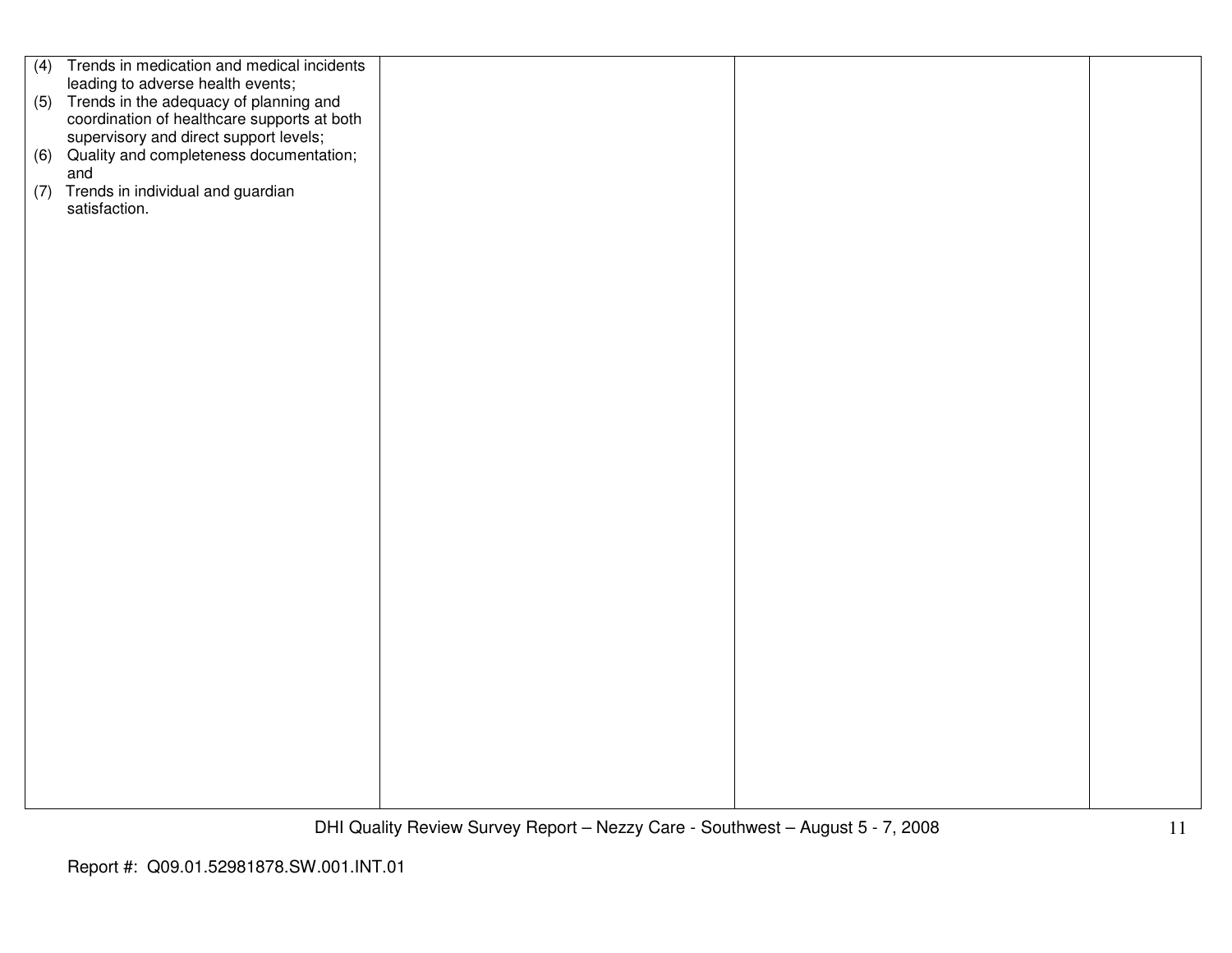| Tag #1A07 SSI Payments                                                                          | <b>Scope and Severity Rating: C</b>               |  |
|-------------------------------------------------------------------------------------------------|---------------------------------------------------|--|
| Developmental Disabilities (DD) Waiver Service                                                  | Based on record review, the Agency failed to      |  |
| Standards effective 4/1/2007                                                                    | maintain and enforce written policies and         |  |
| <b>CHAPTER 1 II. PROVIDER AGENCY</b>                                                            | procedures regarding the use of individuals' SSI  |  |
| <b>Requirements:</b> The objective of these                                                     | payments or other personal funds.                 |  |
| standards is to establish Provider Agency policy,                                               |                                                   |  |
| procedure and reporting requirements for DD                                                     | At the time of the review, the agency was not rep |  |
| Medicaid Waiver program. These requirements                                                     | payee for any of the individuals served.          |  |
| apply to all such Provider Agency staff, whether                                                | However, the agency failed to maintain written    |  |
| directly employed or subcontracting with the                                                    | policies and procedures regarding the use of      |  |
| Provider Agency. Additional Provider Agency                                                     | individuals' SSI payments or other personal       |  |
| requirements and personnel qualifications may                                                   | funds for future clients.                         |  |
| be applicable for specific service standards.                                                   |                                                   |  |
| C. Provider Agency Financial Records and                                                        |                                                   |  |
| Accounting: Each individual served will be                                                      |                                                   |  |
| presumed able to manage his or her own funds                                                    |                                                   |  |
| unless the ISP documents justified limitations or                                               |                                                   |  |
| supports for self-management, and where<br>appropriate, reflects a plan to increase this skill. |                                                   |  |
| All Provider Agencies shall maintain and enforce                                                |                                                   |  |
| written policies and procedures regarding the                                                   |                                                   |  |
| use of the individual's SSI payments or other                                                   |                                                   |  |
| personal funds, including accounting for all                                                    |                                                   |  |
| spending by the Provider Agency, and outlining                                                  |                                                   |  |
| protocols for fulfilling the responsibilities as                                                |                                                   |  |
| representative payee if the agency is so                                                        |                                                   |  |
| designated for an individual.                                                                   |                                                   |  |
|                                                                                                 |                                                   |  |
|                                                                                                 |                                                   |  |
|                                                                                                 |                                                   |  |
|                                                                                                 |                                                   |  |
|                                                                                                 |                                                   |  |
|                                                                                                 |                                                   |  |
|                                                                                                 |                                                   |  |
|                                                                                                 |                                                   |  |
|                                                                                                 |                                                   |  |
|                                                                                                 |                                                   |  |
|                                                                                                 |                                                   |  |
|                                                                                                 |                                                   |  |
|                                                                                                 |                                                   |  |
|                                                                                                 |                                                   |  |
|                                                                                                 |                                                   |  |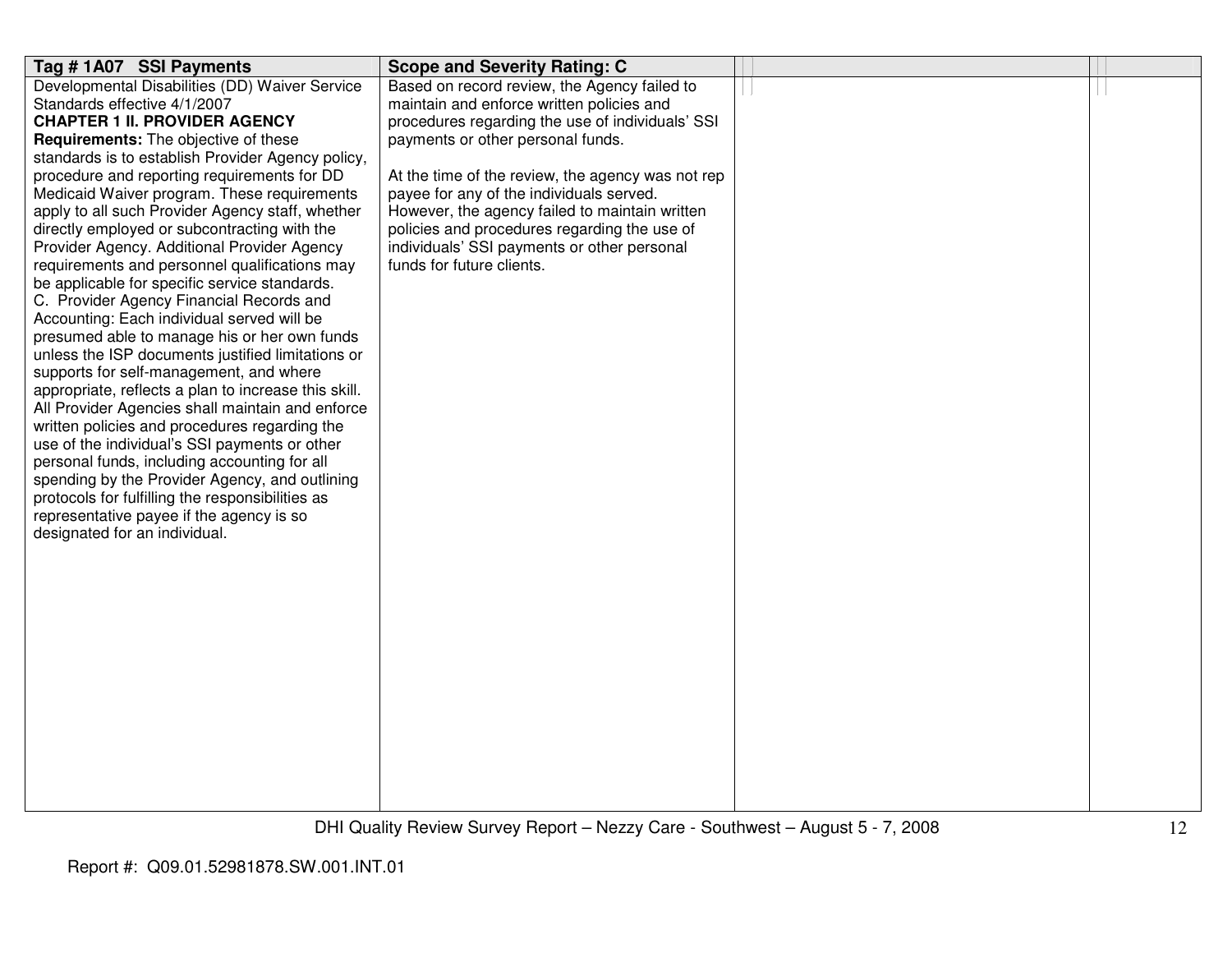| Tag # 1A08 Agency Case File                                              | <b>Scope and Severity Rating: C</b>                  |  |
|--------------------------------------------------------------------------|------------------------------------------------------|--|
| Developmental Disabilities (DD) Waiver Service                           | Based on record review, the Agency failed to         |  |
| Standards effective 4/1/2007                                             | maintain at the administrative office a              |  |
| <b>CHAPTER 1 II. PROVIDER AGENCY</b>                                     | confidential case file for 5 of 5 individuals.       |  |
| <b>Requirements:</b> The objective of these                              |                                                      |  |
| standards is to establish Provider Agency policy,                        | Review of the Agency individual case files           |  |
| procedure and reporting requirements for DD                              | indicated the following items were missing,          |  |
| Medicaid Waiver program. These requirements                              | incomplete, and/or not current:                      |  |
| apply to all such Provider Agency staff, whether                         |                                                      |  |
| directly employed or subcontracting with the                             | <b>Current Emergency &amp; Personal</b><br>$\bullet$ |  |
| Provider Agency. Additional Provider Agency                              | Identification Information (#1, 2, 3, 4 & 5)         |  |
| requirements and personnel qualifications may                            |                                                      |  |
| be applicable for specific service standards.                            | Addendum A (#4 & 5)<br>$\bullet$                     |  |
| D. Provider Agency Case File for the Individual:                         |                                                      |  |
| All Provider Agencies shall maintain at the                              | Positive Behavioral Plan (#4 & 5)<br>$\bullet$       |  |
| administrative office a confidential case file for                       |                                                      |  |
| each individual. Case records belong to the                              | Positive Behavioral Crisis Plan (#5)<br>$\bullet$    |  |
| individual receiving services and copies shall be                        |                                                      |  |
| provided to the receiving agency whenever an                             | Speech Therapy Plan (#1, 2 & 4)<br>$\bullet$         |  |
| individual changes providers. The record must                            |                                                      |  |
| also be made available for review when                                   | Occupational Therapy Plan (#4)<br>$\bullet$          |  |
| requested by DOH, HSD or federal government                              |                                                      |  |
| representatives for oversight purposes. The                              | Physical Therapy Plan (#4)<br>$\bullet$              |  |
| individual's case file shall include the following                       |                                                      |  |
| requirements:                                                            |                                                      |  |
| Emergency contact information, including<br>(1)                          |                                                      |  |
| the individual's address, telephone number,                              |                                                      |  |
| names and telephone numbers of relatives,                                |                                                      |  |
| or guardian or conservator, physician's                                  |                                                      |  |
| name(s) and telephone number(s),                                         |                                                      |  |
| pharmacy name, address and telephone                                     |                                                      |  |
| number, and health plan if appropriate;                                  |                                                      |  |
| The individual's complete and current ISP,<br>(2)                        |                                                      |  |
| with all supplemental plans specific to the                              |                                                      |  |
| individual, and the most current completed                               |                                                      |  |
| Health Assessment Tool (HAT);                                            |                                                      |  |
| Progress notes and other service delivery<br>(3)<br>documentation;       |                                                      |  |
| Crisis Prevention/Intervention Plans, if there                           |                                                      |  |
| (4)                                                                      |                                                      |  |
| are any for the individual;<br>A medical history, which shall include at |                                                      |  |
| (5)                                                                      |                                                      |  |
| least demographic data, current and past                                 |                                                      |  |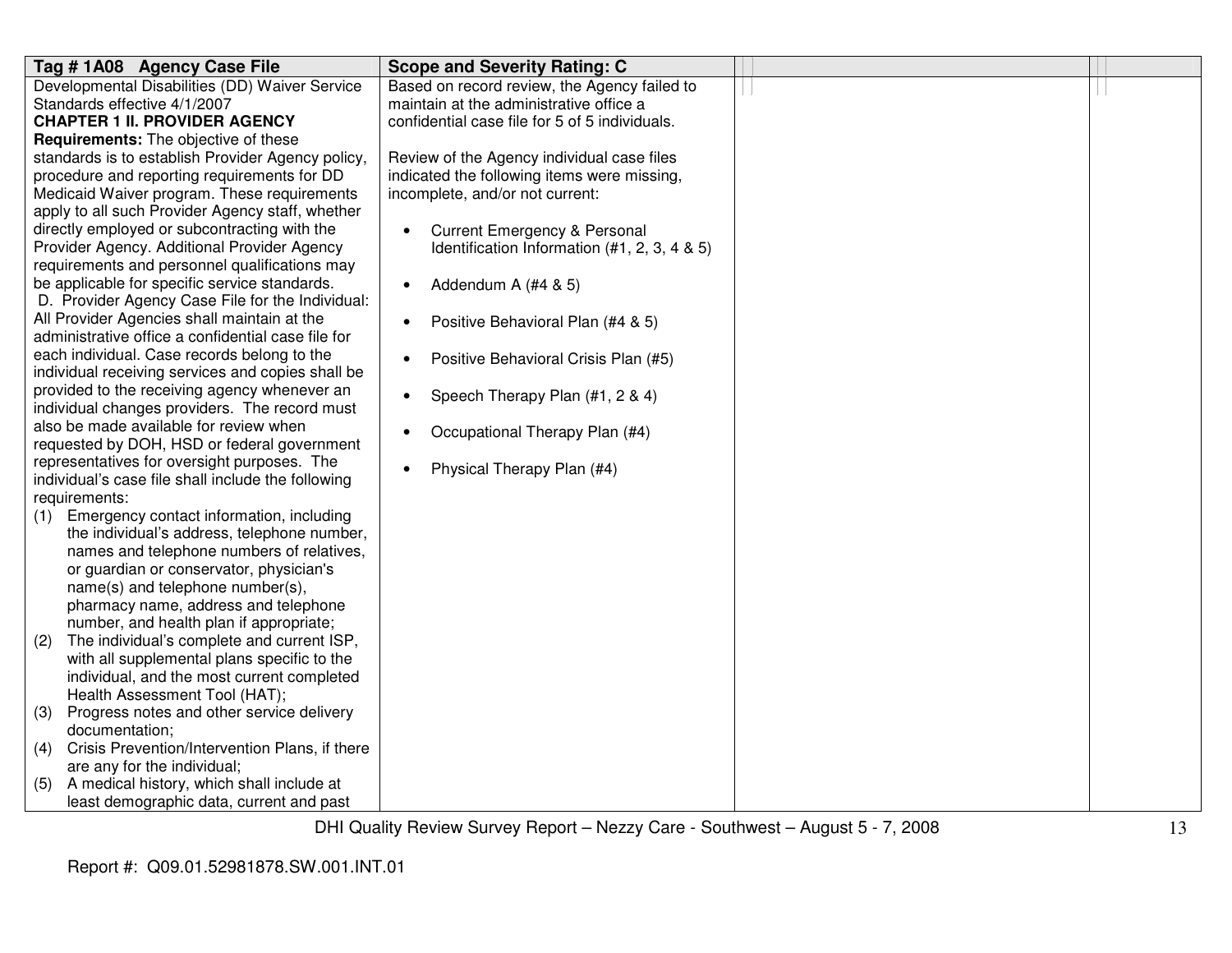|     | medical diagnoses including the cause (if      |  |  |
|-----|------------------------------------------------|--|--|
|     | known) of the developmental disability,        |  |  |
|     | psychiatric diagnoses, allergies (food,        |  |  |
|     | environmental, medications),                   |  |  |
|     | immunizations, and most recent physical        |  |  |
|     | exam;                                          |  |  |
| (6) | When applicable, transition plans              |  |  |
|     | completed for individuals at the time of       |  |  |
|     | discharge from Fort Stanton Hospital or Los    |  |  |
|     | Lunas Hospital and Training School; and        |  |  |
| (7) | Case records belong to the individual          |  |  |
|     | receiving services and copies shall be         |  |  |
|     | provided to the individual upon request.       |  |  |
| (8) | The receiving Provider Agency shall be         |  |  |
|     | provided at a minimum the following            |  |  |
|     | records whenever an individual changes         |  |  |
|     | provider agencies:                             |  |  |
|     | (a) Complete file for the past 12 months;      |  |  |
|     | (b) ISP and quarterly reports from the current |  |  |
|     | and prior ISP year;                            |  |  |
|     | (c) Intake information from original admission |  |  |
|     | to services; and                               |  |  |
|     | (d) When applicable, the Individual Transition |  |  |
|     | Plan at the time of discharge from Los         |  |  |
|     | Lunas Hospital and Training School or Ft.      |  |  |
|     | Stanton Hospital.                              |  |  |
|     |                                                |  |  |
|     |                                                |  |  |
|     |                                                |  |  |
|     |                                                |  |  |
|     |                                                |  |  |
|     |                                                |  |  |
|     |                                                |  |  |
|     |                                                |  |  |
|     |                                                |  |  |
|     |                                                |  |  |
|     |                                                |  |  |
|     |                                                |  |  |
|     |                                                |  |  |
|     |                                                |  |  |
|     |                                                |  |  |
|     |                                                |  |  |
|     |                                                |  |  |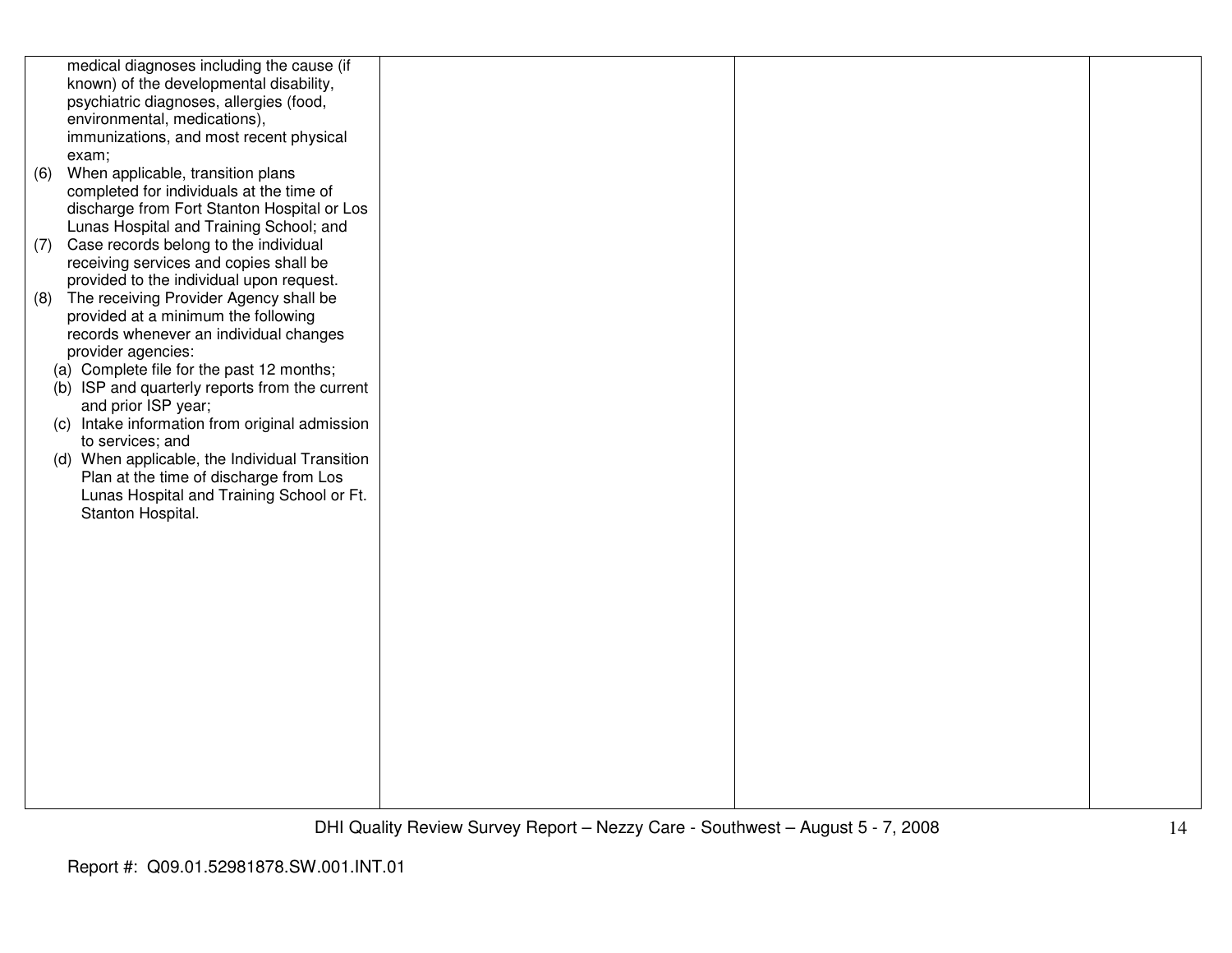| Tag #1A09 Medication Delivery -                                                                   | <b>Scope and Severity Rating: C</b>               |  |
|---------------------------------------------------------------------------------------------------|---------------------------------------------------|--|
| <b>Physician Orders</b>                                                                           |                                                   |  |
| Developmental Disabilities (DD) Waiver Service                                                    | Based on record review the Agency failed to       |  |
| Standards effective 4/1/2007                                                                      | provide physician's orders for 5 of 5 individuals |  |
| <b>CHAPTER 1 II. PROVIDER AGENCY</b>                                                              | (Individual #1, 2, 3, 4 & 5).                     |  |
| <b>Requirements:</b> The objective of these                                                       |                                                   |  |
| standards is to establish Provider Agency policy,                                                 | Verbal and written requests were made during      |  |
| procedure and reporting requirements for DD                                                       | the on-site week of August 5, 2008. As of         |  |
| Medicaid Waiver program. These requirements                                                       | August 8, 2008 no physician's orders were         |  |
| apply to all such Provider Agency staff, whether                                                  | provided.                                         |  |
| directly employed or subcontracting with the                                                      |                                                   |  |
| Provider Agency. Additional Provider Agency                                                       |                                                   |  |
| requirements and personnel qualifications may                                                     |                                                   |  |
| be applicable for specific service standards.                                                     |                                                   |  |
| E. Medication Delivery: Provider Agencies that                                                    |                                                   |  |
| provide Community Living, Community Inclusion                                                     |                                                   |  |
| or Private Duty Nursing services shall have                                                       |                                                   |  |
| written policies and procedures regarding                                                         |                                                   |  |
| medication(s) delivery and tracking and reporting<br>of medication errors in accordance with DDSD |                                                   |  |
| Medication Assessment and Delivery Policy and                                                     |                                                   |  |
| Procedures, the Board of Nursing Rules and                                                        |                                                   |  |
| Board of Pharmacy standards and regulations.                                                      |                                                   |  |
| All twenty-four (24) hour residential<br>(1)                                                      |                                                   |  |
| home sites serving two (2) or more unrelated                                                      |                                                   |  |
| individuals shall be licensed by the Board of                                                     |                                                   |  |
| Pharmacy, per current regulations.                                                                |                                                   |  |
| When required by the DDSD Medication<br>(2)                                                       |                                                   |  |
| Assessment and Delivery Policy, Medication                                                        |                                                   |  |
| Administration Records (MAR) shall be                                                             |                                                   |  |
| maintained and include:                                                                           |                                                   |  |
| (a) The name of the individual, a transcription                                                   |                                                   |  |
| of the physician's written or licensed                                                            |                                                   |  |
| health care provider's prescription                                                               |                                                   |  |
| including the brand and generic name of                                                           |                                                   |  |
| the medication, diagnosis for which the                                                           |                                                   |  |
| medication is prescribed;                                                                         |                                                   |  |
| (b) Prescribed dosage, frequency and                                                              |                                                   |  |
| method/route of administration, times and                                                         |                                                   |  |
| dates of administration;                                                                          |                                                   |  |
| Initials of the individual administering or<br>(C)                                                |                                                   |  |
| assisting with the medication;                                                                    |                                                   |  |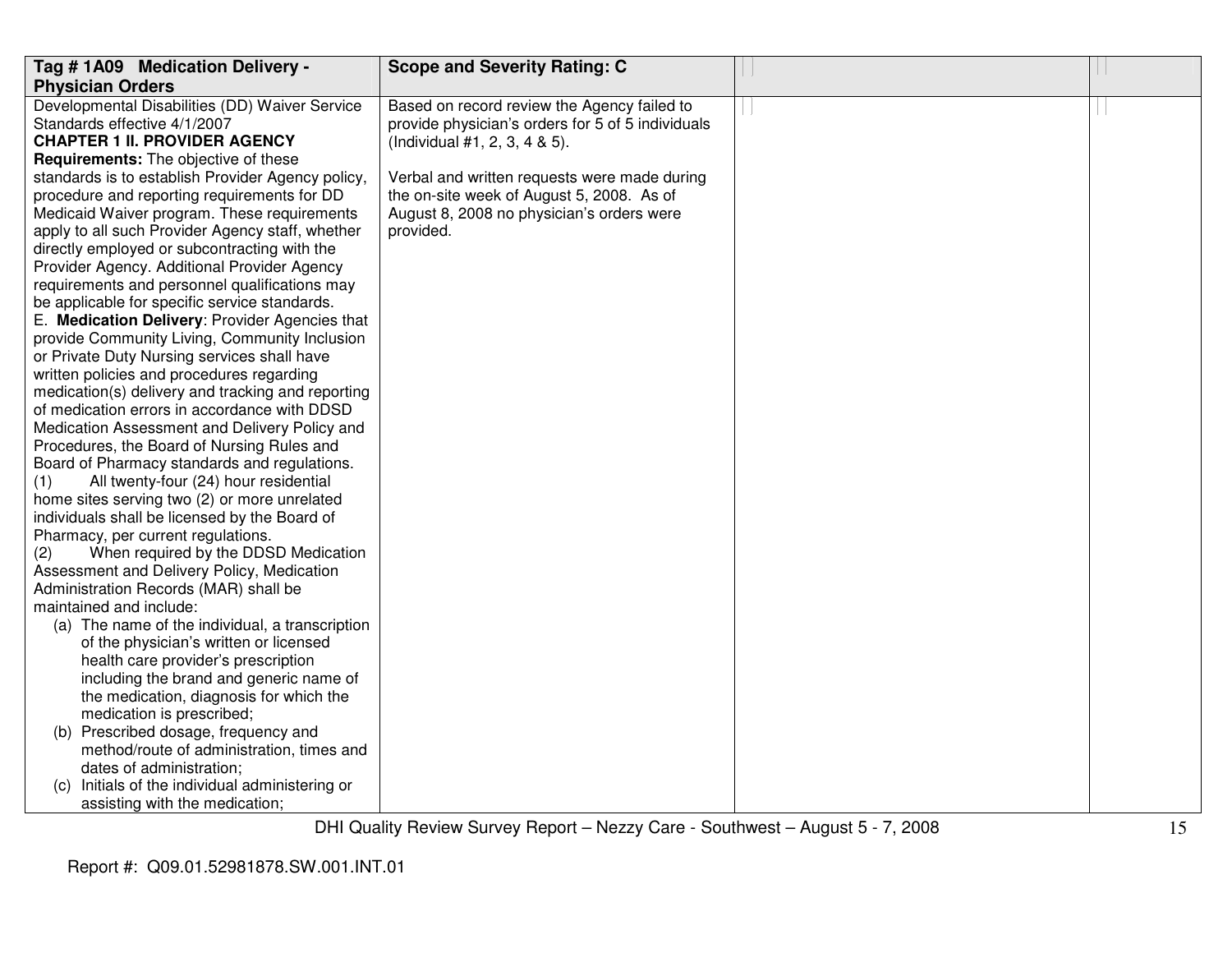| (d) Explanation of any medication irregularity; |  |  |
|-------------------------------------------------|--|--|
| (e) Documentation of any allergic reaction or   |  |  |
| adverse medication effect; and                  |  |  |
|                                                 |  |  |
| (f) For PRN medication, an explanation for      |  |  |
| the use of the PRN medication shall             |  |  |
| include observable signs/symptoms or            |  |  |
| circumstances in which the medication is        |  |  |
| to be used, and documentation of                |  |  |
| effectiveness of PRN medication                 |  |  |
| administered.                                   |  |  |
|                                                 |  |  |
| <b>CHAPTER 1. V. DEPARTMENT OF HEALTH</b>       |  |  |
| <b>INSPECTIONS AND SANCTIONS FOR NON-</b>       |  |  |
| <b>COMPLIANCE</b>                               |  |  |
|                                                 |  |  |
| A. Quality Assurance Reviews: All Provider      |  |  |
| Agencies shall permit the DOH to review the     |  |  |
| quality of care and services in accordance with |  |  |
| Quality Management System and Review            |  |  |
| Requirements for Provider Agencies of           |  |  |
| Community-Based Services (7.14.2 NMAC).         |  |  |
|                                                 |  |  |
| B. On-Site Inspections: All Provider Agencies   |  |  |
| shall submit to and cooperate with announced    |  |  |
| and unannounced inspection or survey and        |  |  |
| complaint investigations conducted by the DOH   |  |  |
| in order to receive or maintain a DDSD Waiver   |  |  |
|                                                 |  |  |
| agreement and/or a contract with the DOH. The   |  |  |
| Provider Agency shall give the DOH immediate    |  |  |
| or reasonable access to all records required by |  |  |
| these standards. The Provider Agency shall      |  |  |
| permit the DOH to have private interviews with  |  |  |
| individuals and staff.                          |  |  |
|                                                 |  |  |
|                                                 |  |  |
|                                                 |  |  |
|                                                 |  |  |
|                                                 |  |  |
|                                                 |  |  |
|                                                 |  |  |
|                                                 |  |  |
|                                                 |  |  |
|                                                 |  |  |
|                                                 |  |  |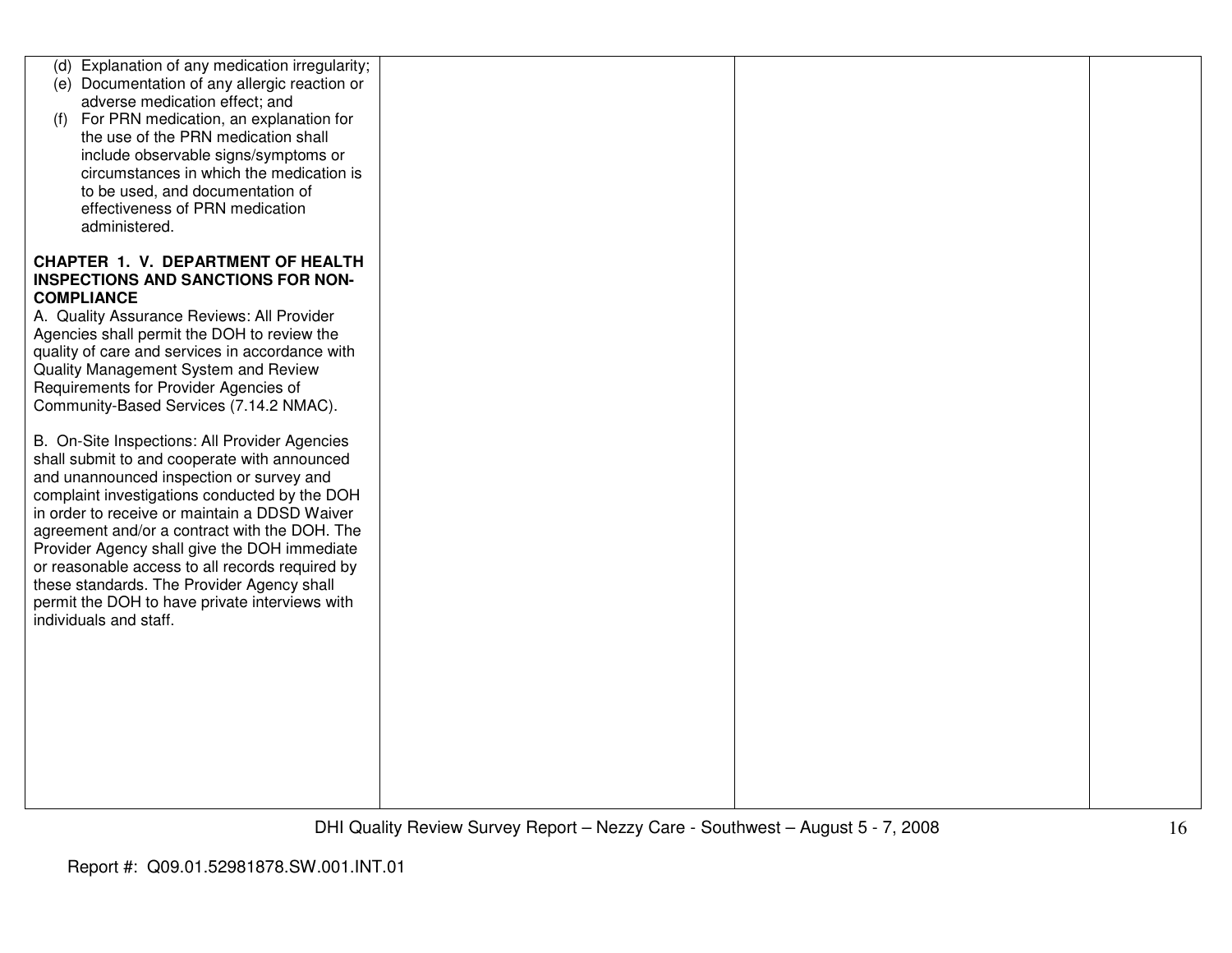| Tag #1A09 Medication Delivery                                                                  | <b>Scope and Severity Rating: F</b>                                             |  |
|------------------------------------------------------------------------------------------------|---------------------------------------------------------------------------------|--|
| Developmental Disabilities (DD) Waiver Service                                                 | Medication Administration Records (MARs) were                                   |  |
| Standards effective 4/1/2007                                                                   | reviewed for the months of March, April, May &                                  |  |
| <b>CHAPTER 1 II. PROVIDER AGENCY</b>                                                           | June 2008 for 5 of 5 individuals.                                               |  |
| <b>REQUIREMENTS:</b> The objective of these                                                    |                                                                                 |  |
| standards is to establish Provider Agency policy,                                              | The following MARs contained missing                                            |  |
| procedure and reporting requirements for DD                                                    | medication entries and/or other errors:                                         |  |
| Medicaid Waiver program. These requirements                                                    |                                                                                 |  |
| apply to all such Provider Agency staff, whether                                               | Individual #1                                                                   |  |
| directly employed or subcontracting with the                                                   | <b>June 2008</b>                                                                |  |
| Provider Agency. Additional Provider Agency                                                    | MAR did not indicate the diagnosis for which                                    |  |
| requirements and personnel qualifications may                                                  | the medications were prescribed, and the                                        |  |
| be applicable for specific service standards.                                                  | method of administration:                                                       |  |
| E. Medication Delivery: Provider Agencies that                                                 | Zoloft 150mg<br>$\bullet$                                                       |  |
| provide Community Living, Community Inclusion                                                  | Tegretol 200mg                                                                  |  |
| or Private Duty Nursing services shall have                                                    | Actos 15mg                                                                      |  |
| written policies and procedures regarding<br>medication(s) delivery and tracking and reporting | Klonopin 1mg<br>$\bullet$                                                       |  |
| of medication errors in accordance with DDSD                                                   | Invega 9mg                                                                      |  |
| Medication Assessment and Delivery Policy and                                                  | Trazodone 100mg                                                                 |  |
| Procedures, the Board of Nursing Rules and                                                     | Tylenol<br>$\bullet$                                                            |  |
| Board of Pharmacy standards and regulations.                                                   |                                                                                 |  |
| (1) All twenty-four (24) hour residential home                                                 | MAR did not indicate the prescribed dosage of                                   |  |
| sites serving two (2) or more unrelated                                                        | the following medications:                                                      |  |
| individuals shall be licensed by the Board of                                                  | Tylenol<br>$\bullet$                                                            |  |
| Pharmacy, per current regulations.                                                             |                                                                                 |  |
| (2) When required by the DDSD Medication                                                       | MAR contained missing entries. No                                               |  |
| Assessment and Delivery Policy, Medication                                                     | documentation found indicating reason for                                       |  |
| Administration Records (MAR) shall be                                                          | missing entries:                                                                |  |
| maintained and include:                                                                        | Klonopin 1mg - (One Time Daily) - Blank<br>$\bullet$                            |  |
| (a) The name of the individual, a transcription                                                | 6/17/2008.                                                                      |  |
| of the physician's written or licensed                                                         | Tylenol - (One Time Daily) - Blank June<br>$\bullet$                            |  |
| health care provider's prescription                                                            | 17, 29 & 30, 2008.                                                              |  |
| including the brand and generic name of                                                        |                                                                                 |  |
| the medication, diagnosis for which the                                                        | During on-site home visit on (08/06/2008) an                                    |  |
| medication is prescribed;                                                                      | observation of Individual #1's PRN                                              |  |
| (b) Prescribed dosage, frequency and                                                           | Medication found the following was not listed                                   |  |
| method/route of administration, times and                                                      | on the MAR. The MAR additionally did not                                        |  |
| dates of administration;                                                                       | include an explanation for the use of the PRN                                   |  |
| (c) Initials of the individual administering or                                                | medication including observable<br>signs/symptoms or circumstances in which the |  |
| assisting with the medication;                                                                 | medication is to be used, and documentation                                     |  |
| (d) Explanation of any medication irregularity;                                                |                                                                                 |  |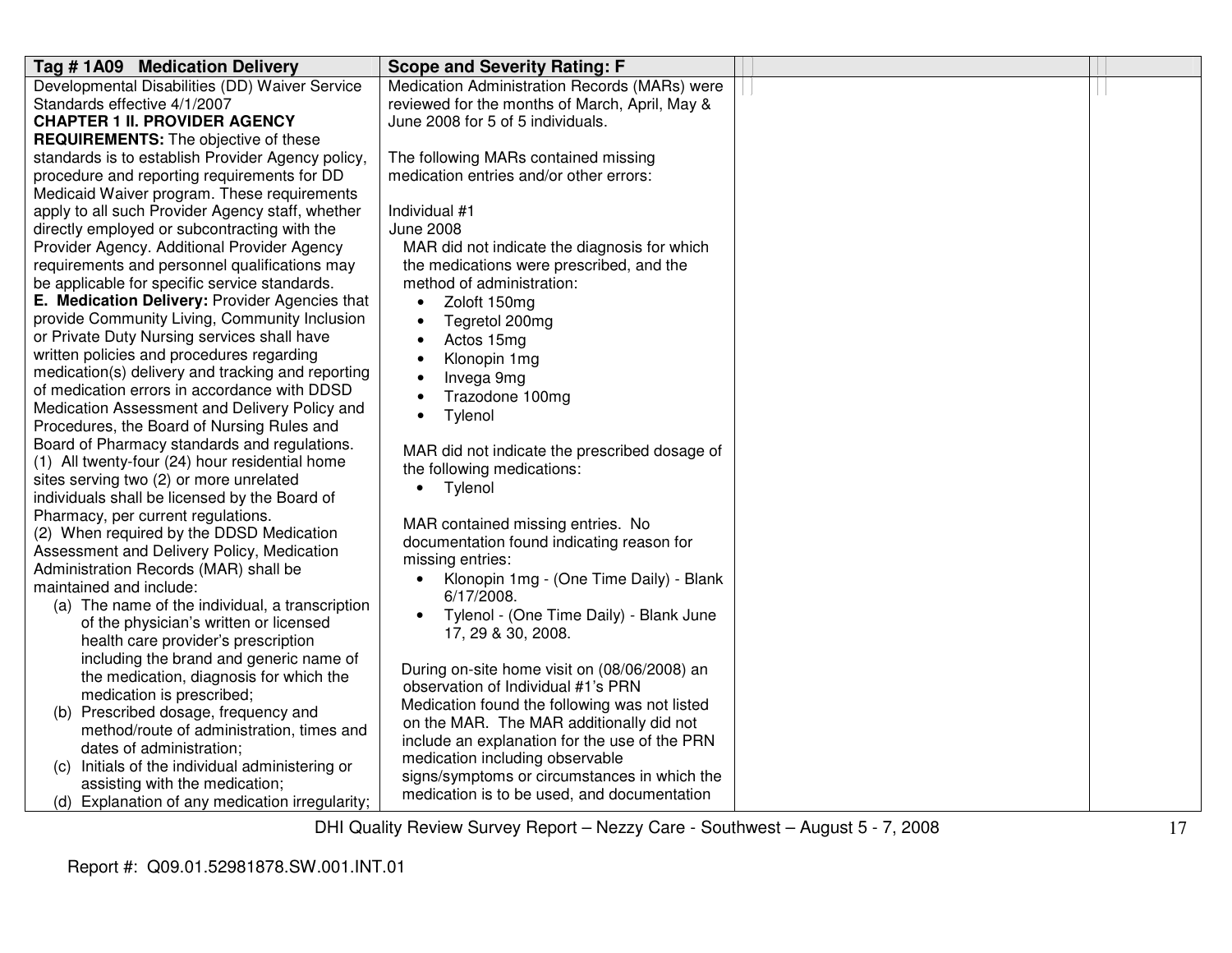| (e) Documentation of any allergic reaction or<br>adverse medication effect; and<br>For PRN medication, an explanation for<br>(f)<br>the use of the PRN medication shall<br>include observable signs/symptoms or<br>circumstances in which the medication is<br>to be used, and documentation of<br>effectiveness of PRN medication<br>administered.<br>(3) The Provider Agency shall also maintain a<br>signature page that designates the full name that<br>corresponds to each initial used to document<br>administered or assisted delivery of each dose;<br>(4) MARs are not required for individuals<br>participating in Independent Living who self-<br>administer their own medications;<br>(5) Information from the prescribing pharmacy<br>regarding medications shall be kept in the home<br>and community inclusion service locations and<br>shall include the expected desired outcomes of<br>administrating the medication, signs and<br>symptoms of adverse events and interactions<br>with other medications; | of effectiveness:<br>• Clonazepam 1mg<br>Individual #2<br>Requests for April, May & June 2008 MARs<br>were made during the on-site week of August<br>5, 2008. As of August 8, 2008 no MARs were<br>provided.<br>During on-site home visit on (08/06/2008) an<br>observation of Individual #2's PRN<br>Medication found the following was not listed<br>on the MAR. The MAR additionally did not<br>include an explanation for the use of the PRN<br>medication including observable<br>signs/symptoms or circumstances in which the<br>medication is to be used, and documentation<br>of effectiveness:<br>• Acetaminophen 500mg<br>Individual #3<br>Requests for April, May & June 2008 MARs<br>were made during the on-site week of August<br>5, 2008. As of August 8, 2008 no MARs were<br>provided. |  |
|------------------------------------------------------------------------------------------------------------------------------------------------------------------------------------------------------------------------------------------------------------------------------------------------------------------------------------------------------------------------------------------------------------------------------------------------------------------------------------------------------------------------------------------------------------------------------------------------------------------------------------------------------------------------------------------------------------------------------------------------------------------------------------------------------------------------------------------------------------------------------------------------------------------------------------------------------------------------------------------------------------------------------|---------------------------------------------------------------------------------------------------------------------------------------------------------------------------------------------------------------------------------------------------------------------------------------------------------------------------------------------------------------------------------------------------------------------------------------------------------------------------------------------------------------------------------------------------------------------------------------------------------------------------------------------------------------------------------------------------------------------------------------------------------------------------------------------------------|--|
|                                                                                                                                                                                                                                                                                                                                                                                                                                                                                                                                                                                                                                                                                                                                                                                                                                                                                                                                                                                                                              | Individual #4<br>May 2008<br>MAR for Aviane and Abilify did not contain the<br>name of the Individual.<br>MAR did not contain a signature page with the<br>Initials of the individual administering or<br>assisting with the medication:<br>Aviane 0.05mg<br>$\bullet$<br>Abilify 10mg<br>MAR did not indicate the diagnosis for which<br>the medications were prescribed, and the<br>frequency and method of administration for:<br>• Aviane 0.05mg                                                                                                                                                                                                                                                                                                                                                    |  |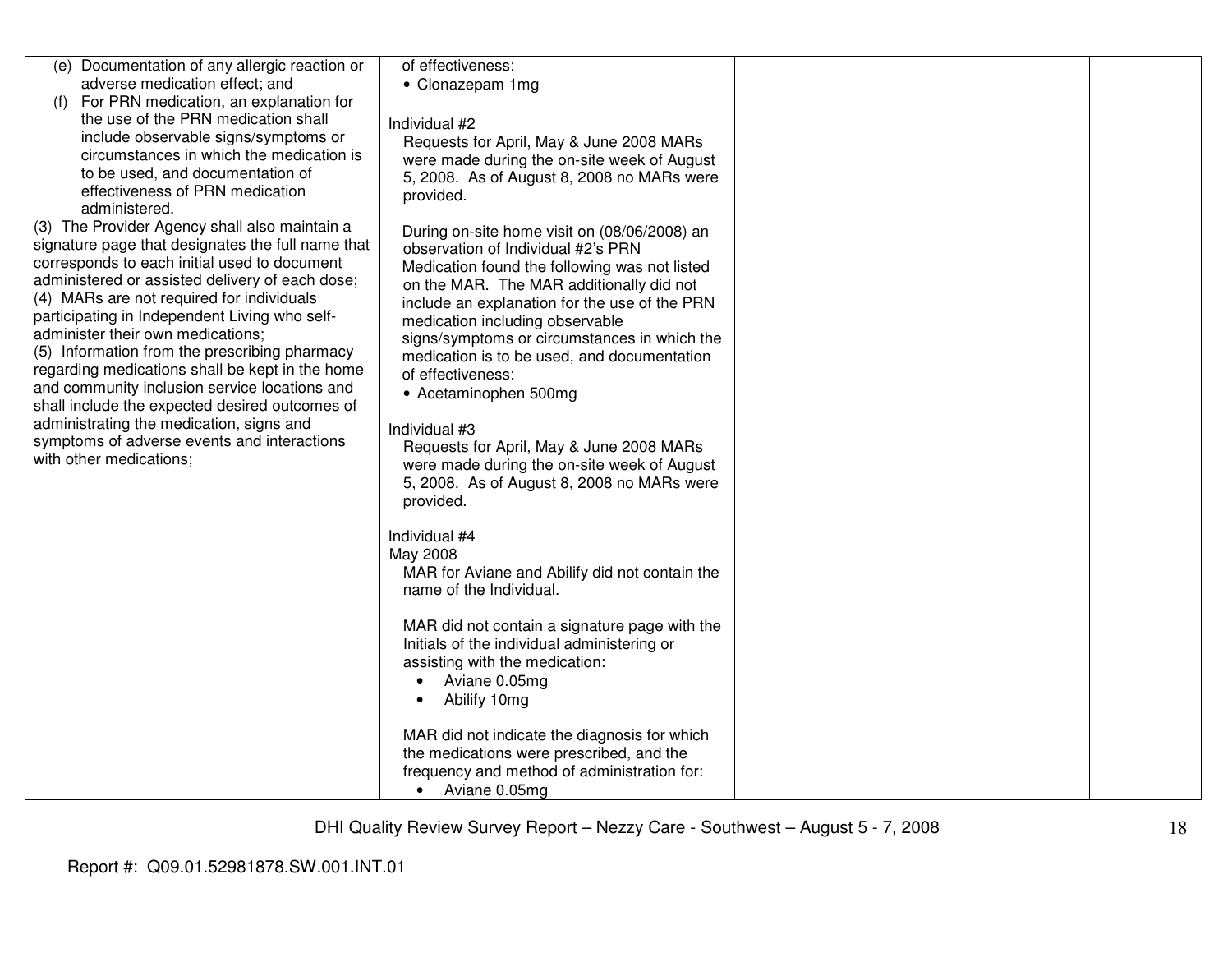| • Abilify 10mg                                                                                                                                                                                                                                                 |  |
|----------------------------------------------------------------------------------------------------------------------------------------------------------------------------------------------------------------------------------------------------------------|--|
| MAR contained missing entries. No<br>documentation found indicating reason for<br>missing entries:<br>• Abilify 10mg - May 13, 14, 15, 16, 17,<br>18, 19 & 20, 2008.                                                                                           |  |
| <b>June 2008</b><br>MAR for Aviane and Abilify did not contain the<br>name of the individual.                                                                                                                                                                  |  |
| MAR did not contain the Initials of the<br>individual administering or assisting with the<br>medication:<br>Aviane 0.05mg<br>$\bullet$<br>Abilify 10mg<br>$\bullet$                                                                                            |  |
| MAR did not indicate the diagnosis for which<br>the medications were prescribed, and the<br>frequency and method of administration for:<br>Aviane 0.05mg<br>$\bullet$<br>Abilify 10mg<br>$\bullet$                                                             |  |
| MAR contained missing entries. No<br>documentation found indicating reason for<br>missing entries:<br>Abilify 10mg - June 26, 27, 28, 29 & 30,<br>$\bullet$<br>2008.<br>Aviane 0.05mg - June 9, 10, 11, 12, 13,<br>$\bullet$<br>14, 26, 27, 28, 29 & 30, 2008. |  |
| MAR did not indicate the prescribed dosage of<br>the following medications:<br>Aviane<br>$\bullet$<br>Abilify<br>$\bullet$                                                                                                                                     |  |
| Individual #5<br>April 2008<br>MAR did not indicate the diagnosis for which<br>the medications were prescribed, and the                                                                                                                                        |  |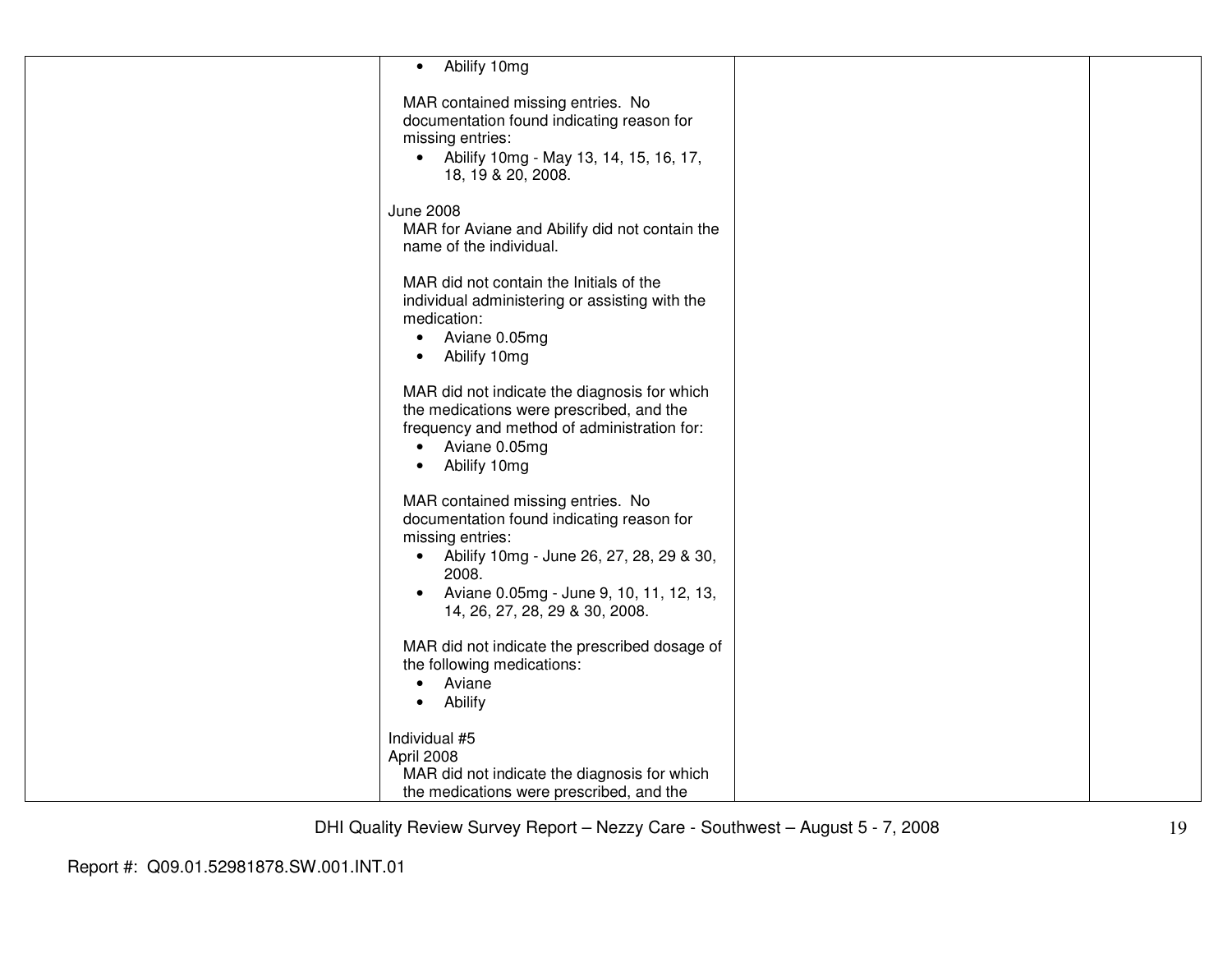| frequency and method of administration for:<br>• Carbamazepine 200mg<br>Fluoxetine 10mg<br>$\bullet$<br>Amlodipine 40mg<br>$\bullet$<br>Avelox 400mg<br>$\bullet$                                                                                               |  |
|-----------------------------------------------------------------------------------------------------------------------------------------------------------------------------------------------------------------------------------------------------------------|--|
| May 2008<br>MAR did not indicate the diagnosis for which<br>the medications were prescribed, and the<br>frequency and method of administration for:<br>Carbamazepine 200mg<br>$\bullet$<br>Fluoxetine 10mg<br>$\bullet$<br>Amlodipine 40mg<br>$\bullet$         |  |
| <b>June 2008</b><br>MAR did not indicate the diagnosis for which<br>the medications were prescribed, and the<br>frequency and method of administration for:<br>Carbamazepine 200mg<br>$\bullet$<br>Fluoxetine 10mg<br>$\bullet$<br>Amlodipine 40mg<br>$\bullet$ |  |
|                                                                                                                                                                                                                                                                 |  |
|                                                                                                                                                                                                                                                                 |  |
|                                                                                                                                                                                                                                                                 |  |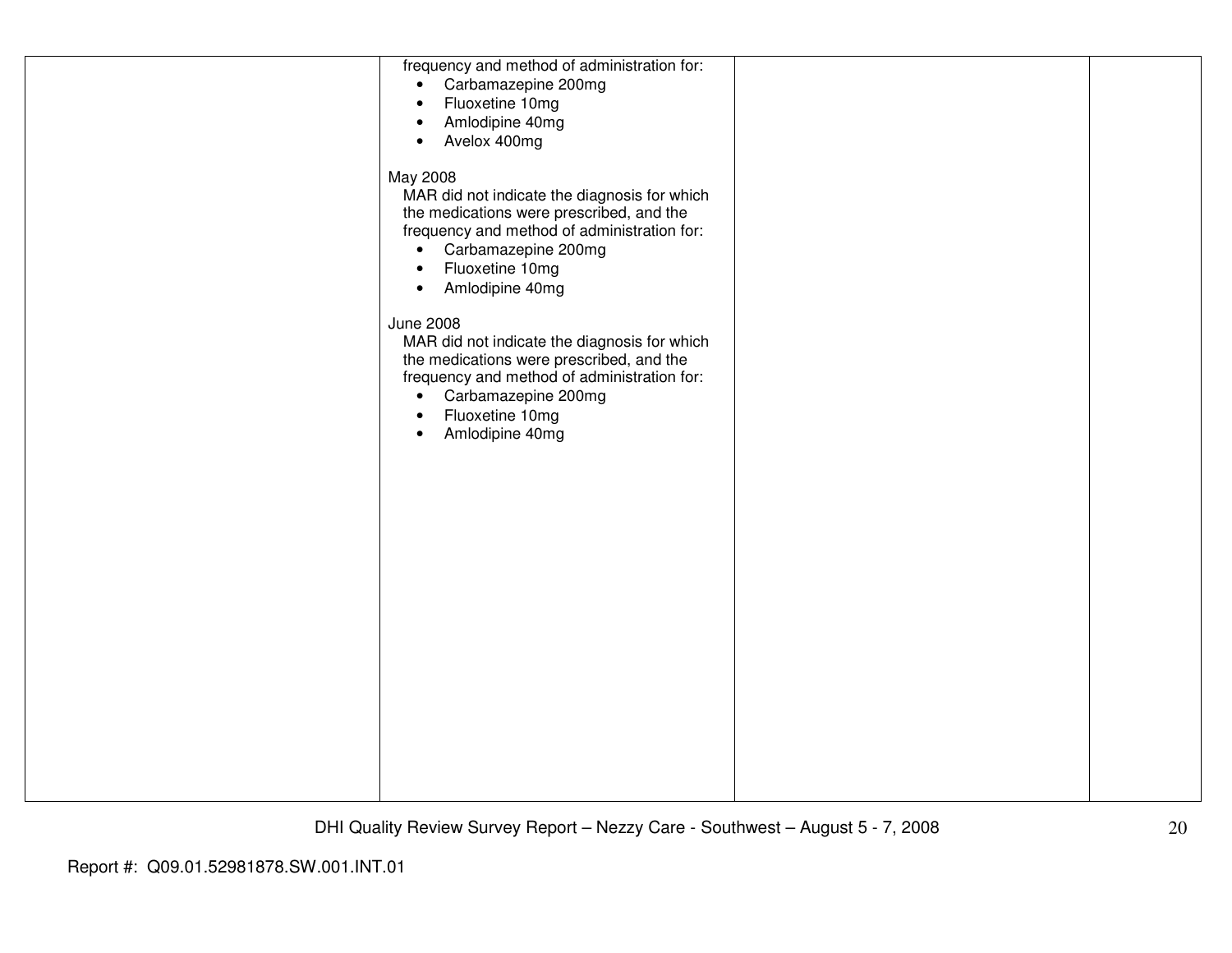| Tag # 1A11 (CoP) Transportation                                                                  | <b>Scope and Severity Rating: F</b>                                                            |  |
|--------------------------------------------------------------------------------------------------|------------------------------------------------------------------------------------------------|--|
| Developmental Disabilities (DD) Waiver Service                                                   | Based on interview, the Agency failed to have a                                                |  |
| Standards effective 4/1/2007                                                                     | written policy and procedures regarding the safe                                               |  |
| <b>CHAPTER 1 II. PROVIDER AGENCY</b>                                                             | transportation of individuals in the community,                                                |  |
| <b>REQUIREMENTS:</b> The objective of these                                                      | which comply with New Mexico regulations                                                       |  |
| standards is to establish Provider Agency policy,                                                | governing the operation of motor vehicles to                                                   |  |
| procedure and reporting requirements for DD                                                      | transport individuals.                                                                         |  |
| Medicaid Waiver program. These requirements                                                      |                                                                                                |  |
| apply to all such Provider Agency staff, whether                                                 | When the agency Service Coordinator/Director                                                   |  |
| directly employed or subcontracting with the                                                     | (#11) was asked if the Agency had a policy                                                     |  |
| Provider Agency. Additional Provider Agency                                                      | regarding the safe transportation of individuals,                                              |  |
| requirements and personnel qualifications may                                                    | #11 stated, "We have no formal policy on                                                       |  |
| be applicable for specific service standards.                                                    | Transportation, but does have a                                                                |  |
| G. Transportation: Provider agencies that                                                        | recommendation that all my providers should get                                                |  |
| provide Community Living, Community Inclusion                                                    | some type of defensive driving training, along                                                 |  |
| or Non-Medical Transportation services shall                                                     | with training on safety and lifting. We do not                                                 |  |
| have a written policy and procedures regarding                                                   | provide any transportation training."                                                          |  |
| the safe transportation of individuals in the                                                    |                                                                                                |  |
| community, which comply with New Mexico                                                          | When Family Living Providers were asked if they                                                |  |
| regulations governing the operation of motor<br>vehicles to transport individuals, and which are | received transportation training 5 of 5 FLP<br>reported not receiving transportation training. |  |
| consistent with DDSD guidelines issued July 1,                                                   | (#6, 7, 8, 9 & 10)                                                                             |  |
| 1999 titled "Client Transportation Safety". The                                                  |                                                                                                |  |
| policy and procedures must address at least the                                                  |                                                                                                |  |
| following topics:                                                                                |                                                                                                |  |
| Drivers' requirements,<br>(1)                                                                    |                                                                                                |  |
| Individual safety, including safe locations for<br>(2)                                           |                                                                                                |  |
| boarding and disembarking passengers,                                                            |                                                                                                |  |
| appropriate responses to hazardous                                                               |                                                                                                |  |
| weather and other adverse driving                                                                |                                                                                                |  |
| conditions,                                                                                      |                                                                                                |  |
| Vehicle maintenance and safety<br>(3)                                                            |                                                                                                |  |
| inspections,                                                                                     |                                                                                                |  |
| Staff training regarding the safe operation of<br>(4)                                            |                                                                                                |  |
| the vehicle, assisting passengers and safe                                                       |                                                                                                |  |
| lifting procedures,                                                                              |                                                                                                |  |
| Emergency Plans, including vehicle<br>(5)                                                        |                                                                                                |  |
| evacuation techniques,                                                                           |                                                                                                |  |
| Documentation, and<br>(6)                                                                        |                                                                                                |  |
| Accident Procedures.<br>(7)                                                                      |                                                                                                |  |
|                                                                                                  |                                                                                                |  |
|                                                                                                  |                                                                                                |  |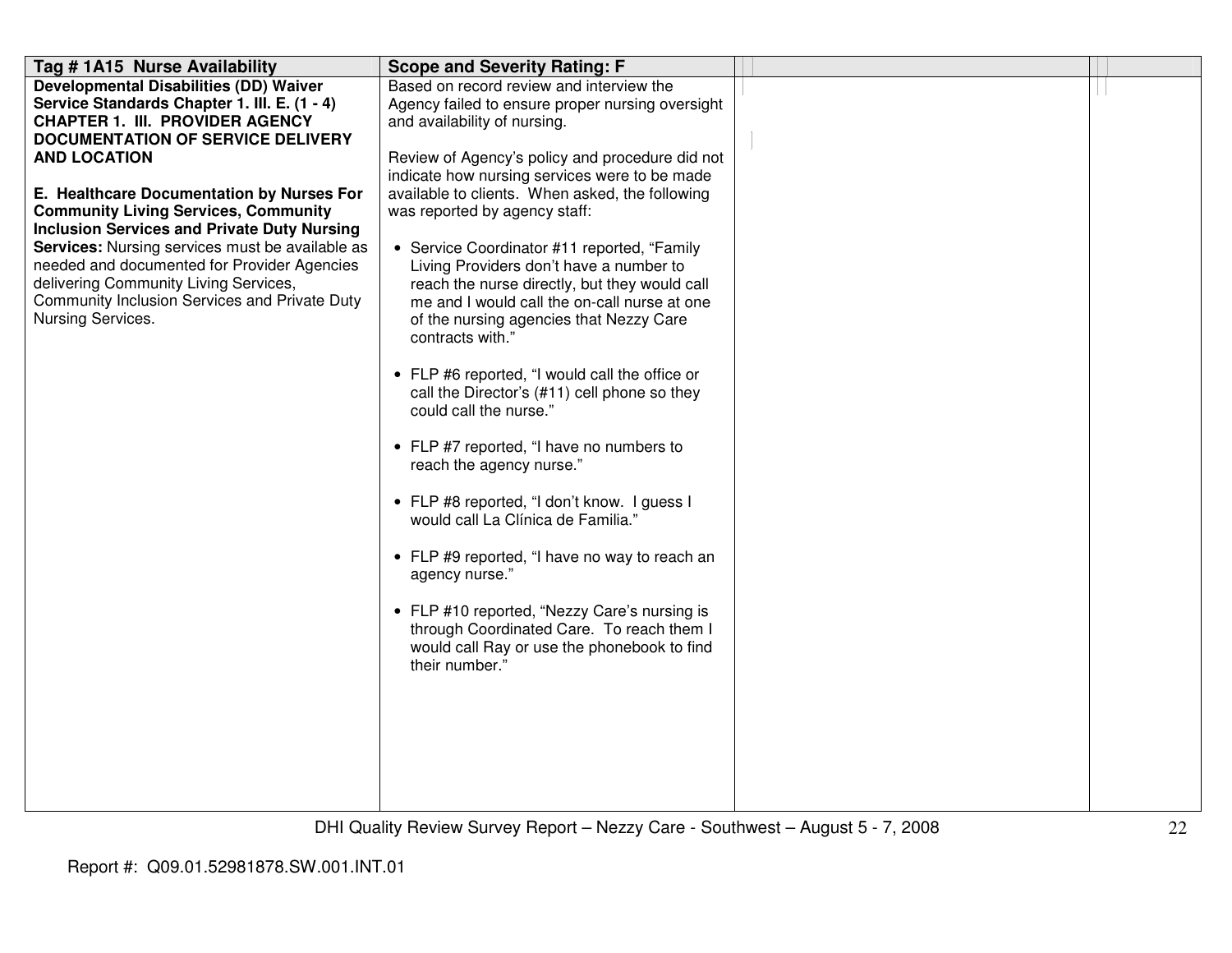| Tag # 1A15 Healthcare Documentation                          | <b>Scope and Severity Rating: F</b>               |  |
|--------------------------------------------------------------|---------------------------------------------------|--|
| <b>Developmental Disabilities (DD) Waiver</b>                | Based on record review the Agency failed to       |  |
| Service Standards Chapter 1. III. E. (1 - 4)                 | maintain the required documentation in the        |  |
| <b>CHAPTER 1. III. PROVIDER AGENCY</b>                       | Individuals Agency Record as required per         |  |
| <b>DOCUMENTATION OF SERVICE DELIVERY</b>                     | standard for 5 of 5 individuals.                  |  |
| <b>AND LOCATION</b>                                          |                                                   |  |
|                                                              | The following were missing, not current or        |  |
| E. Healthcare Documentation by Nurses For                    | incomplete:                                       |  |
| <b>Community Living Services, Community</b>                  |                                                   |  |
| <b>Inclusion Services and Private Duty Nursing</b>           | • Medication Administration Assessment Tool       |  |
| <b>Services:</b> Nursing services must be available as       | (#1)                                              |  |
| needed and documented for Provider Agencies                  |                                                   |  |
| delivering Community Living Services,                        | • Crisis Plans                                    |  |
| Community Inclusion Services and Private Duty                | • Cardiac Condition (#2)                          |  |
| Nursing Services.<br>(1) Documentation of nursing assessment | • Diabetes (#4)                                   |  |
| activities                                                   | · Seizures (#5)                                   |  |
| (a) The following hierarchy shall be used to                 |                                                   |  |
| determine which provider agency is responsible               | • Health Assessment Tool (#1, 2, 3, 4 & 5)        |  |
| for completion of the HAT and MAAT and related               |                                                   |  |
| subsequent planning and training:                            | Upon record review, it could not be determined if |  |
| (i) Community living services provider agency;               | Health Care Plans were required for 5 of 5        |  |
| (ii) Private duty nursing provider agency;                   | individuals because the HAT was missing or        |  |
| (iii) Adult habilitation provider agency;                    | incomplete.                                       |  |
| (iv) Community access provider agency; and                   |                                                   |  |
| (v) Supported employment provider agency.                    |                                                   |  |
| (b) The provider agency must arrange for their               |                                                   |  |
| nurse to complete the Health Assessment Tool                 |                                                   |  |
| (HAT) and the Medication Administration                      |                                                   |  |
| Assessment Tool (MAAT) on at least an annual                 |                                                   |  |
| basis for each individual receiving community                |                                                   |  |
| living, community inclusion or private duty                  |                                                   |  |
| nursing services, unless the provider agency                 |                                                   |  |
| arranges for the individual's Primary Care                   |                                                   |  |
| Practitioner (PCP) to voluntarily complete these             |                                                   |  |
| assessments in lieu of the agency nurse. Agency              |                                                   |  |
| nurses may also complete these assessments in                |                                                   |  |
| collaboration with the Primary Care Practitioner if          |                                                   |  |
| they believe such consultation is necessary for              |                                                   |  |
| an accurate assessment. Family Living Provider               |                                                   |  |
| Agencies have the option of having the                       |                                                   |  |
| subcontracted caregiver complete the HAT                     |                                                   |  |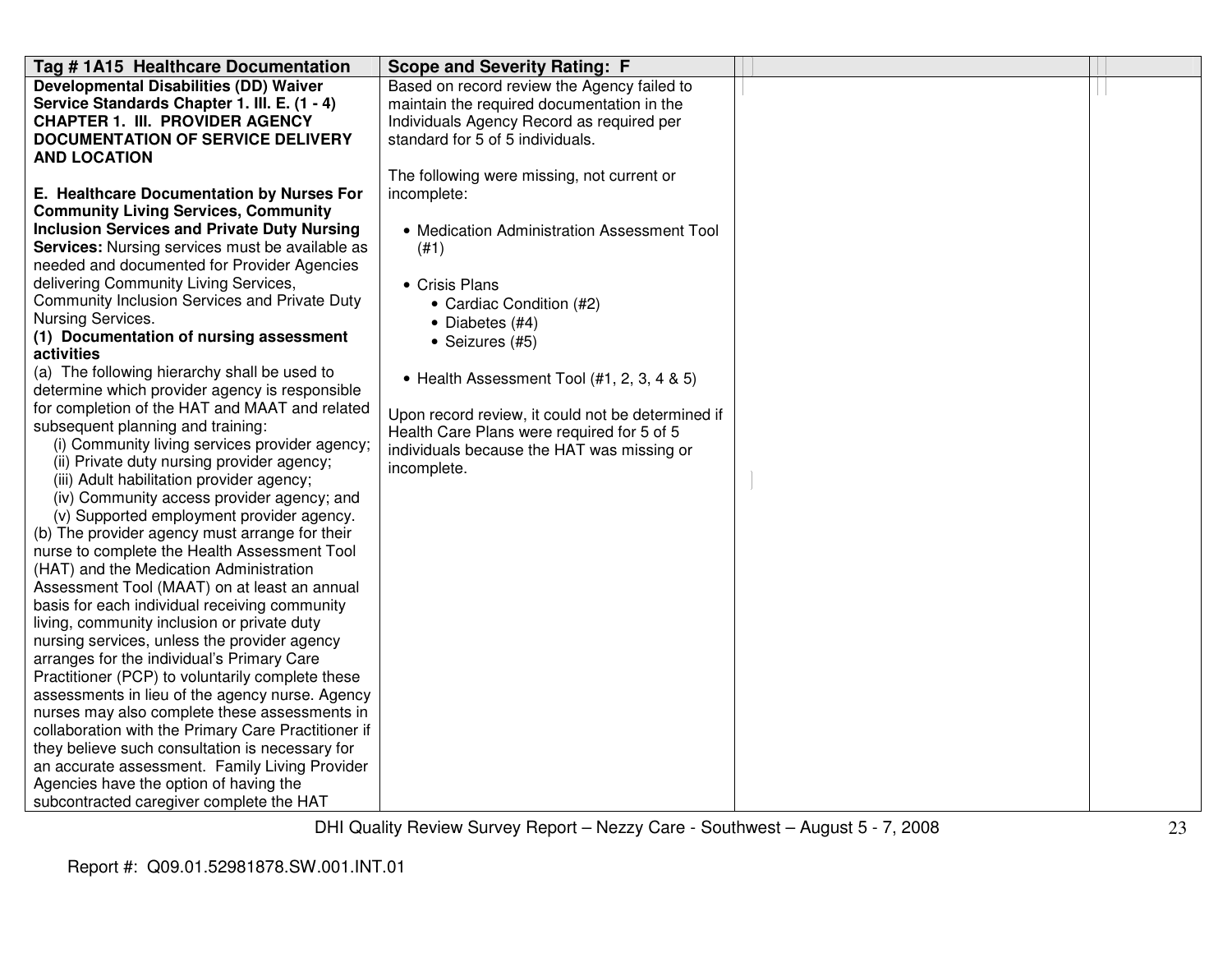| instead of the nurse or PCP, if the caregiver is        |  |  |
|---------------------------------------------------------|--|--|
| comfortable doing so. However, the agency               |  |  |
| nurse must be available to assist the caregiver         |  |  |
| upon request.                                           |  |  |
| (c) For newly allocated individuals, the HAT and        |  |  |
| the MAAT must be completed within seventy-two           |  |  |
| (72) hours of admission into direct services or         |  |  |
| two weeks following the initial ISP, whichever          |  |  |
| comes first.                                            |  |  |
| (d) For individuals already in services, the HAT        |  |  |
| and the MAAT must be completed at least                 |  |  |
| fourteen (14) days prior to the annual ISP              |  |  |
| meeting and submitted to all members of the             |  |  |
| interdisciplinary team. The HAT must also be            |  |  |
| completed at the time of any significant change         |  |  |
| in clinical condition and upon return from any          |  |  |
| hospitalizations. In addition to annually, the          |  |  |
| MAAT must be completed at the time of any               |  |  |
| significant change in clinical condition, when a        |  |  |
| medication regime or route change requires              |  |  |
| delivery by licensed or certified staff, or when an     |  |  |
| individual has completed additional training            |  |  |
| designed to improve their skills to support self-       |  |  |
| administration (see DDSD Medication                     |  |  |
| Assessment and Delivery Policy).                        |  |  |
| (e) Nursing assessments conducted to                    |  |  |
| determine current health status or to evaluate a        |  |  |
| change in clinical condition must be documented         |  |  |
| in a signed progress note that includes time and        |  |  |
| date as well as <i>subjective</i> information including |  |  |
| the individual complaints, signs and symptoms           |  |  |
| noted by staff, family members or other team            |  |  |
| members; objective information including vital          |  |  |
| signs, physical examination, weight, and other          |  |  |
| pertinent data for the given situation (e.g.,           |  |  |
| seizure frequency, method in which temperature          |  |  |
| taken); assessment of the clinical status, and          |  |  |
| plan of action addressing relevant aspects of all       |  |  |
| active health problems and follow up on any             |  |  |
| recommendations of medical consultants.                 |  |  |
| (2) Health related plans                                |  |  |
|                                                         |  |  |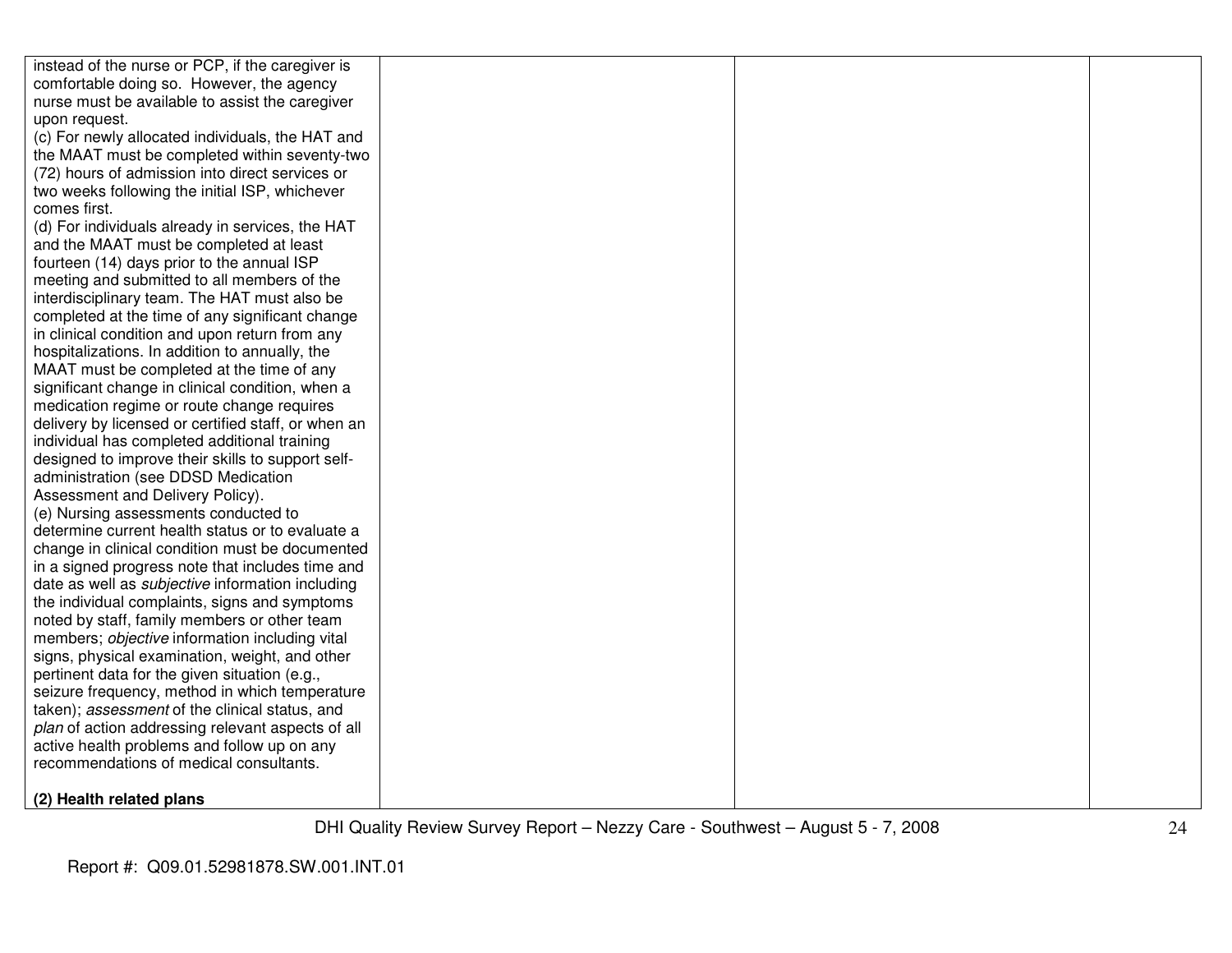| (a) For individuals with chronic conditions that     |  |  |
|------------------------------------------------------|--|--|
| have the potential to exacerbate into a life-        |  |  |
| threatening situation, a medical crisis prevention   |  |  |
| and intervention plan must be written by the         |  |  |
| nurse or other appropriately designated              |  |  |
| healthcare professional.                             |  |  |
| (b) Crisis prevention and intervention plans must    |  |  |
| be written in user-friendly language that is easily  |  |  |
| understood by those implementing the plan.           |  |  |
| (c) The nurse shall also document training           |  |  |
| regarding the crisis prevention and intervention     |  |  |
| plan delivered to agency staff and other team        |  |  |
| members, clearly indicating competency               |  |  |
| determination for each trainee.                      |  |  |
| (d) If the individual receives services from         |  |  |
| separate agencies for community living and           |  |  |
| community inclusion services, nurses from each       |  |  |
| agency shall collaborate in the development of       |  |  |
| and training delivery for crisis prevention and      |  |  |
| intervention plans to assure maximum                 |  |  |
| consistency across settings.                         |  |  |
|                                                      |  |  |
| (3) For all individuals with a HAT score of 4, 5 or  |  |  |
| 6, the nurse shall develop a comprehensive           |  |  |
| healthcare plan that includes health related         |  |  |
| supports identified in the ISP (The healthcare       |  |  |
| plan is the equivalent of a nursing care plan; two   |  |  |
| separate documents are not required nor              |  |  |
| recommended):                                        |  |  |
| (a) Each healthcare plan must include a              |  |  |
| statement of the person's healthcare needs and       |  |  |
| list measurable goals to be achieved through         |  |  |
| implementation of the healthcare plan. Needs         |  |  |
| statements may be based upon supports needed         |  |  |
| for the individual to maintain a current strength,   |  |  |
| ability or skill related to their health, prevention |  |  |
| measures, and/or supports needed to remediate,       |  |  |
| minimize or manage an existing health condition.     |  |  |
| (b) Goals must be measurable and shall be            |  |  |
| revised when an individual has met the goal and      |  |  |
| has the potential to attain additional goals or no   |  |  |
| longer requires supports in order to maintain the    |  |  |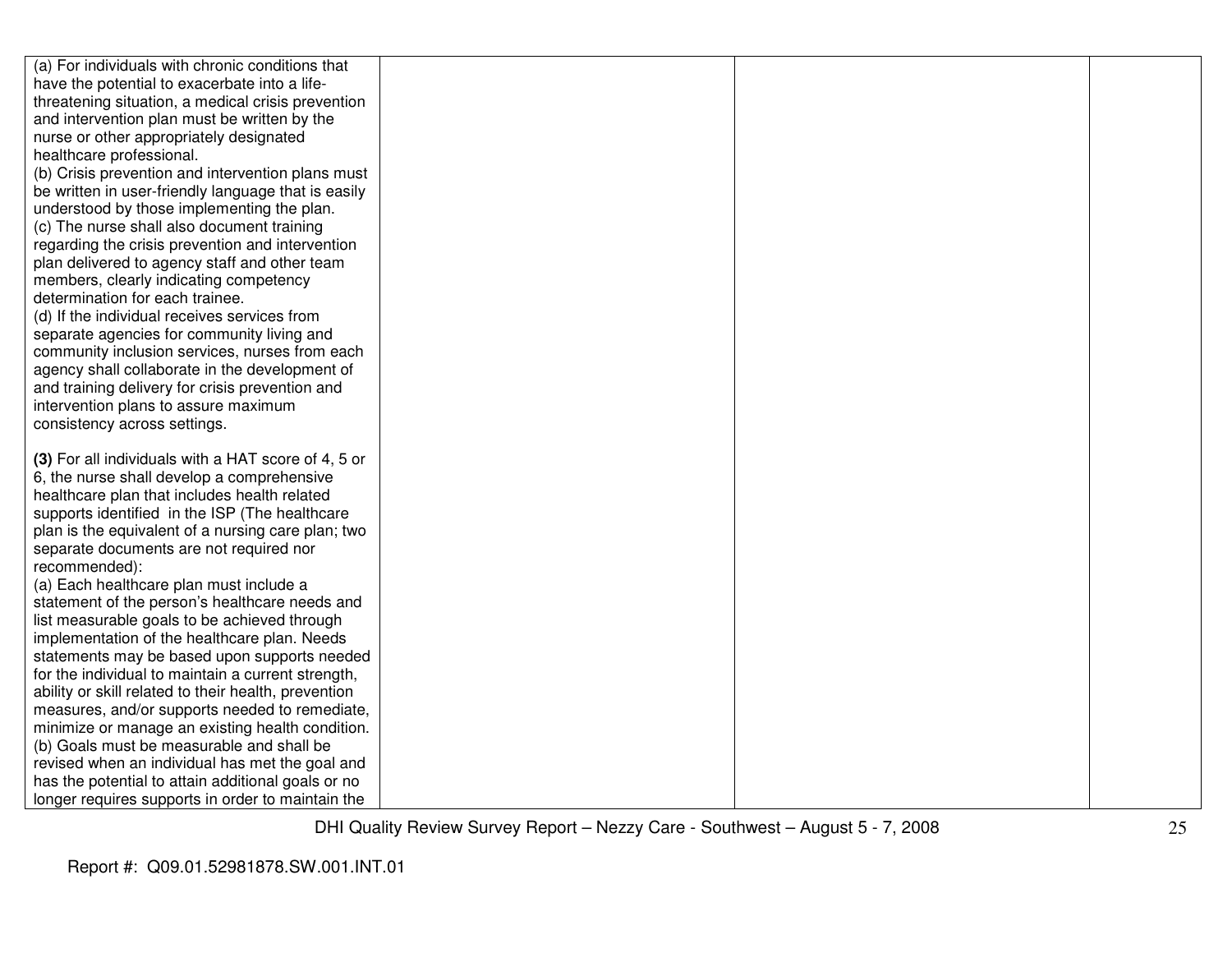| goal.                                              |  |  |
|----------------------------------------------------|--|--|
| (c) Approaches described in the plan shall be      |  |  |
| individualized to reflect the individual's unique  |  |  |
| needs, provide guidance to the caregiver(s) and    |  |  |
| designed to support successful interactions.       |  |  |
| Some interventions may be carried out by staff,    |  |  |
| family members or other team members, and          |  |  |
| other interventions may be carried out directly by |  |  |
| the nurse – persons responsible for each           |  |  |
| intervention shall be specified in the plan.       |  |  |
| (d) Healthcare plans shall be written in language  |  |  |
| that will be easily understood by the person(s)    |  |  |
| identified as implementing the interventions.      |  |  |
| (e) The nurse shall also document training on      |  |  |
| the healthcare plan delivered to agency staff and  |  |  |
| other team members, clearly indicating             |  |  |
| competency determination for each trainee. If      |  |  |
| the individual receives services from separate     |  |  |
| agencies for community living and community        |  |  |
| inclusion services, nurses from each agency        |  |  |
| shall collaborate in the development of and        |  |  |
| training delivery for healthcare plans to assure   |  |  |
| maximum consistency across settings.               |  |  |
| (f) Healthcare plans must be updated to reflect    |  |  |
| relevant discharge orders whenever an              |  |  |
| individual returns to services following a         |  |  |
| hospitalization.                                   |  |  |
| (g) All crisis prevention and intervention plans   |  |  |
| and healthcare plans shall include the             |  |  |
| individual's name and date on each page and        |  |  |
| shall be signed by the author.                     |  |  |
| (h) Crisis prevention and intervention plans as    |  |  |
| well as healthcare plans shall be reviewed by the  |  |  |
| nurse at least quarterly, and updated as needed.   |  |  |
|                                                    |  |  |
| (4) General Nursing Documentation                  |  |  |
| (a) The nurse shall complete legible and signed    |  |  |
| progress notes with date and time indicated that   |  |  |
| describe all interventions or interactions         |  |  |
| conducted with individuals served as well as all   |  |  |
| interactions with other healthcare providers       |  |  |
| serving the individual. All interactions shall be  |  |  |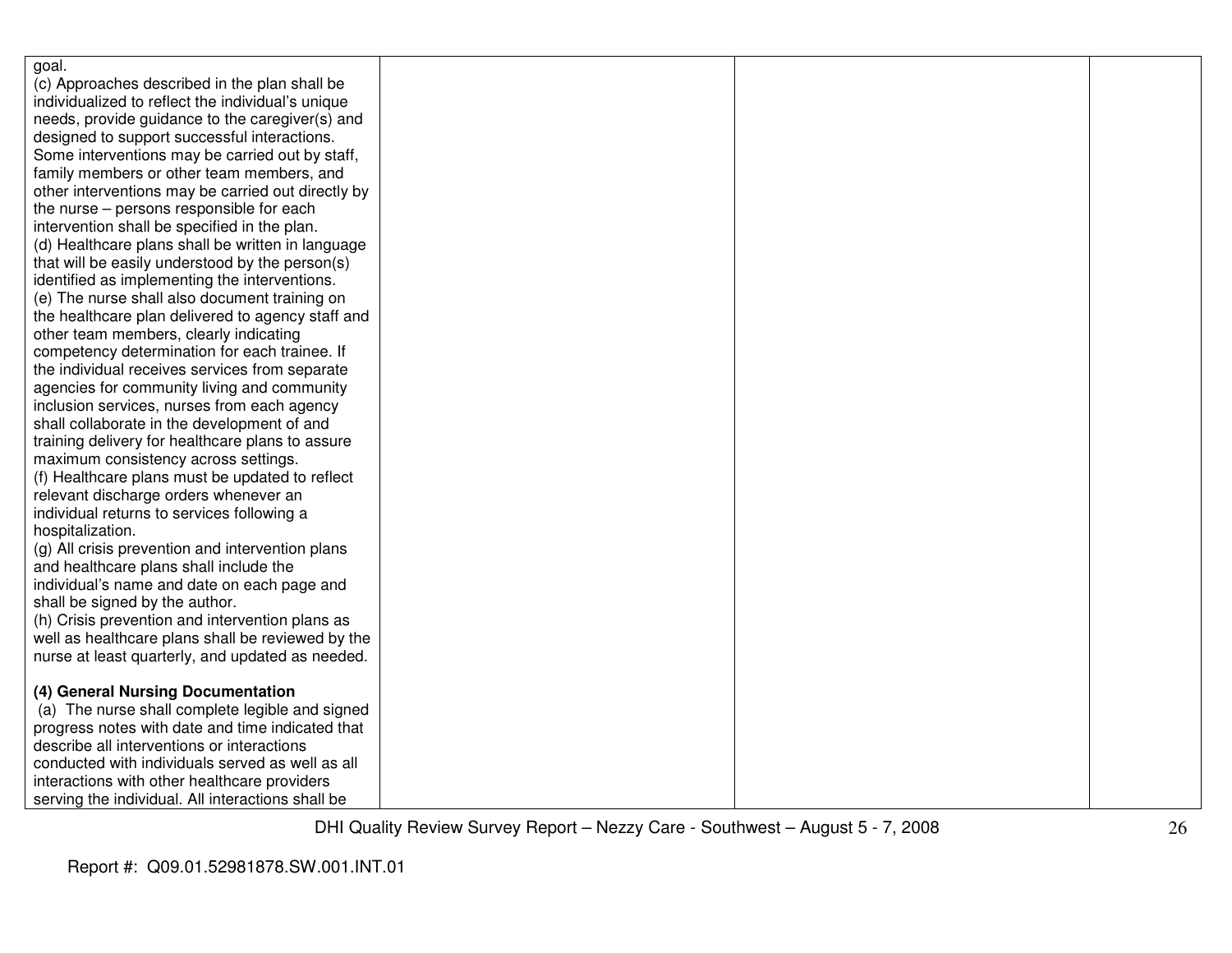| documented whether they occur by phone or in       |  |  |
|----------------------------------------------------|--|--|
| person.                                            |  |  |
|                                                    |  |  |
| (b) For individuals with a HAT score of 4, 5 or 6, |  |  |
| or who have identified health concerns in their    |  |  |
|                                                    |  |  |
| ISP, the nurse shall provide the interdisciplinary |  |  |
| team with a quarterly report that indicates        |  |  |
|                                                    |  |  |
| current health status and progress to date on      |  |  |
| health related ISP desired outcomes and action     |  |  |
| plans as well as progress toward goals in the      |  |  |
|                                                    |  |  |
| healthcare plan.                                   |  |  |
|                                                    |  |  |
|                                                    |  |  |
|                                                    |  |  |
|                                                    |  |  |
|                                                    |  |  |
|                                                    |  |  |
|                                                    |  |  |
|                                                    |  |  |
|                                                    |  |  |
|                                                    |  |  |
|                                                    |  |  |
|                                                    |  |  |
|                                                    |  |  |
|                                                    |  |  |
|                                                    |  |  |
|                                                    |  |  |
|                                                    |  |  |
|                                                    |  |  |
|                                                    |  |  |
|                                                    |  |  |
|                                                    |  |  |
|                                                    |  |  |
|                                                    |  |  |
|                                                    |  |  |
|                                                    |  |  |
|                                                    |  |  |
|                                                    |  |  |
|                                                    |  |  |
|                                                    |  |  |
|                                                    |  |  |
|                                                    |  |  |
|                                                    |  |  |
|                                                    |  |  |
|                                                    |  |  |
|                                                    |  |  |
|                                                    |  |  |
|                                                    |  |  |
|                                                    |  |  |
|                                                    |  |  |
|                                                    |  |  |
|                                                    |  |  |
|                                                    |  |  |
|                                                    |  |  |
|                                                    |  |  |
|                                                    |  |  |
|                                                    |  |  |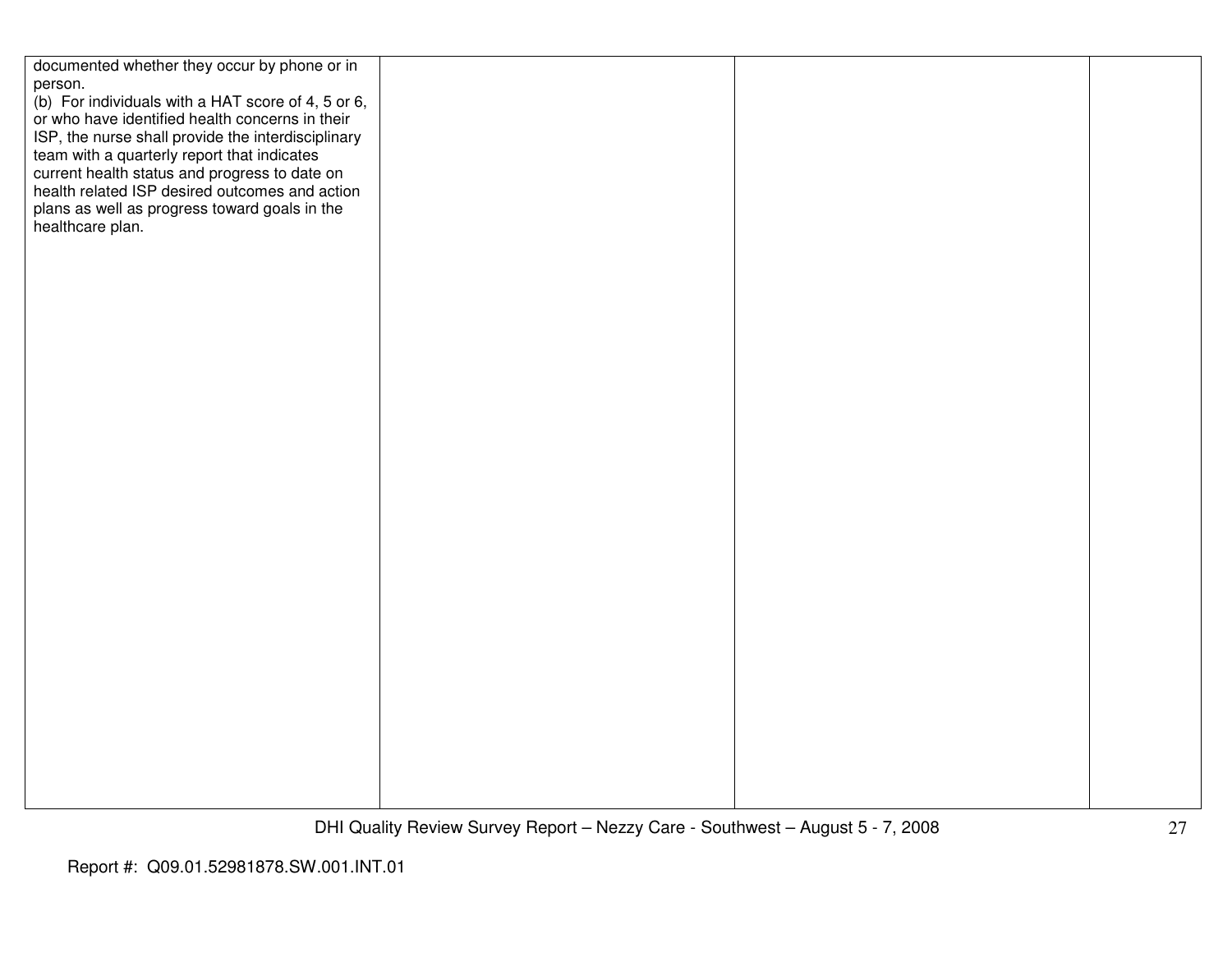| Tag #1A20 DSP Training Documents                                                            | <b>Scope and Severity Rating: E</b>               |  |
|---------------------------------------------------------------------------------------------|---------------------------------------------------|--|
| Developmental Disabilities (DD) Waiver Service                                              | Based on record review, the Agency failed to      |  |
| Standards effective 4/1/2007                                                                | ensure that Orientation and Training              |  |
| <b>CHAPTER 1 IV. GENERAL REQUIREMENTS</b>                                                   | requirements were met for 4 of 5 Family Living    |  |
| FOR PROVIDER AGENCY SERVICE                                                                 | Providers.                                        |  |
| <b>PERSONNEL:</b> The objective of this section is to                                       |                                                   |  |
| establish personnel standards for DD Medicaid                                               | Review of Family Living Provider training records |  |
| Waiver Provider Agencies for the following                                                  | found no evidence of the following required       |  |
| services: Community Living Supports,                                                        | DOH/DDSD trainings and certification being        |  |
| Community Inclusion Services, Respite,                                                      | completed:                                        |  |
| Substitute Care and Personal Support                                                        |                                                   |  |
| Companion Services. These standards apply to<br>all personnel who provide services, whether | Pre- Service (#6)<br>$\bullet$                    |  |
| directly employed or subcontracting with the                                                | Basic Health/Orientation (#6 & 7)<br>$\bullet$    |  |
| Provider Agency. Additional personnel                                                       |                                                   |  |
| requirements and qualifications may be                                                      | Person-Centered Planning (1-Day) (#7 &            |  |
| applicable for specific service standards.                                                  | 10)                                               |  |
| C. Orientation and Training Requirements:                                                   |                                                   |  |
| Orientation and training for direct support                                                 | CPR (#7)<br>$\bullet$                             |  |
| staff and his or her supervisors shall comply                                               |                                                   |  |
| with the DDSD/DOH Policy Governing the                                                      | Assisting With Medications (#7 & 8)<br>$\bullet$  |  |
| <b>Training Requirements for Direct Support</b>                                             |                                                   |  |
| <b>Staff and Internal Service Coordinators</b>                                              |                                                   |  |
| Serving Individuals with Developmental                                                      |                                                   |  |
| Disabilities to include the following:                                                      |                                                   |  |
| Each new employee shall receive<br>(1)                                                      |                                                   |  |
| appropriate orientation, including but not                                                  |                                                   |  |
| limited to, all policies relating to fire                                                   |                                                   |  |
| prevention, accident prevention, incident                                                   |                                                   |  |
| management and reporting, and emergency                                                     |                                                   |  |
| procedures; and                                                                             |                                                   |  |
| Individual-specific training for each<br>(2)                                                |                                                   |  |
| individual under his or her direct care, as                                                 |                                                   |  |
| described in the individual service plan,                                                   |                                                   |  |
| prior to working alone with the individual.                                                 |                                                   |  |
|                                                                                             |                                                   |  |
|                                                                                             |                                                   |  |
|                                                                                             |                                                   |  |
|                                                                                             |                                                   |  |
|                                                                                             |                                                   |  |
|                                                                                             |                                                   |  |
|                                                                                             |                                                   |  |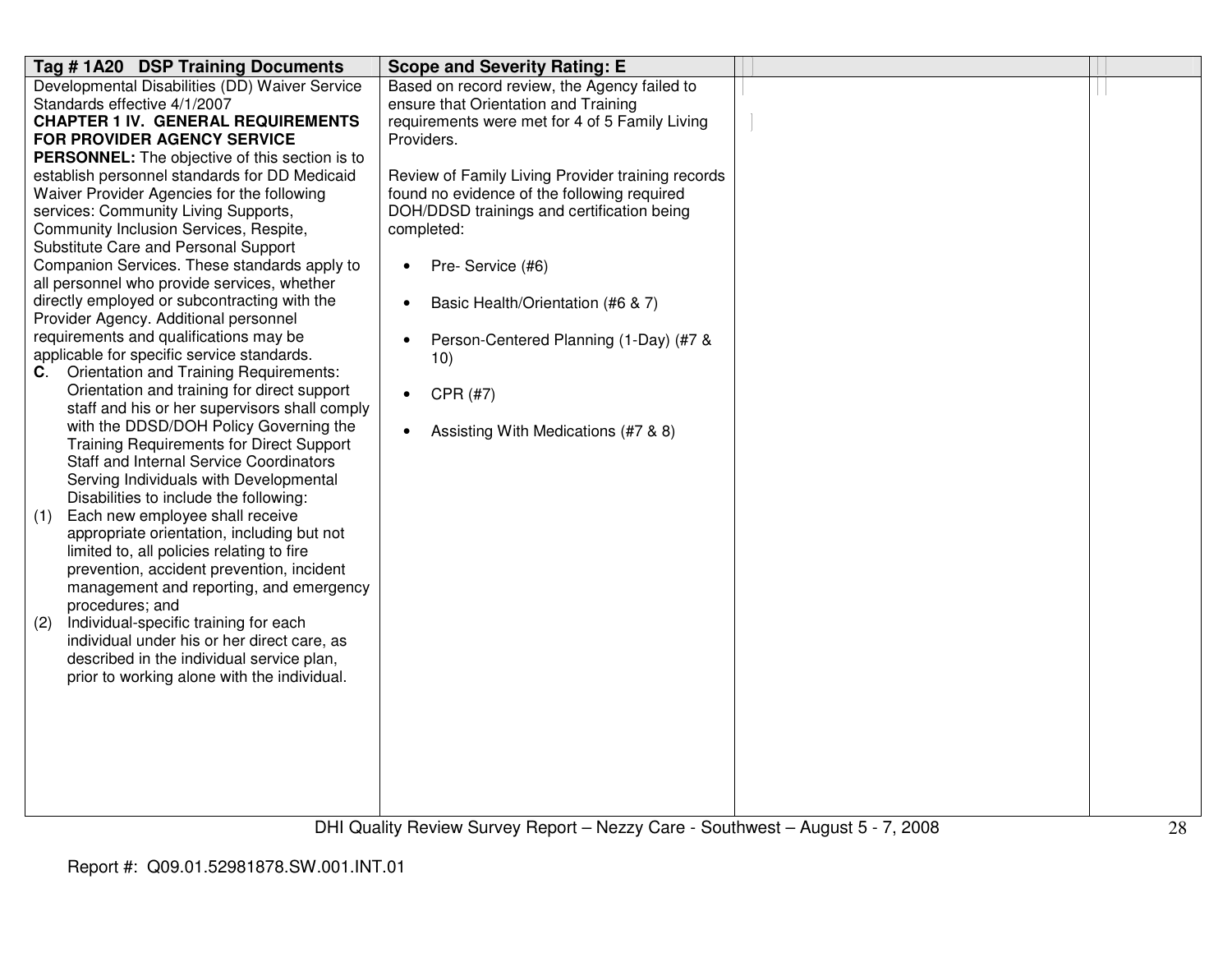| Tag #1A22 Staff Competence                                                          | <b>Scope and Severity Rating: E</b>                                 |                         |  |
|-------------------------------------------------------------------------------------|---------------------------------------------------------------------|-------------------------|--|
| Developmental Disabilities (DD) Waiver Service                                      | Based on interview, the Agency failed to ensure                     |                         |  |
| Standards effective 4/1/2007                                                        | that training competencies were met for 3 of 5                      |                         |  |
| <b>CHAPTER 1 IV. GENERAL REQUIREMENTS</b>                                           | Family Living Providers (FLP).                                      |                         |  |
| <b>FOR PROVIDER AGENCY SERVICE</b>                                                  |                                                                     |                         |  |
| <b>PERSONNEL:</b> The objective of this section is to                               | When FLP were asked if they assisted the                            |                         |  |
| establish personnel standards for DD Medicaid                                       | individual with medications and if they had                         |                         |  |
| Waiver Provider Agencies for the following                                          | completed Assisting with Medication (AWM)                           |                         |  |
| services: Community Living Supports,                                                | training, the following was reported:                               |                         |  |
| Community Inclusion Services, Respite,                                              | • FLP #6 reported (via translator, i.e. Service                     |                         |  |
| Substitute Care and Personal Support                                                | Coordinator/Director #11), "I do administer                         |                         |  |
| Companion Services. These standards apply to                                        | medications but have not received the                               |                         |  |
| all personnel who provide services, whether                                         | Assisting with Medications training."                               |                         |  |
| directly employed or subcontracting with the                                        | • FLP #7 reported, "I do prompt and assist                          |                         |  |
| Provider Agency. Additional personnel                                               | Individual #2 in taking her medications but                         |                         |  |
| requirements and qualifications may be                                              | never had the Assisting with Medications                            |                         |  |
| applicable for specific service standards.                                          | training."                                                          |                         |  |
| <b>Qualifications for Direct Service</b><br>F.                                      |                                                                     |                         |  |
| Personnel: The following employment                                                 | When FLP were asked what steps were they to                         |                         |  |
| qualifications and competency requirements                                          | take in the event of a medication error, for                        |                         |  |
| are applicable to all Direct Service                                                | example dropping a medication, the following                        |                         |  |
| Personnel employed by a Provider Agency:                                            | was reported:                                                       |                         |  |
| Direct service personnel shall be eighteen<br>(1)                                   | • FLP # 6 reported (via translator, i.e. Service                    |                         |  |
| (18) years or older. Exception: Adult                                               | Coordinator/Director #11), "since my                                |                         |  |
| Habilitation can employ direct care                                                 | daughter takes controlled substances they                           |                         |  |
| personnel under the age of eighteen 18                                              | are very closely monitored and I am very                            |                         |  |
| years, but the employee shall work directly                                         | careful. But if I did drop a medication I                           |                         |  |
| under a supervisor, who is physically                                               | would probably pick it up and give it to her,                       |                         |  |
| present at all times;                                                               | but I know I should throw it away."                                 |                         |  |
| Direct service personnel shall have the<br>(2)<br>ability to read and carry out the | (Individual #1)                                                     |                         |  |
| requirements in an ISP;                                                             | • FLP #7 reported, "I would I throw it away and                     |                         |  |
| Direct service personnel shall be available<br>(3)                                  | get another one." (Individual #2)                                   |                         |  |
| to communicate in the language that is                                              | • FLP #8 reported, "The pill would be                               |                         |  |
| functionally required by the individual or in                                       | contaminated so I would flush it down the                           |                         |  |
| the use of any specific augmentative                                                | toilet or sink and give her another one."                           |                         |  |
| communication system utilized by the                                                | (Individual #3)                                                     |                         |  |
| individual;                                                                         |                                                                     |                         |  |
| Direct service personnel shall meet the<br>(4)                                      | Per Agency policy "all medication errors or                         |                         |  |
| qualifications specified by DDSD in the                                             | incidents will be documented on an internal                         |                         |  |
| Policy Governing the Training                                                       | incident report form. Medication errors will be                     |                         |  |
| Requirements for Direct Support Staff and                                           | addressed immediately. The staff will follow up                     |                         |  |
|                                                                                     | on all medication incidents/errors within 24<br>$\bigcap$ $\bigcup$ | 7.000<br>$\overline{r}$ |  |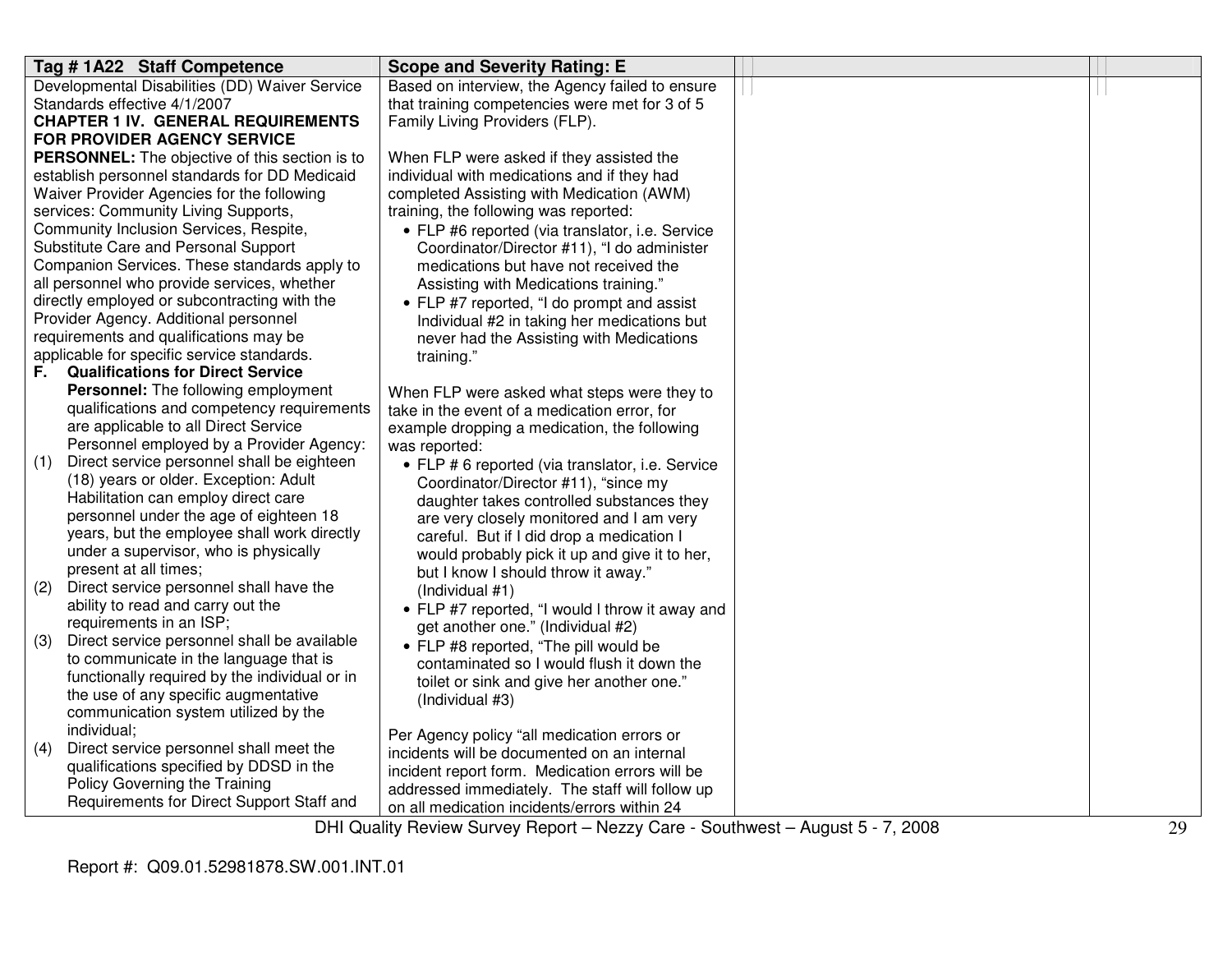| (5) | Internal Service Coordinators, Serving<br>Individuals with Developmental Disabilities;<br>and<br>Direct service Provider Agencies of Respite<br>Services, Substitute Care, Personal<br>Support Services, Nutritional Counseling,<br>Therapists and Nursing shall demonstrate<br>basic knowledge of developmental                                                                                                                                                                                                                                                                                                                                                                                                                                                                                                                                                                                                                                                                                | hours. The staff member will take appropriate<br>action to avoid medication errors or medication<br>incidents. The staff members' supervisor will<br>forward the incident report form to the agency<br>nurse, along with a summary of his/her actions<br>within 48 hours. A Medication Incident is defined<br>as, but not limited to: Person refuses to take<br>medication, medication package does not match                                                                                                                                                                                                                                                                                                                                                                                                                                                                                                                                                      |  |
|-----|-------------------------------------------------------------------------------------------------------------------------------------------------------------------------------------------------------------------------------------------------------------------------------------------------------------------------------------------------------------------------------------------------------------------------------------------------------------------------------------------------------------------------------------------------------------------------------------------------------------------------------------------------------------------------------------------------------------------------------------------------------------------------------------------------------------------------------------------------------------------------------------------------------------------------------------------------------------------------------------------------|--------------------------------------------------------------------------------------------------------------------------------------------------------------------------------------------------------------------------------------------------------------------------------------------------------------------------------------------------------------------------------------------------------------------------------------------------------------------------------------------------------------------------------------------------------------------------------------------------------------------------------------------------------------------------------------------------------------------------------------------------------------------------------------------------------------------------------------------------------------------------------------------------------------------------------------------------------------------|--|
| (6) | disabilities and have training or<br>demonstrable qualifications related to the<br>role he or she is performing and complete<br>individual specific training as required in the<br>ISP for each individual he or she support.<br>Report required personnel training status to<br>the DDSD Statewide Training Database as<br>specified in DDSD policies as related to<br>training requirements as follows:<br>(a) Initial comprehensive personnel status<br>report (name, date of hire, Social Security<br>number category) on all required<br>personnel to be submitted to DDSD<br>Statewide Training Database within the<br>first ninety (90) calendar days of providing<br>services;<br>(b) Staff who do not wish to use his or her<br>Social Security Number may request an<br>alternative tracking number; and<br>(c) Quarterly personnel update reports sent<br>to DDSD Statewide Training Database to<br>reflect new hires, terminations, inter-<br>provider Agency position changes, and | medication, MAR does not match medication or<br>medication package, medication is dropped or<br>contaminated, person who self administer<br>his/her medication misses a dosage of<br>medication, medication pack is no in the house,<br>medication is given, but staff have failed to initial<br>the MAR or have made a documentation error,<br>medication is missed due to an error on the<br>individual's part, a potential side effect is noted.<br>All unused, contaminated, and discontinued<br>medications will be stored in a sealed bag or<br>container in the individuals locked box or cabinet<br>until taken to administration for proper disposal"<br>When FLP were asked to describe the signs of<br>an allergic reaction to food, the following was<br>reported:<br>• FLP #8 reported, "I don't know because I<br>have never been in that situation."<br>When FLP were asked to describe the signs of<br>an adverse drug reaction, the following was |  |
|     | name changes.                                                                                                                                                                                                                                                                                                                                                                                                                                                                                                                                                                                                                                                                                                                                                                                                                                                                                                                                                                                   | reported:<br>• FLP #8 reported, "Her eyes would roll back<br>into her head and she would slur her words."                                                                                                                                                                                                                                                                                                                                                                                                                                                                                                                                                                                                                                                                                                                                                                                                                                                          |  |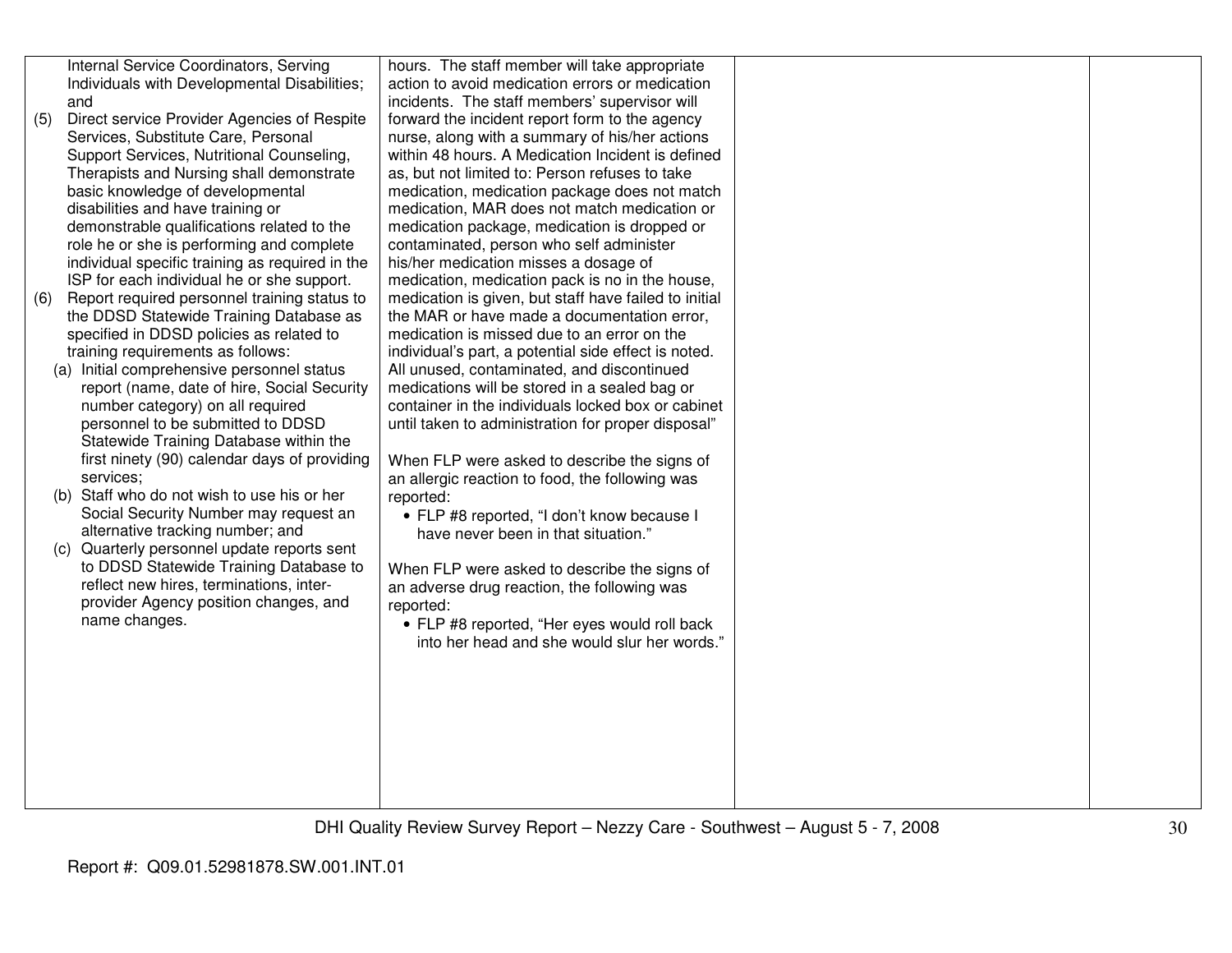| Tag #1A25 (CoP) CCHS                                | <b>Scope and Severity Rating: E</b>             |  |
|-----------------------------------------------------|-------------------------------------------------|--|
| <b>NMAC 7.1.9.9</b>                                 | Based on record review, the Agency failed to    |  |
| A. Prohibition on Employment: A care                | maintain documentation indicating no            |  |
| provider shall not hire or continue the             | "disqualifying convictions" or documentation of |  |
| employment or contractual services of any           | the timely submission of pertinent application  |  |
| applicant, caregiver or hospital caregiver for      | information to the Caregiver Criminal History   |  |
| whom the care provider has received notice of a     | Screening Program was on file for 2 of 5 Agency |  |
| disqualifying conviction, except as provided in     | Personnel.                                      |  |
| Subsection B of this section.                       |                                                 |  |
| <b>NMAC 7.1.9.11</b>                                | • #6 - Date of hire 06/25/08                    |  |
| <b>DISQUALIFYING CONVICTIONS.</b> The               |                                                 |  |
| following felony convictions disqualify an          | • #10 - Date of hire 05/13/08                   |  |
| applicant, caregiver or hospital caregiver from     |                                                 |  |
| employment or contractual services with a care      |                                                 |  |
| provider:                                           |                                                 |  |
| A. homicide;                                        |                                                 |  |
| <b>B.</b> trafficking, or trafficking in controlled |                                                 |  |
| substances:                                         |                                                 |  |
| C. kidnapping, false imprisonment, aggravated       |                                                 |  |
| assault or aggravated battery;                      |                                                 |  |
| D. rape, criminal sexual penetration, criminal      |                                                 |  |
| sexual contact, incest, indecent exposure, or       |                                                 |  |
| other related felony sexual offenses;               |                                                 |  |
| E. crimes involving adult abuse, neglect or         |                                                 |  |
| financial exploitation;                             |                                                 |  |
| F. crimes involving child abuse or neglect;         |                                                 |  |
| G. crimes involving robbery, larceny, extortion,    |                                                 |  |
| burglary, fraud, forgery, embezzlement, credit      |                                                 |  |
| card fraud, or receiving stolen property; or        |                                                 |  |
| H. an attempt, solicitation, or conspiracy          |                                                 |  |
| involving any of the felonies in this subsection.   |                                                 |  |
| <b>Chapter 1.IV. General Provider Requirements.</b> |                                                 |  |
| D. Criminal History Screening: All personnel        |                                                 |  |
| shall be screened by the Provider Agency in         |                                                 |  |
| regard to the employee's qualifications,            |                                                 |  |
| references, and employment history, prior to        |                                                 |  |
| employment. All Provider Agencies shall comply      |                                                 |  |
| with the Criminal Records Screening for             |                                                 |  |
| Caregivers 7.1.12 NMAC and Employee Abuse           |                                                 |  |
| Registry 7.1.12 NMAC as required by the             |                                                 |  |
| Department of Health, Division of Health            |                                                 |  |
| Improvement.                                        |                                                 |  |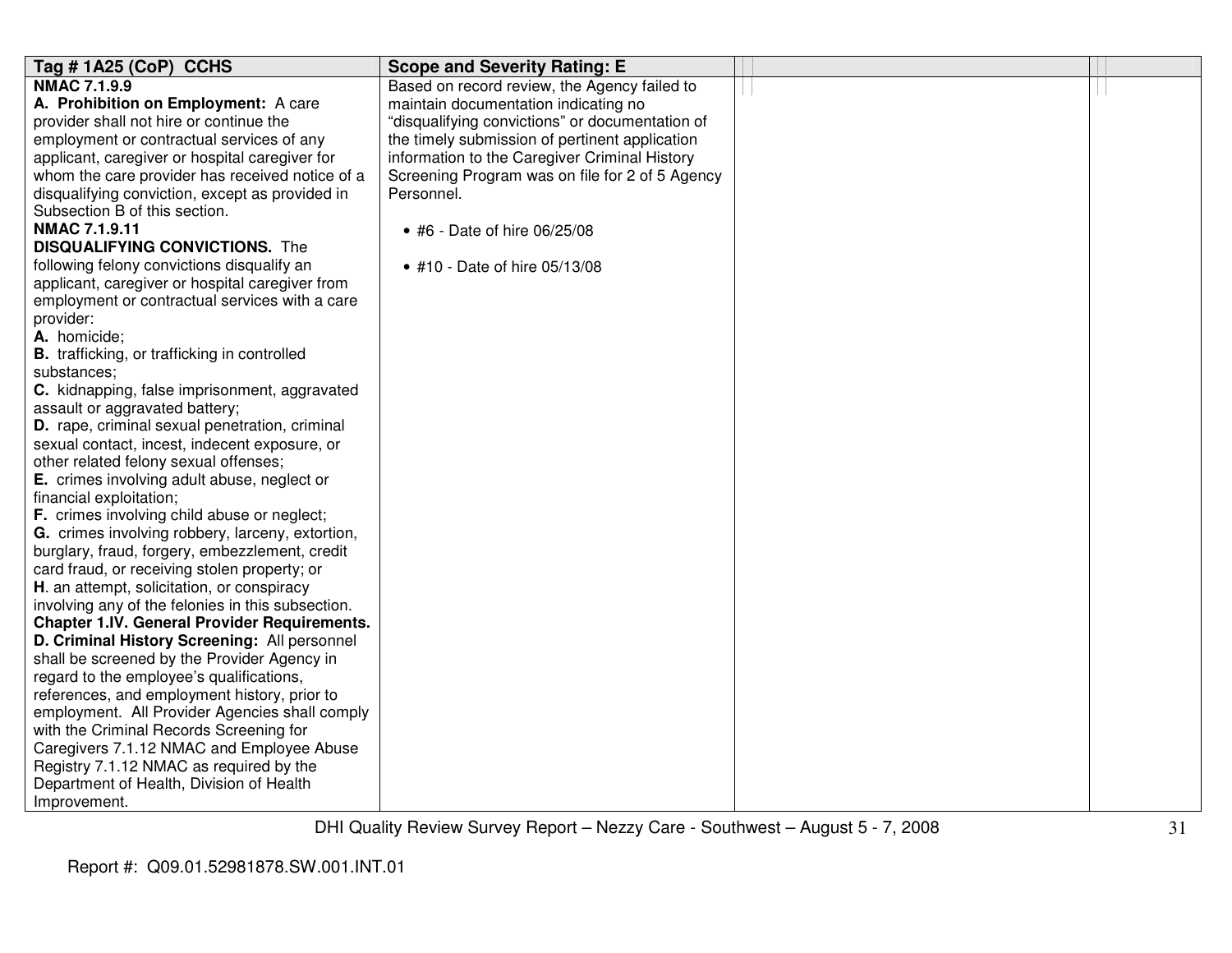| Tag #1A28 (CoP) Incident Mgt. System                | <b>Scope &amp; Severity Rating: F</b>          |  |
|-----------------------------------------------------|------------------------------------------------|--|
| NMAC 7.1.13.10                                      | Based on record review, the Agency failed to   |  |
| <b>INCIDENT MANAGEMENT SYSTEM</b>                   | provide documentation verifying completion of  |  |
| <b>REQUIREMENTS:</b>                                | Incident Management Training for 6 of 6 Agency |  |
| A. General: All licensed health care facilities and | Personnel.                                     |  |
| community based service providers shall             |                                                |  |
| establish and maintain an incident management       | • Abuse, Neglect & Exploitation (#6, 7, 8, 9,  |  |
| system, which emphasizes the principles of          | 10 & 11                                        |  |
| prevention and staff involvement. The licensed      |                                                |  |
| health care facility or community based service     |                                                |  |
| provider shall ensure that the incident             |                                                |  |
| management system policies and procedures           |                                                |  |
| requires all employees to be competently trained    |                                                |  |
| to respond to, report, and document incidents in    |                                                |  |
| a timely and accurate manner.                       |                                                |  |
| D. Training Documentation: All licensed             |                                                |  |
| health care facilities and community based          |                                                |  |
| service providers shall prepare training            |                                                |  |
| documentation for each employee to include a        |                                                |  |
| signed statement indicating the date, time, and     |                                                |  |
| place they received their incident management       |                                                |  |
| reporting instruction. The licensed health care     |                                                |  |
| facility and community based service provider       |                                                |  |
| shall maintain documentation of an employee's       |                                                |  |
| training for a period of at least twelve (12)       |                                                |  |
| months, or six (6) months after termination of an   |                                                |  |
| employee's employment. Training curricula shall     |                                                |  |
| be kept on the provider premises and made           |                                                |  |
| available on request by the department. Training    |                                                |  |
| documentation shall be made available               |                                                |  |
| immediately upon a division representative's        |                                                |  |
| request. Failure to provide employee training       |                                                |  |
| documentation shall subject the licensed health     |                                                |  |
| care facility or community based service provider   |                                                |  |
| to the penalties provided for in this rule.         |                                                |  |
|                                                     |                                                |  |
|                                                     |                                                |  |
|                                                     |                                                |  |
|                                                     |                                                |  |
|                                                     |                                                |  |
|                                                     |                                                |  |
|                                                     |                                                |  |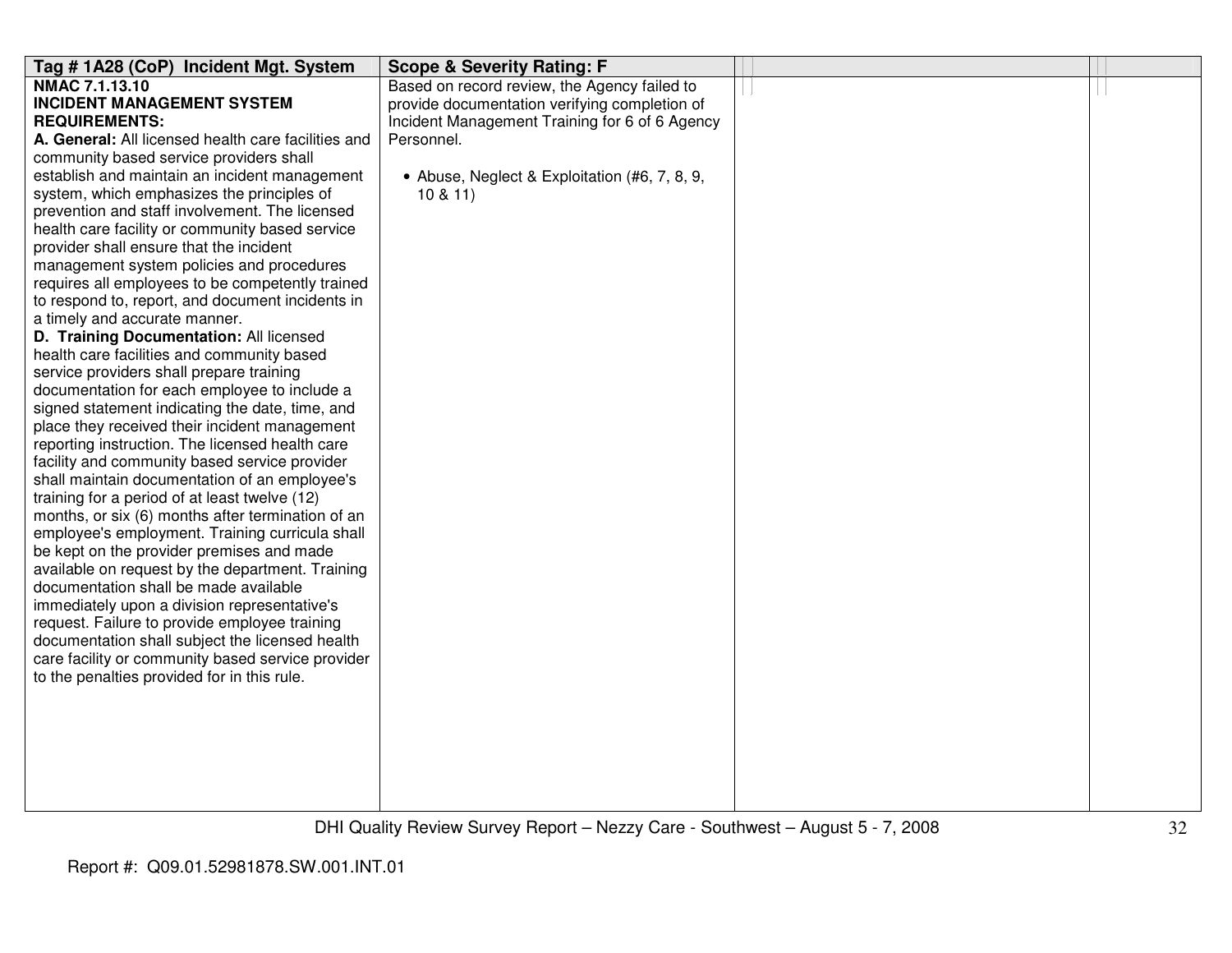| Tag # 1A28 (CoP) Incident Mgt. System              | <b>Scope &amp; Severity Rating: F</b>           |  |
|----------------------------------------------------|-------------------------------------------------|--|
| NMAC 7.1.13.10                                     | Based on record review, the Agency failed to    |  |
| <b>INCIDENT MANAGEMENT SYSTEM</b>                  | provide documentation indicating consumer,      |  |
| <b>REQUIREMENTS:</b>                               | family members, or legal guardians had received |  |
| General: All licensed health care<br>А.            | an orientation packet including incident        |  |
| facilities and community based service providers   | management system policies and procedural       |  |
| shall establish and maintain an incident           | information concerning the reporting of abuse,  |  |
| management system, which emphasizes the            | neglect or exploitation for 5 of 5 individuals. |  |
| principles of prevention and staff involvement.    |                                                 |  |
| The licensed health care facility or community     | • Parent/Guardian Abuse, Neglect &              |  |
| based service provider shall ensure that the       | Exploitation Training $(#1, 2, 3, 4 & 5)$       |  |
| incident management system policies and            |                                                 |  |
| procedures requires all employees to be            |                                                 |  |
| competently trained to respond to, report, and     |                                                 |  |
| document incidents in a timely and accurate        |                                                 |  |
| manner.                                            |                                                 |  |
| Ε.<br><b>Consumer and Guardian Orientation</b>     |                                                 |  |
| Packet: Consumers, family members and legal        |                                                 |  |
| guardians shall be made aware of and have          |                                                 |  |
| available immediate accessibility to the licensed  |                                                 |  |
| health care facility and community based service   |                                                 |  |
| provider incident reporting processes. The         |                                                 |  |
| licensed health care facility and community        |                                                 |  |
| based service provider shall provide consumers,    |                                                 |  |
| family members or legal guardians an orientation   |                                                 |  |
| packet to include incident management systems      |                                                 |  |
| policies and procedural information concerning     |                                                 |  |
| the reporting of abuse, neglect or                 |                                                 |  |
| misappropriation. The licensed health care         |                                                 |  |
| facility and community based service provider      |                                                 |  |
| shall include a signed statement indicating the    |                                                 |  |
| date, time, and place they received their          |                                                 |  |
| orientation packet to be contained in the          |                                                 |  |
| consumer's file. The appropriate consumer,         |                                                 |  |
| family member or legal guardian shall sign this at |                                                 |  |
| the time of orientation.                           |                                                 |  |
|                                                    |                                                 |  |
|                                                    |                                                 |  |
|                                                    |                                                 |  |
|                                                    |                                                 |  |
|                                                    |                                                 |  |
|                                                    |                                                 |  |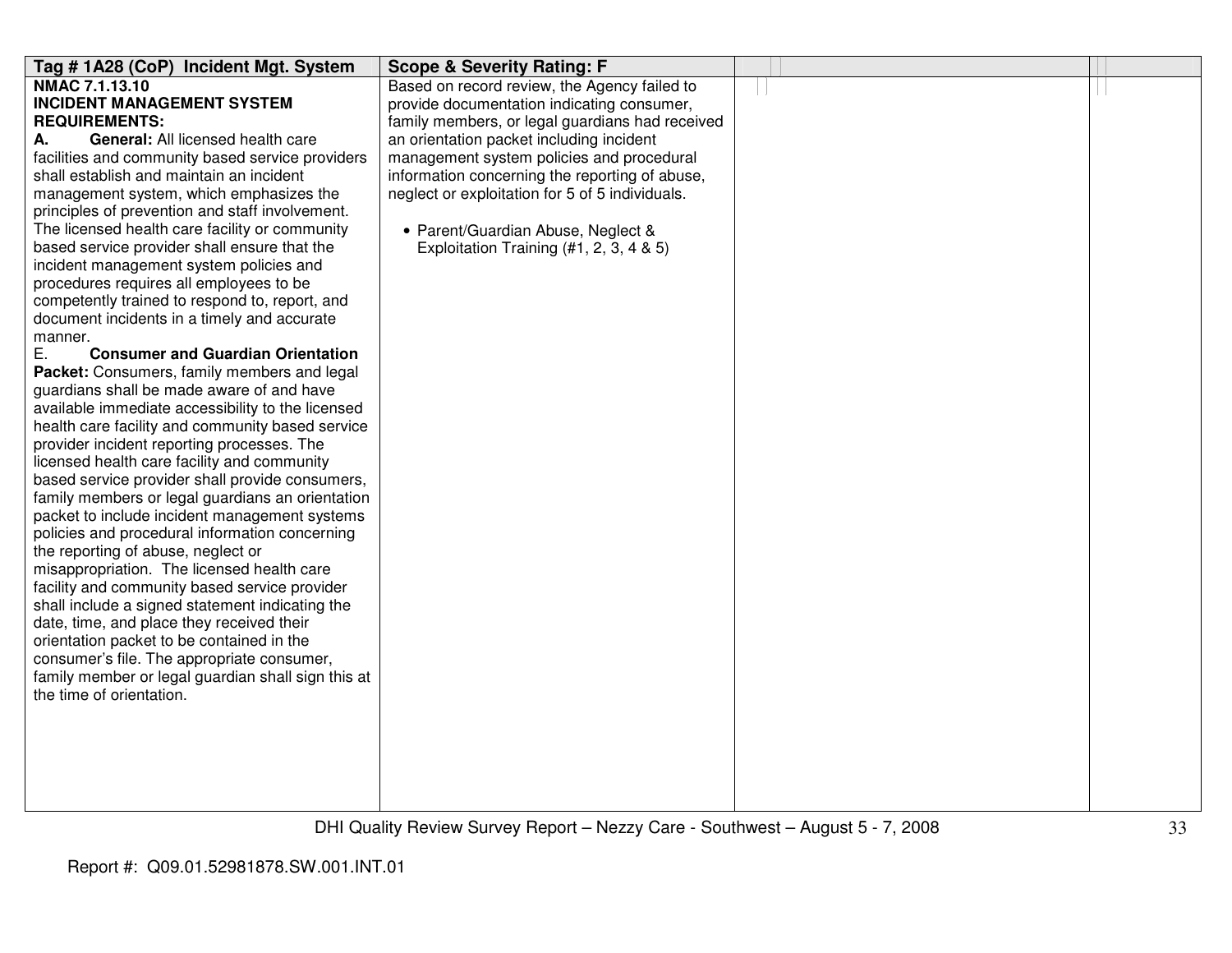| NMAC 7.1.13.10<br>Based on observation, the Agency failed to post<br><b>INCIDENT MANAGEMENT SYSTEM</b><br>two (2) or more Incident Management<br><b>REQUIREMENTS:</b><br>Information posters in a prominent public<br>General: All licensed health care<br>location for 5 of 6 locations.<br>А.<br>facilities and community based service providers<br>shall establish and maintain an incident<br>Administrative Location: |
|-----------------------------------------------------------------------------------------------------------------------------------------------------------------------------------------------------------------------------------------------------------------------------------------------------------------------------------------------------------------------------------------------------------------------------|
|                                                                                                                                                                                                                                                                                                                                                                                                                             |
|                                                                                                                                                                                                                                                                                                                                                                                                                             |
|                                                                                                                                                                                                                                                                                                                                                                                                                             |
|                                                                                                                                                                                                                                                                                                                                                                                                                             |
|                                                                                                                                                                                                                                                                                                                                                                                                                             |
|                                                                                                                                                                                                                                                                                                                                                                                                                             |
| management system, which emphasizes the<br>Home Office<br>$\bullet$                                                                                                                                                                                                                                                                                                                                                         |
| principles of prevention and staff involvement.                                                                                                                                                                                                                                                                                                                                                                             |
| The licensed health care facility or community<br>Residence of:                                                                                                                                                                                                                                                                                                                                                             |
| based service provider shall ensure that the<br>Individual #2<br>$\bullet$                                                                                                                                                                                                                                                                                                                                                  |
| incident management system policies and<br>Individual #3                                                                                                                                                                                                                                                                                                                                                                    |
| procedures requires all employees to be<br>Individual #4                                                                                                                                                                                                                                                                                                                                                                    |
| competently trained to respond to, report, and<br>Individual #5                                                                                                                                                                                                                                                                                                                                                             |
| document incidents in a timely and accurate                                                                                                                                                                                                                                                                                                                                                                                 |
| manner.                                                                                                                                                                                                                                                                                                                                                                                                                     |
| F.<br><b>Posting of Incident Management</b>                                                                                                                                                                                                                                                                                                                                                                                 |
| Information Poster: All licensed health care                                                                                                                                                                                                                                                                                                                                                                                |
| facilities and community based service providers                                                                                                                                                                                                                                                                                                                                                                            |
| shall post two (2) or more posters, to be                                                                                                                                                                                                                                                                                                                                                                                   |
| furnished by the division, in a prominent public                                                                                                                                                                                                                                                                                                                                                                            |
| location which states all incident management                                                                                                                                                                                                                                                                                                                                                                               |
| reporting procedures, including contact numbers                                                                                                                                                                                                                                                                                                                                                                             |
| and Internet addresses. All licensed health care                                                                                                                                                                                                                                                                                                                                                                            |
| facilities and community based service providers                                                                                                                                                                                                                                                                                                                                                                            |
| operating sixty (60) or more beds shall post                                                                                                                                                                                                                                                                                                                                                                                |
| three (3) or more posters, to be furnished by the                                                                                                                                                                                                                                                                                                                                                                           |
| division, in a prominent public location which                                                                                                                                                                                                                                                                                                                                                                              |
| states all incident management reporting                                                                                                                                                                                                                                                                                                                                                                                    |
| procedures, including contact numbers and                                                                                                                                                                                                                                                                                                                                                                                   |
| Internet addresses. The posters shall be posted                                                                                                                                                                                                                                                                                                                                                                             |
| where employees report each day and from                                                                                                                                                                                                                                                                                                                                                                                    |
| which the employees operate to carry out their                                                                                                                                                                                                                                                                                                                                                                              |
| activities. Each licensed health care facility or                                                                                                                                                                                                                                                                                                                                                                           |
| community based service provider shall take                                                                                                                                                                                                                                                                                                                                                                                 |
| steps to insure that the notices are not altered,                                                                                                                                                                                                                                                                                                                                                                           |
| defaced, removed, or covered by other material.                                                                                                                                                                                                                                                                                                                                                                             |
| [7.1.13.10 NMAC - N, 02/28/06]                                                                                                                                                                                                                                                                                                                                                                                              |
|                                                                                                                                                                                                                                                                                                                                                                                                                             |
|                                                                                                                                                                                                                                                                                                                                                                                                                             |
|                                                                                                                                                                                                                                                                                                                                                                                                                             |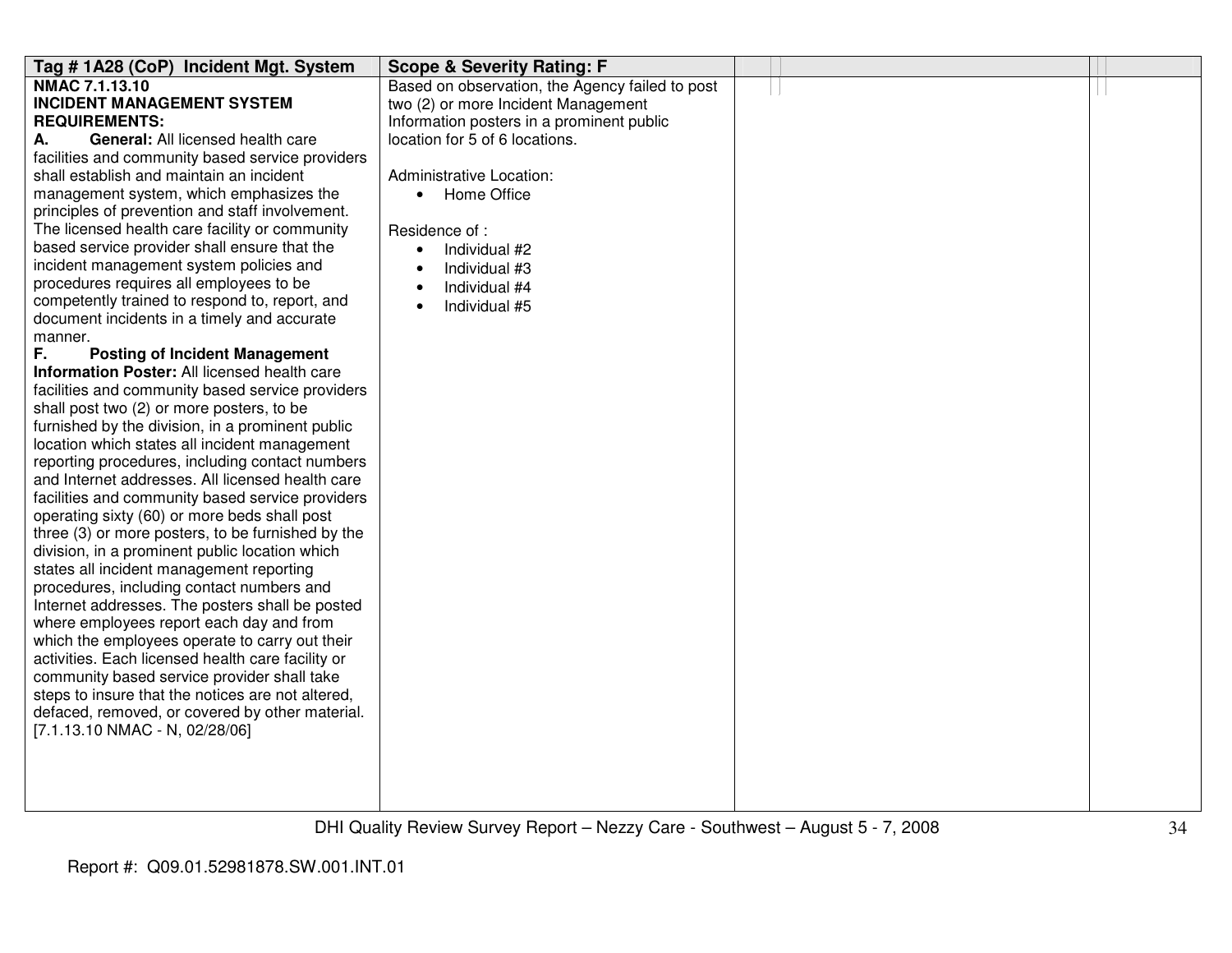| Tag #1A29 Complaints / Grievances                   | <b>Scope and Severity Rating: C</b>                 |  |
|-----------------------------------------------------|-----------------------------------------------------|--|
| <b>NMAC 7.26.3.6</b>                                | Based on record review, the Agency failed to        |  |
| А.<br>These regulations set out rights that the     | provide documentation that the complaint            |  |
| department expects all providers of services to     | procedure had been made available to                |  |
| individuals with developmental disabilities to      | individuals or their legal guardians for 5 of 5     |  |
| respect. These regulations are intended to          | individuals.                                        |  |
| complement the department's Client Complaint        |                                                     |  |
| Procedures (7 NMAC 26.4) [now 7.26.4 NMAC].         | • Grievance/Compliant Procedure (#1, 2, 3, 4<br>85) |  |
| NMAC 7.26.3.13 Client Complaint Procedure           |                                                     |  |
| Available. A complainant may initiate a             |                                                     |  |
| complaint as provided in the client complaint       |                                                     |  |
| procedure to resolve complaints alleging that a     |                                                     |  |
| service provider has violated a client's rights as  |                                                     |  |
| described in Section 10 [now 7.26.3.10 NMAC].       |                                                     |  |
| The department will enforce remedies for            |                                                     |  |
| substantiated complaints of violation of a client's |                                                     |  |
| rights as provided in client complaint procedure.   |                                                     |  |
| [09/12/94; 01/15/97; Recompiled 10/31/01]           |                                                     |  |
| NMAC 7.26.4.13 Complaint Process:                   |                                                     |  |
| A. (2). The service provider's complaint or         |                                                     |  |
| grievance procedure shall provide, at a             |                                                     |  |
| minimum, that: (a) the client is notified of the    |                                                     |  |
| service provider's complaint or grievance           |                                                     |  |
| procedure                                           |                                                     |  |
|                                                     |                                                     |  |
|                                                     |                                                     |  |
|                                                     |                                                     |  |
|                                                     |                                                     |  |
|                                                     |                                                     |  |
|                                                     |                                                     |  |
|                                                     |                                                     |  |
|                                                     |                                                     |  |
|                                                     |                                                     |  |
|                                                     |                                                     |  |
|                                                     |                                                     |  |
|                                                     |                                                     |  |
|                                                     |                                                     |  |
|                                                     |                                                     |  |
|                                                     |                                                     |  |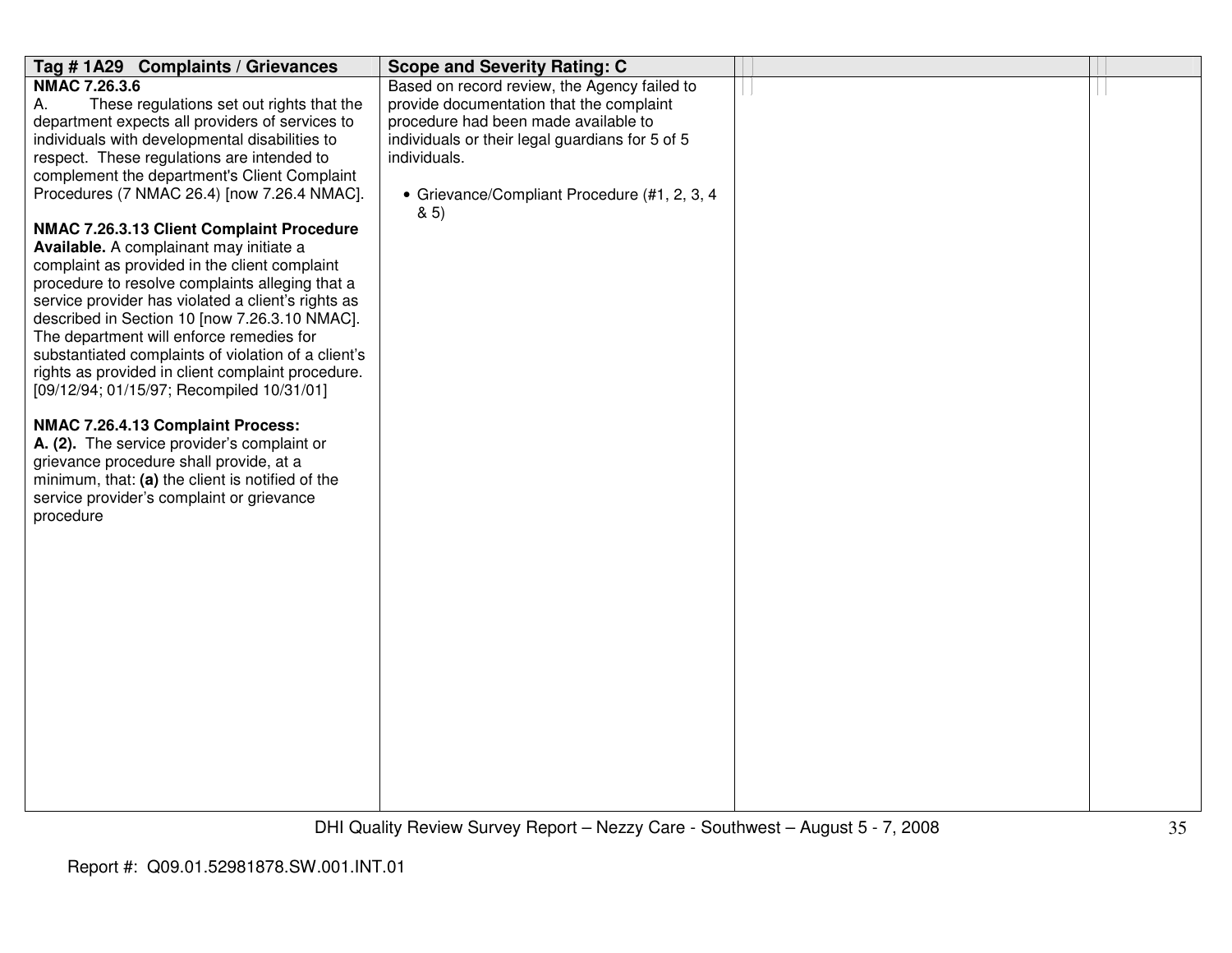| Tag # 1A31 (CoP) Client Rights                                                             | <b>Scope and Severity Rating: F</b>                 |  |
|--------------------------------------------------------------------------------------------|-----------------------------------------------------|--|
| NMAC 7.26.3.11                                                                             | Based on record review and interview the            |  |
| <b>RESTRICTIONS OR LIMITATION OF CLIENT'S</b>                                              | Agency failed to adopt reasonable program           |  |
| <b>RIGHTS:</b>                                                                             | policies of general applicability to clients served |  |
| A. A service provider shall not restrict or limit a                                        | by that service provider that do not violate client |  |
| client's rights except:                                                                    | rights.                                             |  |
| where the restriction or limitation is<br>(1)                                              |                                                     |  |
| allowed in an emergency and is necessary to                                                | Record review indicated 3 of 5 individuals          |  |
| prevent imminent risk of physical harm to the                                              | required positive behavior support plans. No        |  |
| client or another person; or (2) where the                                                 | positive behavior support plans were found for 3    |  |
| interdisciplinary team has determined that the                                             | of 3 to verify if HRC approval was needed for.      |  |
| client's limited capacity to exercise the right                                            | (Individuals $#1, 4 & 5$ )                          |  |
| threatens his or her physical safety; or (3)<br>as                                         |                                                     |  |
| provided for in Section 10.1.14 [now Subsection                                            | Record review of the Agency's policies and          |  |
| N of 7.26.3.10 NMAC].                                                                      | procedures found no evidence indicating the         |  |
|                                                                                            | Agency had a Human Rights Committee.                |  |
| C. The service provider may adopt reasonable                                               |                                                     |  |
| program policies of general applicability to                                               | When surveyors asked the Service                    |  |
| clients served by that service provider that do                                            | Coordinator/Director (#11) to provide Human         |  |
| not violate client rights. [09/12/94; 01/15/97;                                            | Rights Committee meeting minutes, #11 stated,       |  |
| Recompiled 10/31/01]                                                                       | "The agency was not part of a Human Rights          |  |
|                                                                                            | Committee at this time."                            |  |
| <b>DDSD Policy - Human Rights Committee</b>                                                |                                                     |  |
| Requirements effective 3/1/2003                                                            |                                                     |  |
| <b>IV. POLICY STATEMENT: Human Rights</b>                                                  |                                                     |  |
| Committees are required for residential service                                            |                                                     |  |
| provider agencies. The purpose of these                                                    |                                                     |  |
| committees with respect to the provision of                                                |                                                     |  |
| Behavior Supports is to review and monitor the                                             |                                                     |  |
| implementation of certain Behavior Support                                                 |                                                     |  |
| Plans. A. HUMAN RIGHTS COMMITTEE                                                           |                                                     |  |
| <b>ROLE IN BEHAVIOR SUPPORTS: 2. The</b>                                                   |                                                     |  |
| Human Rights Committee will determine and                                                  |                                                     |  |
| adopt a written policy stating the frequency and                                           |                                                     |  |
| purpose of meetings. Behavior Support Plans<br>approved by the Human Rights Committee will |                                                     |  |
| be reviewed at least quarterly. 3. Records,                                                |                                                     |  |
| including minutes of all meetings will be retained                                         |                                                     |  |
| at the agency with primary responsibility for                                              |                                                     |  |
| implementation for at least five years from the                                            |                                                     |  |
| completion of each individual's Individual Service                                         |                                                     |  |
| Plan.                                                                                      |                                                     |  |
|                                                                                            |                                                     |  |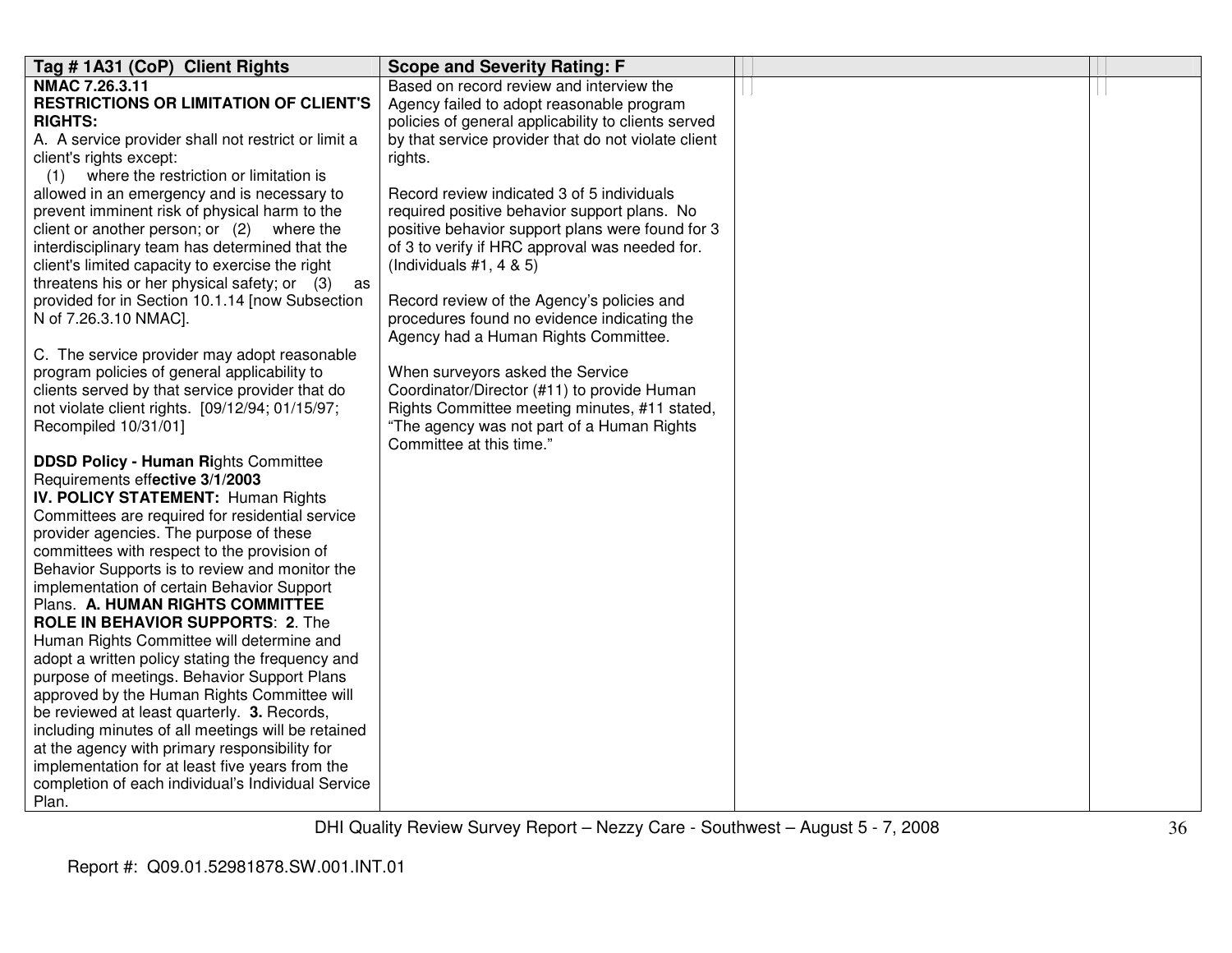| Tag # 1A32 (CoP) ISP Implementation                                                                    | <b>Scope and Severity Rating: F</b>             |  |
|--------------------------------------------------------------------------------------------------------|-------------------------------------------------|--|
| NMAC 7.26.5.16.C and D                                                                                 | Based on record review the Agency failed to     |  |
| Development of the ISP. Implementation of                                                              | implement the ISP according to the timelines    |  |
| the ISP. The ISP shall be implemented                                                                  | determined by the IDT and as specified in the   |  |
| according to the timelines determined by the IDT                                                       | ISP for each stated desired outcomes and action |  |
| and as specified in the ISP for each stated                                                            | plan for 5 of 5 individuals.                    |  |
| desired outcomes and action plan.                                                                      |                                                 |  |
| C.<br>The IDT shall review and discuss                                                                 | Per Individuals ISP's the following was found   |  |
| information and recommendations with the                                                               | with regards to the implementation of ISP       |  |
| individual, with the goal of supporting the                                                            | Outcomes:                                       |  |
| individual in attaining desired outcomes. The                                                          |                                                 |  |
| IDT develops an ISP based upon the individual's                                                        | <b>Community Living Data Collection/Data</b>    |  |
| personal vision statement, strengths, needs,                                                           | Tracking/Progress with regards to ISP           |  |
| interests and preferences. The ISP is a dynamic                                                        | Outcomes:                                       |  |
| document, revised periodically, as needed, and                                                         | • Outcomes and action plans listed on daily     |  |
| amended to reflect progress towards personal                                                           | progress notes did not match ISP                |  |
| goals and achievements consistent with the                                                             | (Individuals $#1, 2 \& 4$ )                     |  |
| individual's future vision. This regulation is                                                         |                                                 |  |
| consistent with standards established for                                                              | • None found for 5/1/08 - 6/30/08 (Individual   |  |
| individual plan development as set forth by the                                                        | #3)                                             |  |
| commission on the accreditation of rehabilitation                                                      |                                                 |  |
| facilities (CARF) and/or other program                                                                 | • None Found for 4/01/08 - 6/30/08 (Individual  |  |
| accreditation approved and adopted by the                                                              | #5)                                             |  |
| developmental disabilities division and the                                                            |                                                 |  |
| department of health. It is the policy of the                                                          |                                                 |  |
| developmental disabilities division (DDD), that to                                                     |                                                 |  |
| the extent permitted by funding, each individual<br>receive supports and services that will assist and |                                                 |  |
| encourage independence and productivity in the                                                         |                                                 |  |
| community and attempt to prevent regression or                                                         |                                                 |  |
| loss of current capabilities. Services and                                                             |                                                 |  |
| supports include specialized and/or generic                                                            |                                                 |  |
| services, training, education and/or treatment as                                                      |                                                 |  |
| determined by the IDT and documented in the                                                            |                                                 |  |
| ISP.                                                                                                   |                                                 |  |
| D. The intent is to provide choice and obtain                                                          |                                                 |  |
| opportunities for individuals to live, work and                                                        |                                                 |  |
| play with full participation in their communities.                                                     |                                                 |  |
| The following principles provide direction and                                                         |                                                 |  |
| purpose in planning for individuals with                                                               |                                                 |  |
| developmental disabilities.                                                                            |                                                 |  |
| [05/03/94; 01/15/97; Recompiled 10/31/01]                                                              |                                                 |  |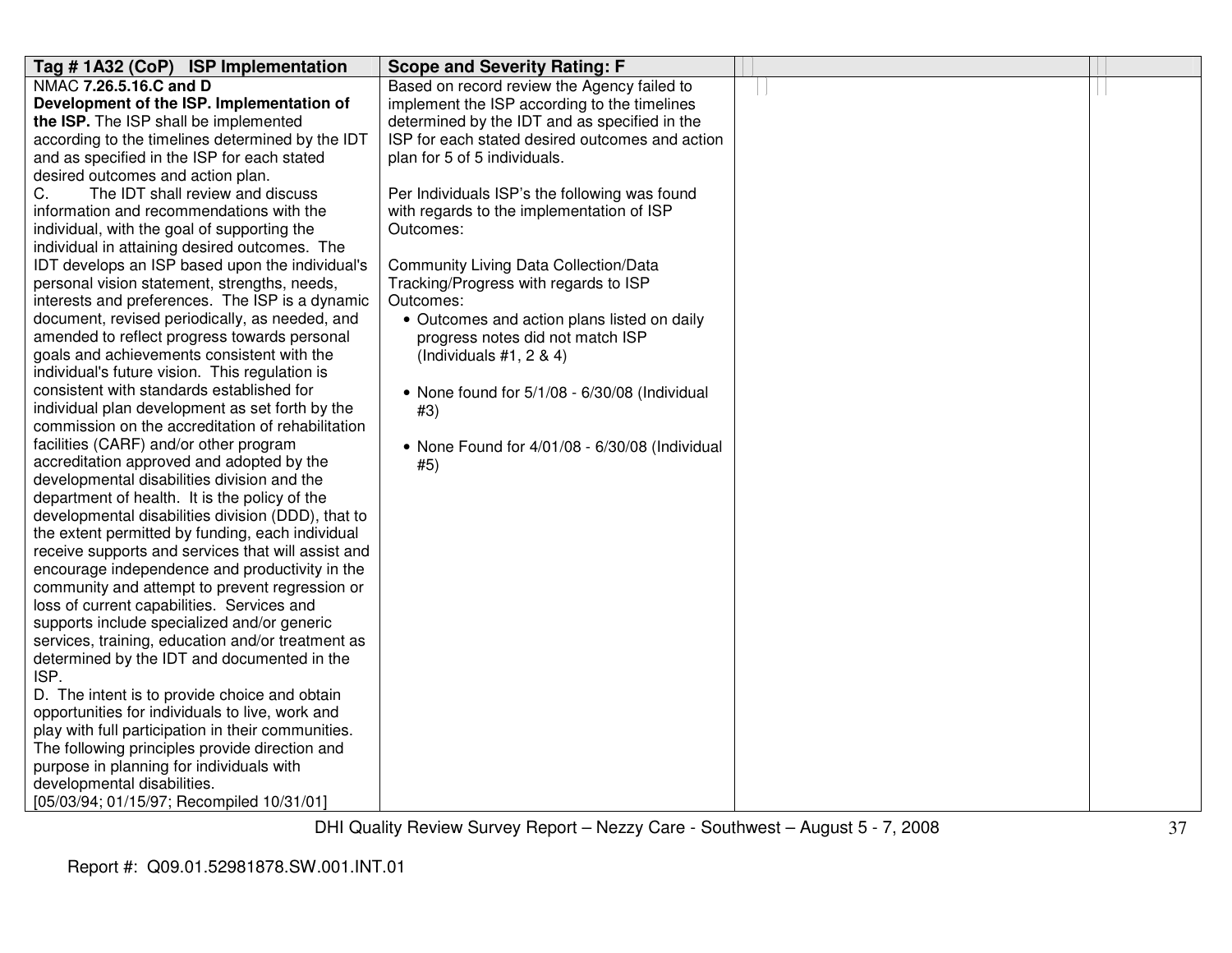|    | Tag #1A33 Board of Pharmacy - Med                                                        | <b>Scope and Severity Rating: E</b>                                                     |  |
|----|------------------------------------------------------------------------------------------|-----------------------------------------------------------------------------------------|--|
|    | <b>Storage</b>                                                                           |                                                                                         |  |
|    | <b>New Mexico Board of Pharmacy Model</b>                                                | Based on record review and observation, the                                             |  |
|    | <b>Custodial Drug Procedures Manual</b>                                                  | Agency failed to ensure proper storage of                                               |  |
|    | E. Medication Storage:                                                                   | medication for 4 of 5 individuals.                                                      |  |
|    | 1. Prescription drugs will be stored in a locked                                         |                                                                                         |  |
|    | cabinet and the key will be in the care of the                                           | Review of the Agency's policy stated,                                                   |  |
|    | administrator or designee.                                                               | "Medications stored in an individual's home will                                        |  |
|    | 2. Drugs to be taken by mouth will be separate                                           | be kept in a locked box or cabinet separated by                                         |  |
|    | from all other dosage forms.                                                             | the person. Each individual will have their own                                         |  |
|    | 3. A locked compartment will be available in                                             | locked box. The box or cabinet will be secured                                          |  |
|    | the refrigerator for those items labeled "Keep                                           | with either a key lock or a combination lock. If                                        |  |
|    | in Refrigerator." The temperature will be                                                | the medications require refrigeration, a locked                                         |  |
|    | kept in the 36°F - 46°F range. An accurate                                               | compartment will be placed in the individual's                                          |  |
|    | thermometer will be kept in the refrigerator                                             | refrigerator." During site visits on 08/05/08,                                          |  |
|    | to verify temperature.                                                                   | surveyors found the policy was not being                                                |  |
|    | 4. Separate compartments are required for                                                | followed.                                                                               |  |
|    | each resident's medication.                                                              |                                                                                         |  |
|    | 5. All medication will be stored according to                                            | Observation included:                                                                   |  |
|    | their individual requirement or in the                                                   |                                                                                         |  |
|    | absence of temperature and humidity                                                      | Individual #1                                                                           |  |
|    | requirements, controlled room temperature<br>(68-77°F) and protected from light. Storage | • Medications were not kept in a lock box.                                              |  |
|    | requirements are in effect 24 hours a day.                                               | Medications were kept in a cabinet in the<br>kitchen where the individual had access to |  |
| 6. | Medication no longer in use, unwanted,                                                   | their medications.                                                                      |  |
|    | outdated, or adulterated will be placed in a                                             |                                                                                         |  |
|    | quarantine area in the locked medication                                                 | Individual #2                                                                           |  |
|    | cabinet and held for destruction by the                                                  | • Medications were not kept in a lock box.                                              |  |
|    | consultant pharmacist.                                                                   | Medications were kept in the kitchen where                                              |  |
|    |                                                                                          | the individual had access to their                                                      |  |
|    |                                                                                          | medications                                                                             |  |
|    |                                                                                          |                                                                                         |  |
|    |                                                                                          | Individual #3                                                                           |  |
|    |                                                                                          | • Medications were not kept in a lock box.                                              |  |
|    |                                                                                          | Medications were kept where the individual                                              |  |
|    |                                                                                          | had access to their medications                                                         |  |
|    |                                                                                          |                                                                                         |  |
|    |                                                                                          | Individual #5                                                                           |  |
|    |                                                                                          | • Medications were not kept in a lock box.                                              |  |
|    |                                                                                          | Medications were kept where the individual                                              |  |
|    |                                                                                          | had access to their medications.                                                        |  |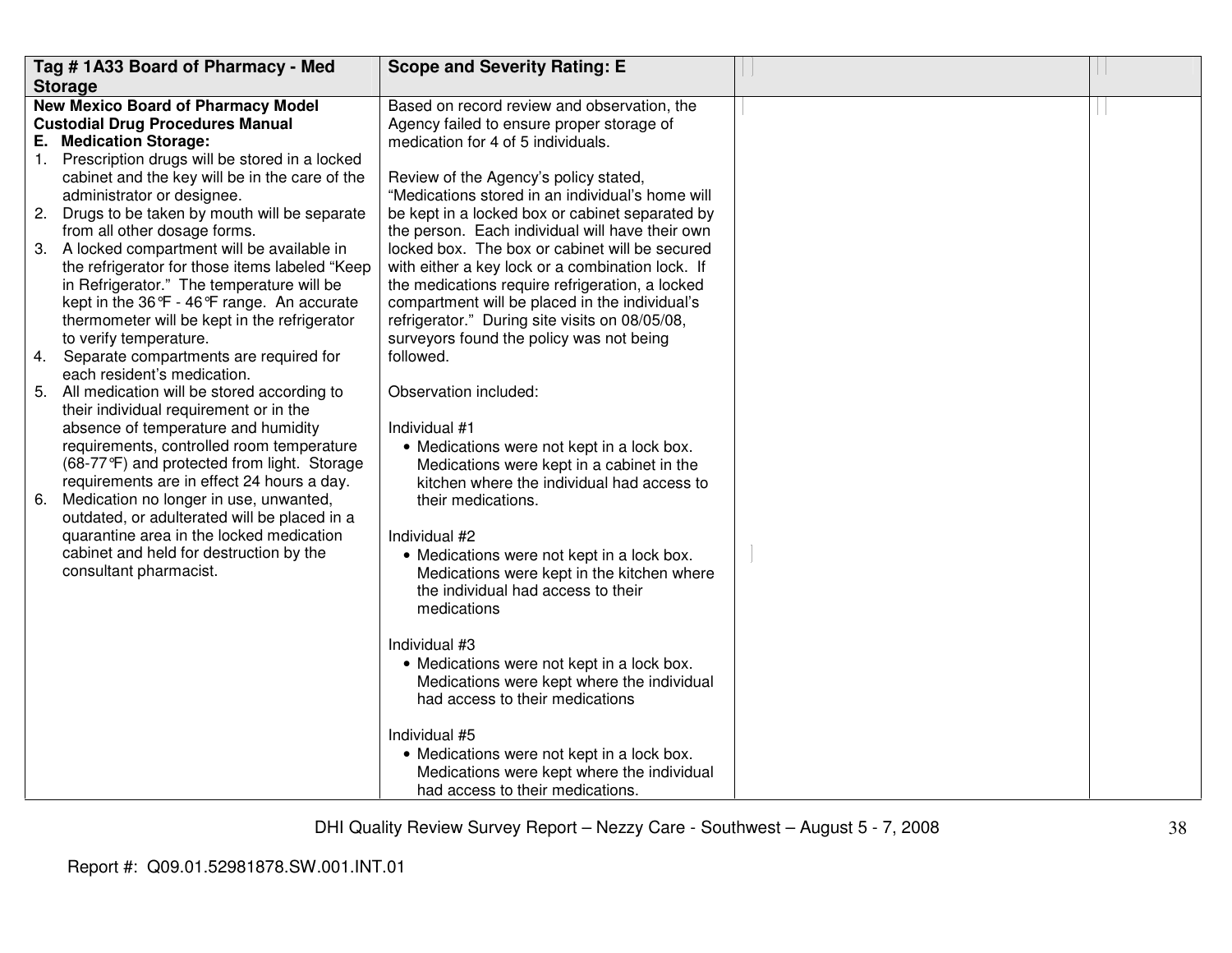| Tag #1A36 SC Training                                 | <b>Scope and Severity Rating: C</b>             |  |
|-------------------------------------------------------|-------------------------------------------------|--|
| Developmental Disabilities (DD) Waiver Service        | Based on record review, the Agency failed to    |  |
| Standards effective 4/1/2007                          | ensure that Orientation and Training            |  |
| <b>CHAPTER 1 IV. GENERAL REQUIREMENTS</b>             | requirements were met for 1 of 1 Service        |  |
| FOR PROVIDER AGENCY SERVICE                           | Coordinators.                                   |  |
| <b>PERSONNEL:</b> The objective of this section is to |                                                 |  |
| establish personnel standards for DD Medicaid         | Review of Service Coordinators training records |  |
| Waiver Provider Agencies for the following            | found no evidence of the following required     |  |
| services: Community Living Supports,                  | DOH/DDSD trainings being completed:             |  |
| Community Inclusion Services, Respite,                |                                                 |  |
| Substitute Care and Personal Support                  | • Pre-Service Manual (SC #11)                   |  |
| Companion Services. These standards apply to          |                                                 |  |
| all personnel who provide services, whether           | • Person Centered Planning (2-Day) (SC #11)     |  |
| directly employed or subcontracting with the          |                                                 |  |
| Provider Agency. Additional personnel                 | • Promoting Effective Teamwork (SC #11)         |  |
| requirements and qualifications may be                |                                                 |  |
| applicable for specific service standards.            |                                                 |  |
| <b>Orientation and Training Requirements:</b><br>C.   |                                                 |  |
| Orientation and training for direct support           |                                                 |  |
| staff and his or her supervisors shall comply         |                                                 |  |
| with the DDSD/DOH Policy Governing the                |                                                 |  |
| Training Requirements for Direct Support              |                                                 |  |
| <b>Staff and Internal Service Coordinators</b>        |                                                 |  |
| Serving Individuals with Developmental                |                                                 |  |
| Disabilities to include the following:                |                                                 |  |
| Each new employee shall receive<br>(1)                |                                                 |  |
| appropriate orientation, including but not            |                                                 |  |
| limited to, all policies relating to fire             |                                                 |  |
| prevention, accident prevention, incident             |                                                 |  |
| management and reporting, and emergency               |                                                 |  |
| procedures; and                                       |                                                 |  |
|                                                       |                                                 |  |
|                                                       |                                                 |  |
|                                                       |                                                 |  |
|                                                       |                                                 |  |
|                                                       |                                                 |  |
|                                                       |                                                 |  |
|                                                       |                                                 |  |
|                                                       |                                                 |  |
|                                                       |                                                 |  |
|                                                       |                                                 |  |
|                                                       |                                                 |  |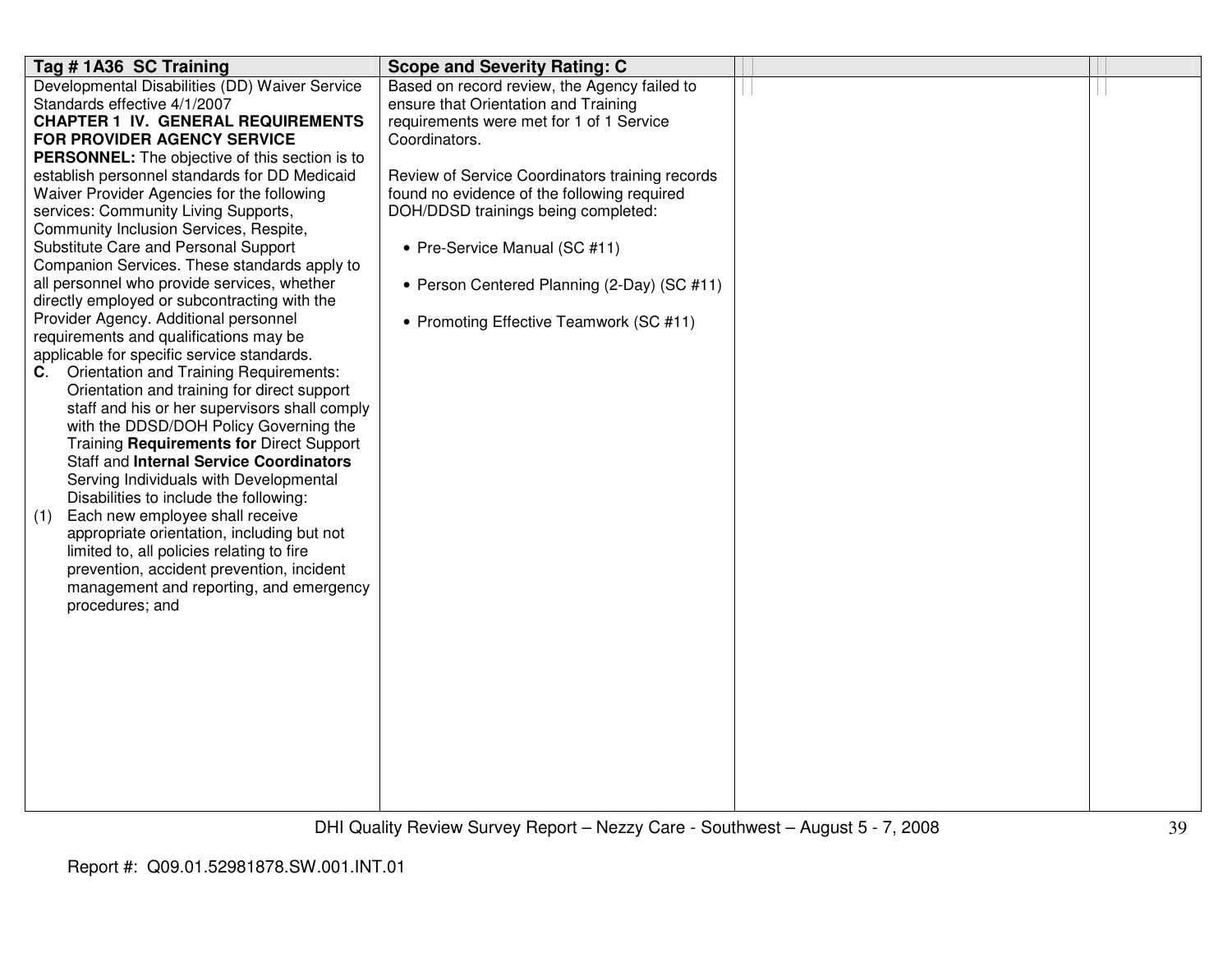| Tag # 1A37 Individual Specific Training                                                           | <b>Scope and Severity Rating: F</b>               |  |
|---------------------------------------------------------------------------------------------------|---------------------------------------------------|--|
| Developmental Disabilities (DD) Waiver Service                                                    | Based on record review, the Agency failed to      |  |
| Standards effective 4/1/2007                                                                      | ensure that Individual Specific Training          |  |
| <b>CHAPTER 1 IV. GENERAL REQUIREMENTS</b>                                                         | requirements were met for 6 of 6 Agency           |  |
| FOR PROVIDER AGENCY SERVICE                                                                       | Personnel.                                        |  |
| <b>PERSONNEL:</b> The objective of this section is to                                             |                                                   |  |
| establish personnel standards for DD Medicaid                                                     | • Individual Specific Training (#6, 7, 8, 9, 10 & |  |
| Waiver Provider Agencies for the following                                                        | 11)                                               |  |
| services: Community Living Supports,                                                              |                                                   |  |
| Community Inclusion Services, Respite,                                                            |                                                   |  |
| Substitute Care and Personal Support                                                              |                                                   |  |
| Companion Services. These standards apply to                                                      |                                                   |  |
| all personnel who provide services, whether                                                       |                                                   |  |
| directly employed or subcontracting with the                                                      |                                                   |  |
| Provider Agency. Additional personnel                                                             |                                                   |  |
| requirements and qualifications may be                                                            |                                                   |  |
| applicable for specific service standards.                                                        |                                                   |  |
|                                                                                                   |                                                   |  |
| C.<br>Orientation and Training Requirements:<br>Orientation and training for direct support staff |                                                   |  |
| and his or her supervisors shall comply with the                                                  |                                                   |  |
| DDSD/DOH Policy Governing the Training                                                            |                                                   |  |
| Requirements for Direct Support Staff and                                                         |                                                   |  |
| Internal Service Coordinators Serving Individuals                                                 |                                                   |  |
| with Developmental Disabilities to include the                                                    |                                                   |  |
| following:                                                                                        |                                                   |  |
| Individual-specific training for each<br>(2)                                                      |                                                   |  |
| individual under his or her direct care, as                                                       |                                                   |  |
| described in the individual service plan,                                                         |                                                   |  |
| prior to working alone with the individual.                                                       |                                                   |  |
|                                                                                                   |                                                   |  |
|                                                                                                   |                                                   |  |
|                                                                                                   |                                                   |  |
|                                                                                                   |                                                   |  |
|                                                                                                   |                                                   |  |
|                                                                                                   |                                                   |  |
|                                                                                                   |                                                   |  |
|                                                                                                   |                                                   |  |
|                                                                                                   |                                                   |  |
|                                                                                                   |                                                   |  |
|                                                                                                   |                                                   |  |
|                                                                                                   |                                                   |  |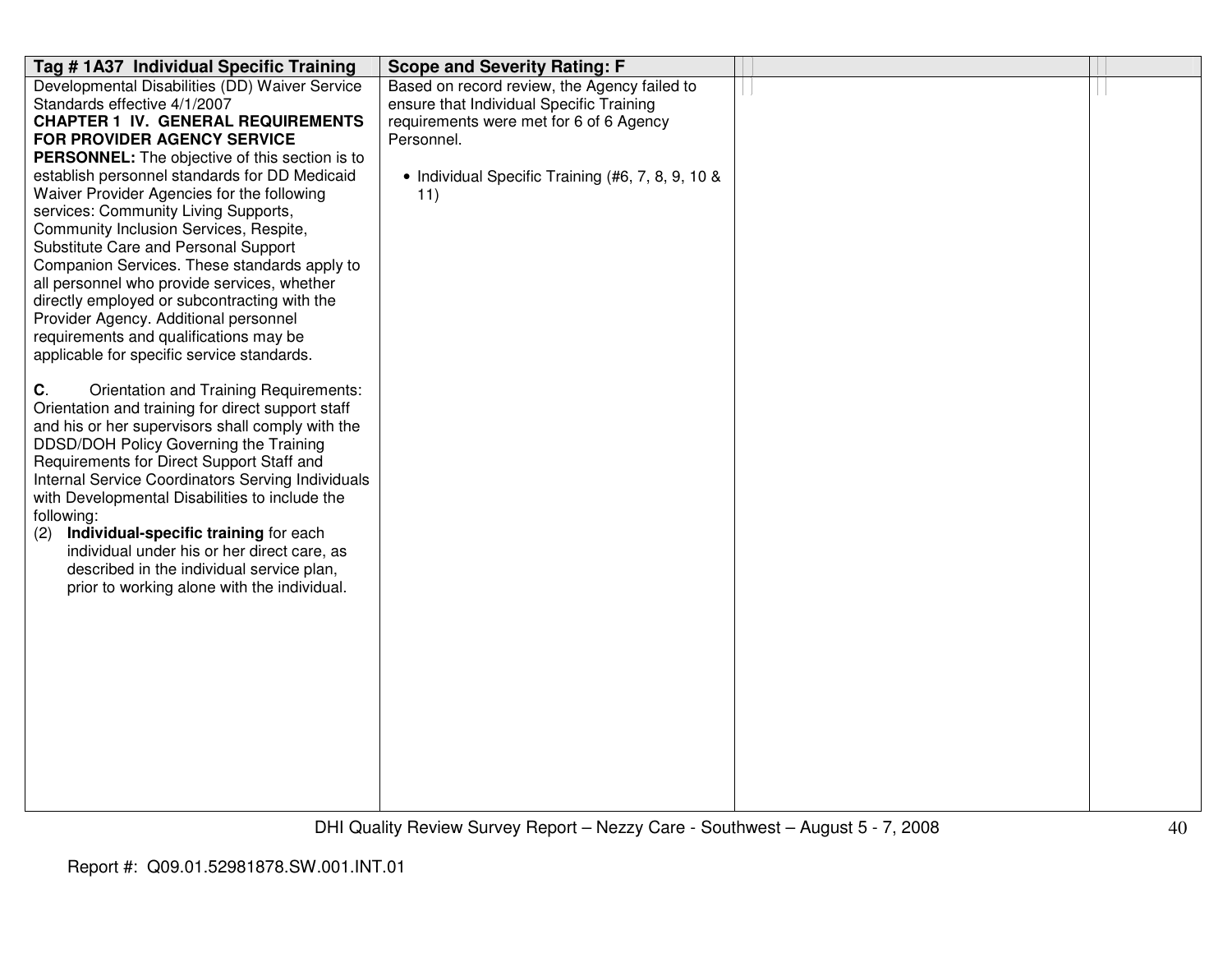| Tag # 6L06 (CoP) - FL Requirements                                                     | <b>Scope and Severity Rating: B</b>                  |  |
|----------------------------------------------------------------------------------------|------------------------------------------------------|--|
| Developmental Disabilities (DD) Waiver Service                                         | Based on record review, the Agency failed            |  |
| Standards effective 4/1/2007CHAPTER 6. III.                                            | complete all DDSD requirements for approval of       |  |
| REQUIREMENTS UNIQUE TO FAMILY LIVING                                                   | each direct support provider for 3 of 5              |  |
| <b>SERVICES</b><br><b>B. Home Studies.</b> The Family Living Services                  | individuals.                                         |  |
| Provider Agency shall complete all DDSD                                                | DDSD Approval for Subcontractor (#2)<br>$\bullet$    |  |
| requirements for approval of each direct support                                       |                                                      |  |
| provider, including completion of an approved                                          | Current Family Living Contract (#1 & 4)<br>$\bullet$ |  |
| home study and training prior to placement. After                                      |                                                      |  |
| the initial home study, an updated home study                                          |                                                      |  |
| shall be completed annually. The home study                                            |                                                      |  |
| must also be updated each time there is a                                              |                                                      |  |
| change in family composition or when the family                                        |                                                      |  |
| moves to a new home. The content and                                                   |                                                      |  |
| procedures used by the Provider Agency to<br>conduct home studies shall be approved by |                                                      |  |
| DDSD.                                                                                  |                                                      |  |
|                                                                                        |                                                      |  |
|                                                                                        |                                                      |  |
|                                                                                        |                                                      |  |
|                                                                                        |                                                      |  |
|                                                                                        |                                                      |  |
|                                                                                        |                                                      |  |
|                                                                                        |                                                      |  |
|                                                                                        |                                                      |  |
|                                                                                        |                                                      |  |
|                                                                                        |                                                      |  |
|                                                                                        |                                                      |  |
|                                                                                        |                                                      |  |
|                                                                                        |                                                      |  |
|                                                                                        |                                                      |  |
|                                                                                        |                                                      |  |
|                                                                                        |                                                      |  |
|                                                                                        |                                                      |  |
|                                                                                        |                                                      |  |
|                                                                                        |                                                      |  |
|                                                                                        |                                                      |  |
|                                                                                        |                                                      |  |
|                                                                                        |                                                      |  |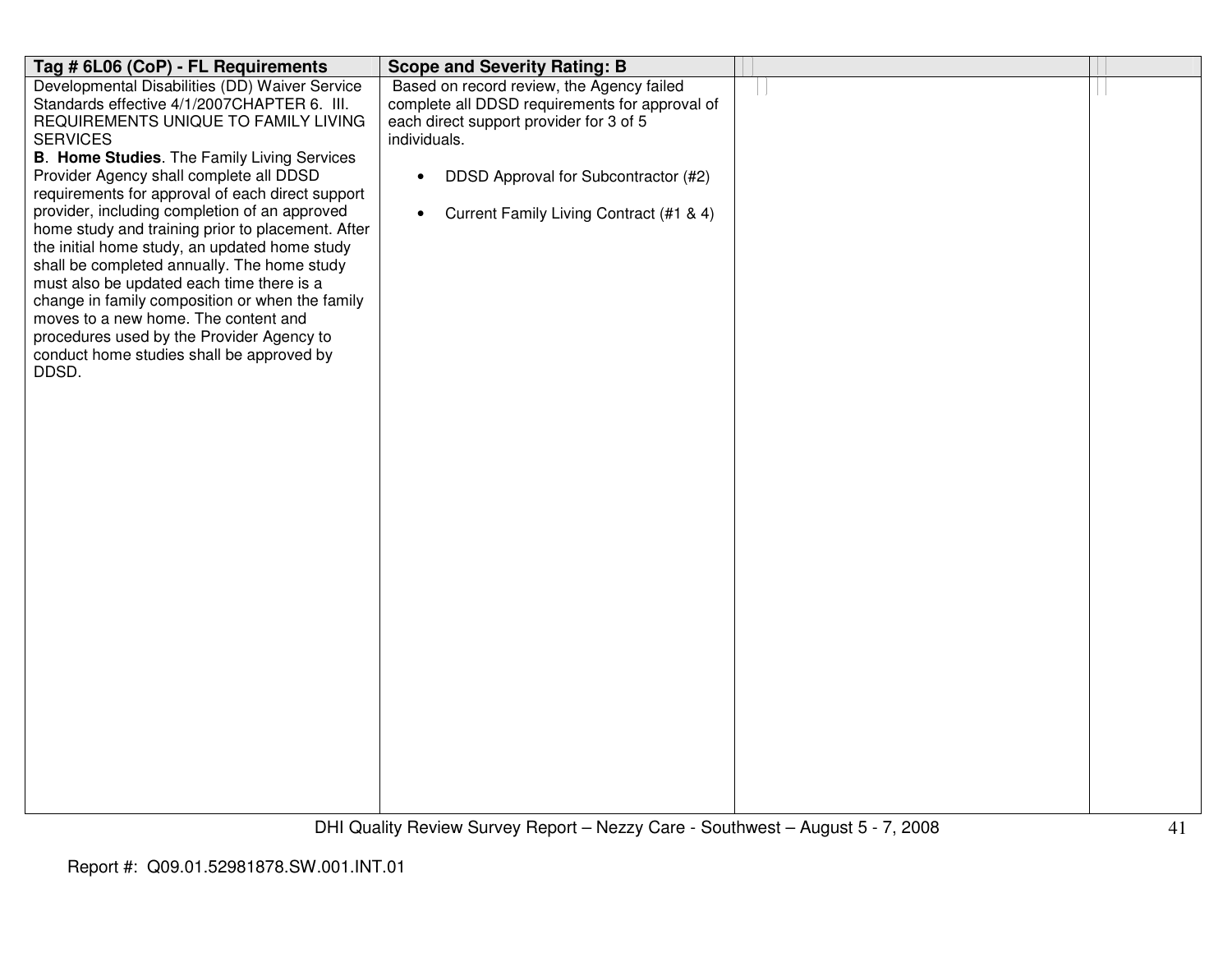| Tag # 6L13 (CoP) - CL Healthcare Reqts.            | <b>Scope and Severity Rating: F</b>                  |  |
|----------------------------------------------------|------------------------------------------------------|--|
| Developmental Disabilities (DD) Waiver Service     | Based on record review, the Agency failed to         |  |
| Standards effective 4/1/2007                       | provide documentation of an annual exam              |  |
| <b>CHAPTER 6. VI. GENERAL REQUIREMENTS</b>         | and/or other examinations as specified by a          |  |
| <b>FOR COMMUNITY LIVING</b>                        | licensed physician for 5 of 5 individuals.           |  |
| G. Health Care Requirements for                    |                                                      |  |
| <b>Community Living Services.</b>                  | Annual Physical (#5)<br>$\bullet$                    |  |
| (1) The Community Living Service providers         |                                                      |  |
| shall ensure completion of a HAT for each          | Dental Exam (#2, 3, 4 & 5)<br>$\bullet$              |  |
| individual receiving this service. The HAT shall   |                                                      |  |
| be completed 2 weeks prior to the annual ISP       | Auditory Exam (#1, 2, 3, 4 & 5)<br>$\bullet$         |  |
| meeting and submitted to the Case Manager and      |                                                      |  |
| all other IDT Members. A revised HAT is            | Vision Exam (#1, 2, 3, 4 & 5)<br>$\bullet$           |  |
| required to also be submitted whenever the         |                                                      |  |
| individual's health status changes significantly.  | Psychotropic Medication Review (#3 & 5)<br>$\bullet$ |  |
| For individuals who are newly allocated to the     |                                                      |  |
| DD Waiver program, the HAT may be completed        | Blood Levels (#1, 2, 3 & 5)<br>$\bullet$             |  |
| within 2 weeks following the initial ISP meeting   |                                                      |  |
| and submitted with any strategies and support      |                                                      |  |
| plans indicated in the ISP, or within 72 hours     |                                                      |  |
| following admission into direct services, which    |                                                      |  |
| ever comes first.                                  |                                                      |  |
| (2) Each individual will have a Health Care        |                                                      |  |
| Coordinator, designated by the IDT. When the       |                                                      |  |
| individual's HAT score is 4, 5 or 6 the Health     |                                                      |  |
| Care Coordinator shall be an IDT member, other     |                                                      |  |
| than the individual. The Health Care Coordinator   |                                                      |  |
| shall oversee and monitor health care services     |                                                      |  |
| for the individual in accordance with these        |                                                      |  |
| standards. In circumstances where no IDT           |                                                      |  |
| member voluntarily accepts designation as the      |                                                      |  |
| health care coordinator, the community living      |                                                      |  |
| provider shall assign a staff member to this role. |                                                      |  |
| (3) For each individual receiving Community        |                                                      |  |
| Living Services, the provider agency shall         |                                                      |  |
| ensure and document the following:                 |                                                      |  |
| (a) Provision of health care oversight             |                                                      |  |
| consistent with these Standards as                 |                                                      |  |
| detailed in Chapter One section III E:             |                                                      |  |
| Healthcare Documentation by Nurses For             |                                                      |  |
| <b>Community Living Services, Community</b>        |                                                      |  |
| Inclusion Services and Private Duty                |                                                      |  |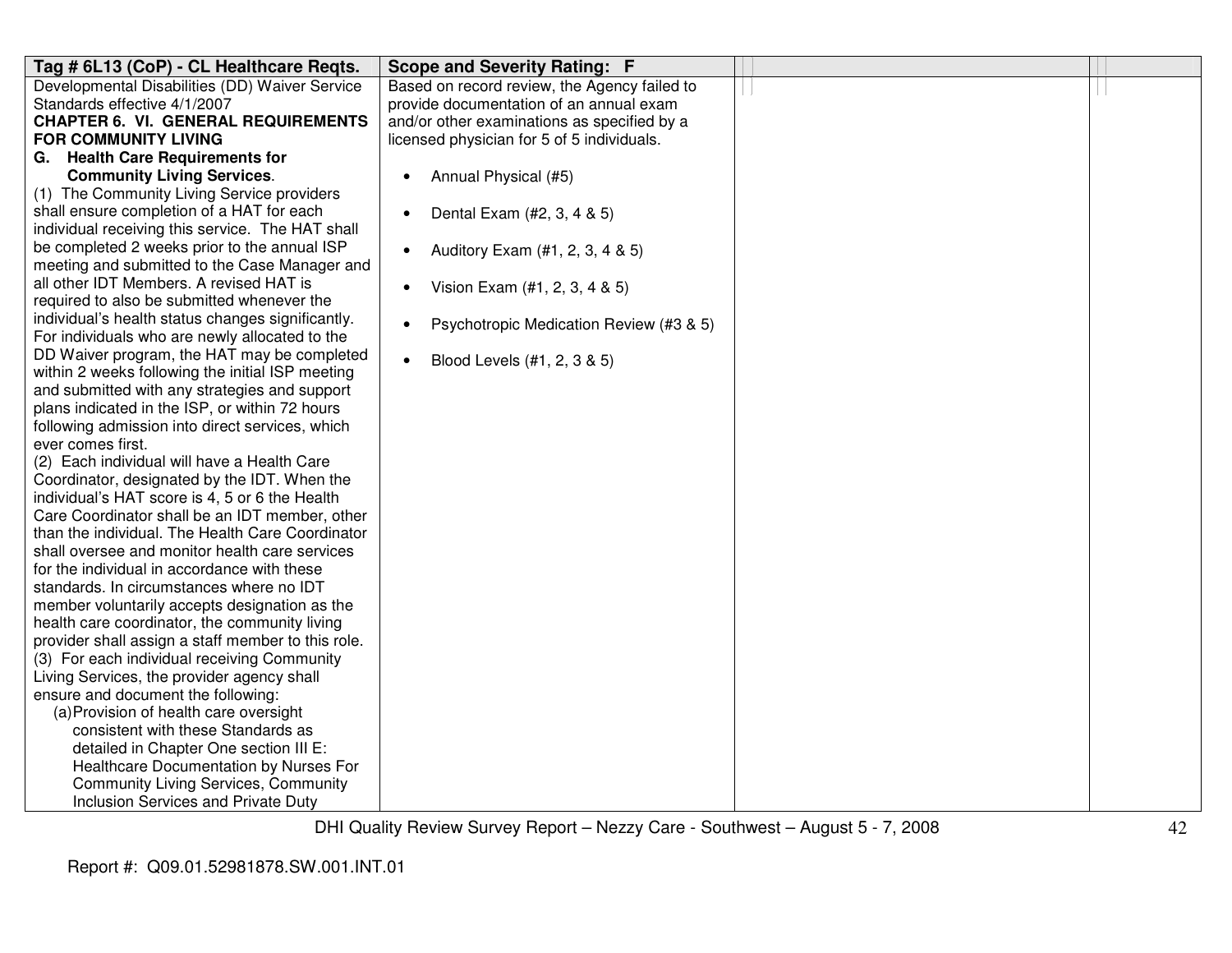| Nursing Services.<br>b) That each individual with a score of 4, 5, or<br>6 on the HAT, has a Health Care Plan<br>developed by a licensed nurse.<br>(c) That an individual with chronic condition(s)<br>with the potential to exacerbate into a life<br>threatening condition, has Crisis<br>Prevention/ Intervention Plan(s) developed<br>by a licensed nurse or other appropriate<br>professional for each such condition.<br>(4) That an average of 3 hours of documented<br>nutritional counseling is available annually, if<br>recommended by the IDT.<br>(5) That the physical property and grounds are<br>free of hazards to the individual's health and<br>safety.<br>(6) In addition, for each individual receiving<br>Supported Living or Family Living Services, the<br>provider shall verify and document the following:<br>(a) The individual has a primary licensed<br>physician;<br>(b) The individual receives an annual physical<br>examination and other examinations as<br>specified by a licensed physician;<br>(c) The individual receives annual dental<br>check-ups and other check-ups as<br>specified by a licensed dentist;<br>(d) The individual receives eye examinations<br>as specified by a licensed optometrist or<br>ophthalmologist; and<br>(e) Agency activities that occur as follow-up to<br>medical appointments (e.g. treatment,<br>visits to specialists, changes in medication<br>or daily routine). |  |  |
|----------------------------------------------------------------------------------------------------------------------------------------------------------------------------------------------------------------------------------------------------------------------------------------------------------------------------------------------------------------------------------------------------------------------------------------------------------------------------------------------------------------------------------------------------------------------------------------------------------------------------------------------------------------------------------------------------------------------------------------------------------------------------------------------------------------------------------------------------------------------------------------------------------------------------------------------------------------------------------------------------------------------------------------------------------------------------------------------------------------------------------------------------------------------------------------------------------------------------------------------------------------------------------------------------------------------------------------------------------------------------------------------------------------------------------------------|--|--|
|                                                                                                                                                                                                                                                                                                                                                                                                                                                                                                                                                                                                                                                                                                                                                                                                                                                                                                                                                                                                                                                                                                                                                                                                                                                                                                                                                                                                                                              |  |  |
|                                                                                                                                                                                                                                                                                                                                                                                                                                                                                                                                                                                                                                                                                                                                                                                                                                                                                                                                                                                                                                                                                                                                                                                                                                                                                                                                                                                                                                              |  |  |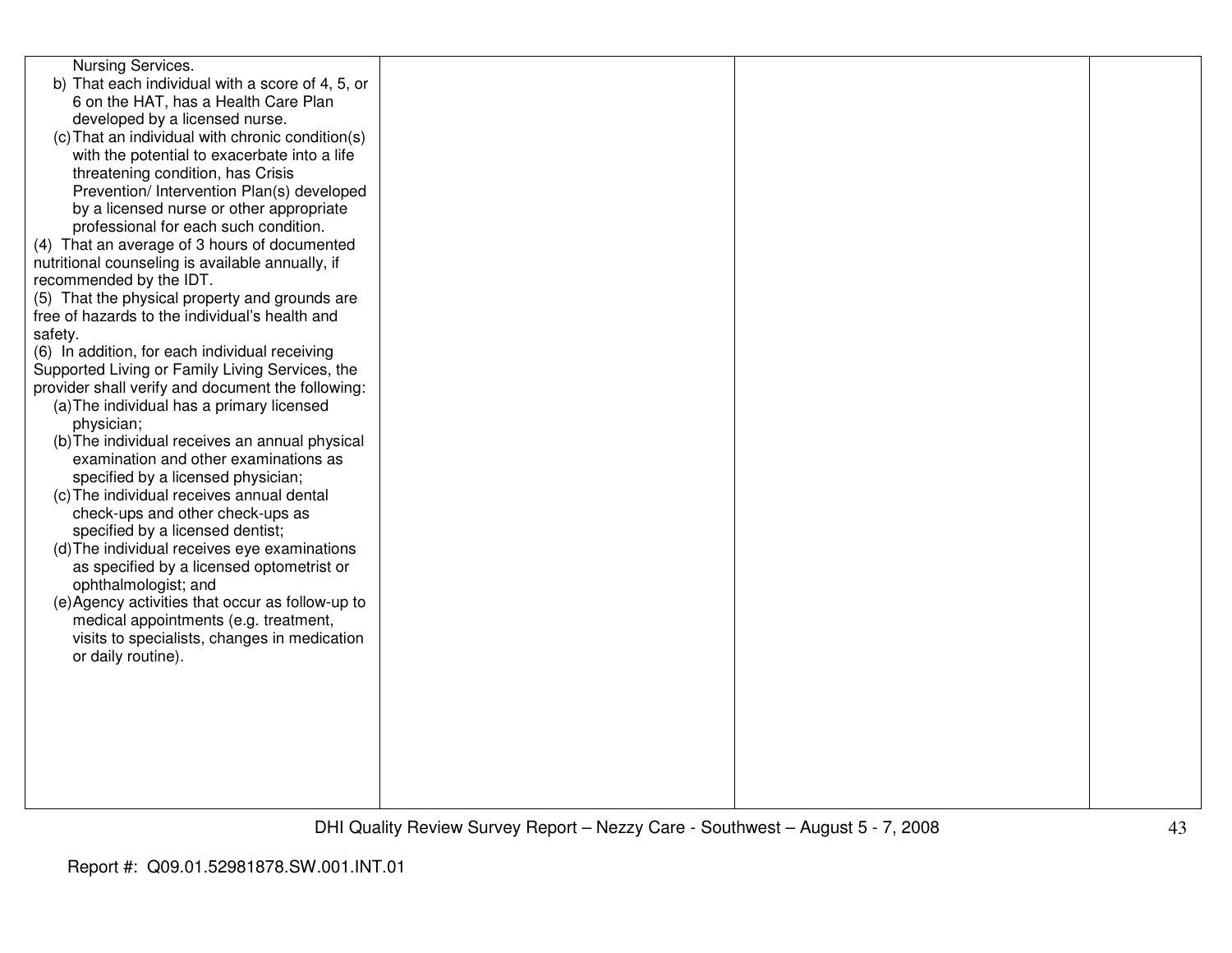| Tag # 6L14 Residential Case File                                                       | <b>Scope and Severity Rating: C</b>                                                                                                                                                                                                                       |  |
|----------------------------------------------------------------------------------------|-----------------------------------------------------------------------------------------------------------------------------------------------------------------------------------------------------------------------------------------------------------|--|
| Developmental Disabilities (DD) Waiver Service                                         | Based on record review, the Agency failed to                                                                                                                                                                                                              |  |
| Standards effective 4/1/2007                                                           | maintain a complete and confidential case file in                                                                                                                                                                                                         |  |
| CHAPTER 6. VIII. COMMUNITY LIVING                                                      | the residence for 5 of 5 Individuals receiving                                                                                                                                                                                                            |  |
| SERVICE PROVIDER AGENCY                                                                | Family Living Services or Supported Living                                                                                                                                                                                                                |  |
| <b>REQUIREMENTS</b>                                                                    | Services.                                                                                                                                                                                                                                                 |  |
| A. Residence Case File: For individuals                                                |                                                                                                                                                                                                                                                           |  |
| receiving Supported Living or Family Living, the                                       | • Current Emergency & Personal                                                                                                                                                                                                                            |  |
| Agency shall maintain in the individual's home a                                       | Identification (#2, 4 & 5)                                                                                                                                                                                                                                |  |
| complete and current confidential case file for                                        |                                                                                                                                                                                                                                                           |  |
| each individual. For individuals receiving                                             | • Annual ISP $(#3)$                                                                                                                                                                                                                                       |  |
| Independent Living Services, rather than                                               |                                                                                                                                                                                                                                                           |  |
| maintaining this file at the individual's home, the                                    | • ISP Signature Page (#2 & 3)                                                                                                                                                                                                                             |  |
| complete and current confidential case file for                                        |                                                                                                                                                                                                                                                           |  |
| each individual shall be maintained at the                                             | • Addendum A $(#1, 2, 3, 4 \& 5)$                                                                                                                                                                                                                         |  |
| agency's administrative site. Each file shall                                          |                                                                                                                                                                                                                                                           |  |
| include the following:                                                                 | • Individual Specific Training (Addendum B)                                                                                                                                                                                                               |  |
| (1) Complete and current ISP and all                                                   | (#3)                                                                                                                                                                                                                                                      |  |
| supplemental plans specific to the individual;                                         |                                                                                                                                                                                                                                                           |  |
| (2) Complete and current Health Assessment                                             | • Positive Behavioral Plan (#1, 3, 4 & 5)                                                                                                                                                                                                                 |  |
| Tool:                                                                                  |                                                                                                                                                                                                                                                           |  |
| (3) Current emergency contact information,<br>which includes the individual's address, | • Speech Therapy Plan (#1, 2 & 4)                                                                                                                                                                                                                         |  |
| telephone number, names and telephone                                                  |                                                                                                                                                                                                                                                           |  |
| numbers of residential Community Living                                                | • Occupational Therapy Plan (#1, 4 & 5)                                                                                                                                                                                                                   |  |
| Support providers, relatives, or guardian or                                           |                                                                                                                                                                                                                                                           |  |
| conservator, primary care physician's name(s)                                          | • Physical Therapy Plan (#1, 4 & 5)                                                                                                                                                                                                                       |  |
| and telephone number(s), pharmacy name,                                                |                                                                                                                                                                                                                                                           |  |
| address and telephone number and dentist                                               | • Special Health Care Needs                                                                                                                                                                                                                               |  |
| name, address and telephone number, and                                                | • Nutritional Plan (#4)                                                                                                                                                                                                                                   |  |
| health plan;                                                                           |                                                                                                                                                                                                                                                           |  |
|                                                                                        | • Health Assessment Tool (#1, 2, 3, 4 & 5)                                                                                                                                                                                                                |  |
| (4) Up-to-date progress notes, signed and dated                                        |                                                                                                                                                                                                                                                           |  |
| by the person making the note for at least the                                         | • Crisis Plan                                                                                                                                                                                                                                             |  |
| past month (older notes may be transferred to                                          | • Seizures (#5)                                                                                                                                                                                                                                           |  |
| the agency office);                                                                    | • Diabetes $(#1 & 4)$                                                                                                                                                                                                                                     |  |
| (5) Data collected to document ISP Action Plan                                         |                                                                                                                                                                                                                                                           |  |
| implementation                                                                         | • Progress Notes/Daily Contacts Logs (#3)                                                                                                                                                                                                                 |  |
|                                                                                        |                                                                                                                                                                                                                                                           |  |
| (6) Progress notes written by direct care staff                                        | • Data Collection/Data Tracking (#3, 4 & 5)                                                                                                                                                                                                               |  |
| and by nurses regarding individual health status                                       |                                                                                                                                                                                                                                                           |  |
| and physical conditions including action taken in                                      | • Progress Notes written by DSP and/or                                                                                                                                                                                                                    |  |
|                                                                                        | $DIII$ $Q_{11}$ $B_{11}$ $B_{21}$ $B_{21}$ $B_{21}$ $B_{21}$ $B_{21}$ $B_{21}$ $B_{21}$ $B_{21}$ $B_{21}$ $B_{21}$ $B_{21}$ $B_{21}$ $B_{21}$ $B_{21}$ $B_{21}$ $B_{21}$ $B_{21}$ $B_{21}$ $B_{21}$ $B_{21}$ $B_{21}$ $B_{21}$ $B_{21}$ $B_{21}$ $B_{21}$ |  |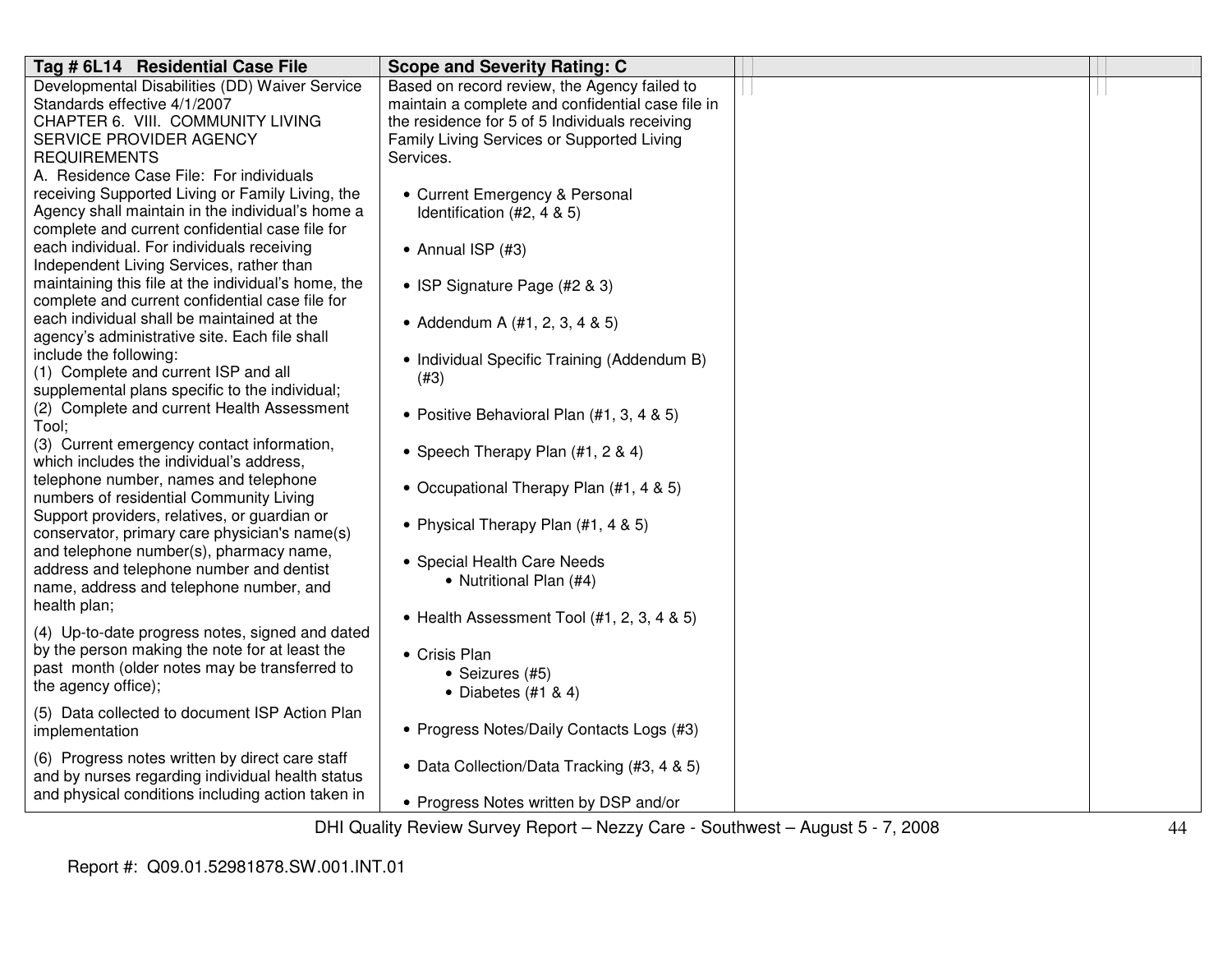| response to identified changes in condition for at   | Nurses regarding individual health status      |  |
|------------------------------------------------------|------------------------------------------------|--|
| least the past month;                                | and physical conditions including action       |  |
| (7) Physician's or qualified health care providers   | taken $(#3)$                                   |  |
| written orders;                                      |                                                |  |
| (8) Progress notes documenting implementation        | • Health Care Providers Written Orders (#1, 2, |  |
| of a physician's or qualified health care            | 3, 4 & 5)                                      |  |
| provider's order(s);                                 |                                                |  |
| (9) Medication Administration Record (MAR) for       | • Abnormal Involuntary Movement Screening      |  |
| the past three (3) months which includes:            | (#3)                                           |  |
| (a) The name of the individual;                      |                                                |  |
| (b) A transcription of the healthcare                | • Medication Administration Record (MAR)       |  |
| practitioners prescription including the             | (#3)                                           |  |
| brand and generic name of the medication;            |                                                |  |
| (c) Diagnosis for which the medication is            |                                                |  |
| prescribed;                                          |                                                |  |
| (d) Dosage, frequency and method/route of            |                                                |  |
| delivery;                                            |                                                |  |
| (e) Times and dates of delivery;                     |                                                |  |
| Initials of person administering or assisting<br>(1) |                                                |  |
| with medication; and                                 |                                                |  |
| An explanation of any medication<br>(g)              |                                                |  |
| irregularity, allergic reaction or adverse           |                                                |  |
| effect.                                              |                                                |  |
| For PRN medication an explanation for the<br>(h)     |                                                |  |
| use of the PRN must include:                         |                                                |  |
| Observable signs/symptoms or                         |                                                |  |
| circumstances in which the medication                |                                                |  |
| is to be used, and                                   |                                                |  |
| (ii) Documentation of the                            |                                                |  |
| effectiveness/result of the PRN                      |                                                |  |
| delivered.                                           |                                                |  |
| A MAR is not required for individuals<br>(1)         |                                                |  |
| participating in Independent Living Services         |                                                |  |
| who self-administer their own medication.            |                                                |  |
| However, when medication administration is           |                                                |  |
| provided as part of the Independent Living           |                                                |  |
| Service a MAR must be maintained at the              |                                                |  |
| individual's home and an updated copy                |                                                |  |
| must be placed in the agency file on a               |                                                |  |
| weekly basis.                                        |                                                |  |
| (10) Record of visits to healthcare practitioners    |                                                |  |
| including any treatment provided at the visit and    |                                                |  |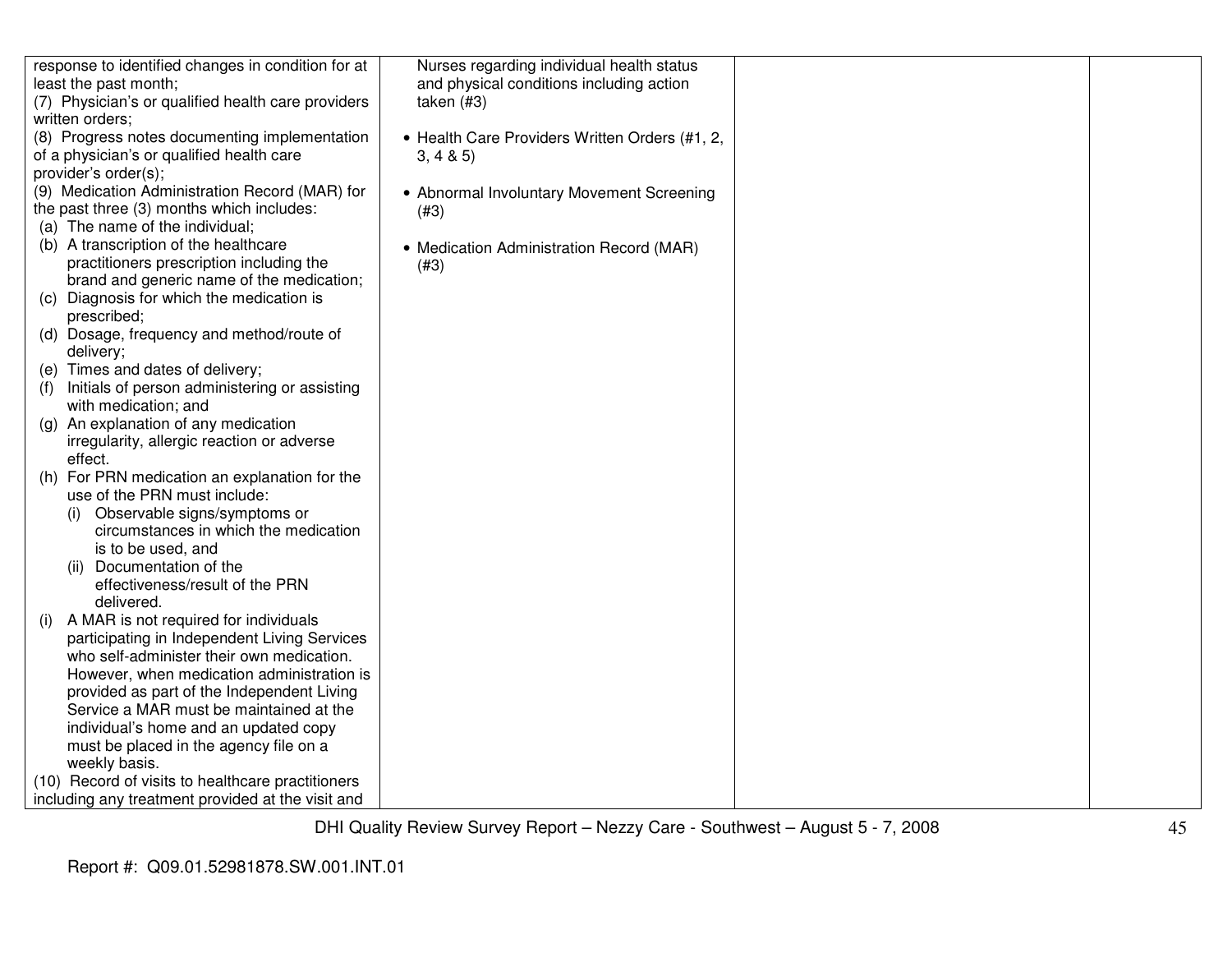| a record of all diagnostic testing for the current |  |  |
|----------------------------------------------------|--|--|
| ISP year; and                                      |  |  |
| (11) Medical History to include: demographic       |  |  |
|                                                    |  |  |
| data, current and past medical diagnoses           |  |  |
| including the cause (if known) of the              |  |  |
| developmental disability and any psychiatric       |  |  |
| diagnosis, allergies (food, environmental,         |  |  |
|                                                    |  |  |
| medications), status of routine adult health care  |  |  |
| screenings, immunizations, hospital discharge      |  |  |
| summaries for past twelve (12) months, past        |  |  |
|                                                    |  |  |
| medical history including hospitalizations,        |  |  |
| surgeries, injuries, family history and current    |  |  |
| physical exam.                                     |  |  |
|                                                    |  |  |
|                                                    |  |  |
|                                                    |  |  |
|                                                    |  |  |
|                                                    |  |  |
|                                                    |  |  |
|                                                    |  |  |
|                                                    |  |  |
|                                                    |  |  |
|                                                    |  |  |
|                                                    |  |  |
|                                                    |  |  |
|                                                    |  |  |
|                                                    |  |  |
|                                                    |  |  |
|                                                    |  |  |
|                                                    |  |  |
|                                                    |  |  |
|                                                    |  |  |
|                                                    |  |  |
|                                                    |  |  |
|                                                    |  |  |
|                                                    |  |  |
|                                                    |  |  |
|                                                    |  |  |
|                                                    |  |  |
|                                                    |  |  |
|                                                    |  |  |
|                                                    |  |  |
|                                                    |  |  |
|                                                    |  |  |
|                                                    |  |  |
|                                                    |  |  |
|                                                    |  |  |
|                                                    |  |  |
|                                                    |  |  |
|                                                    |  |  |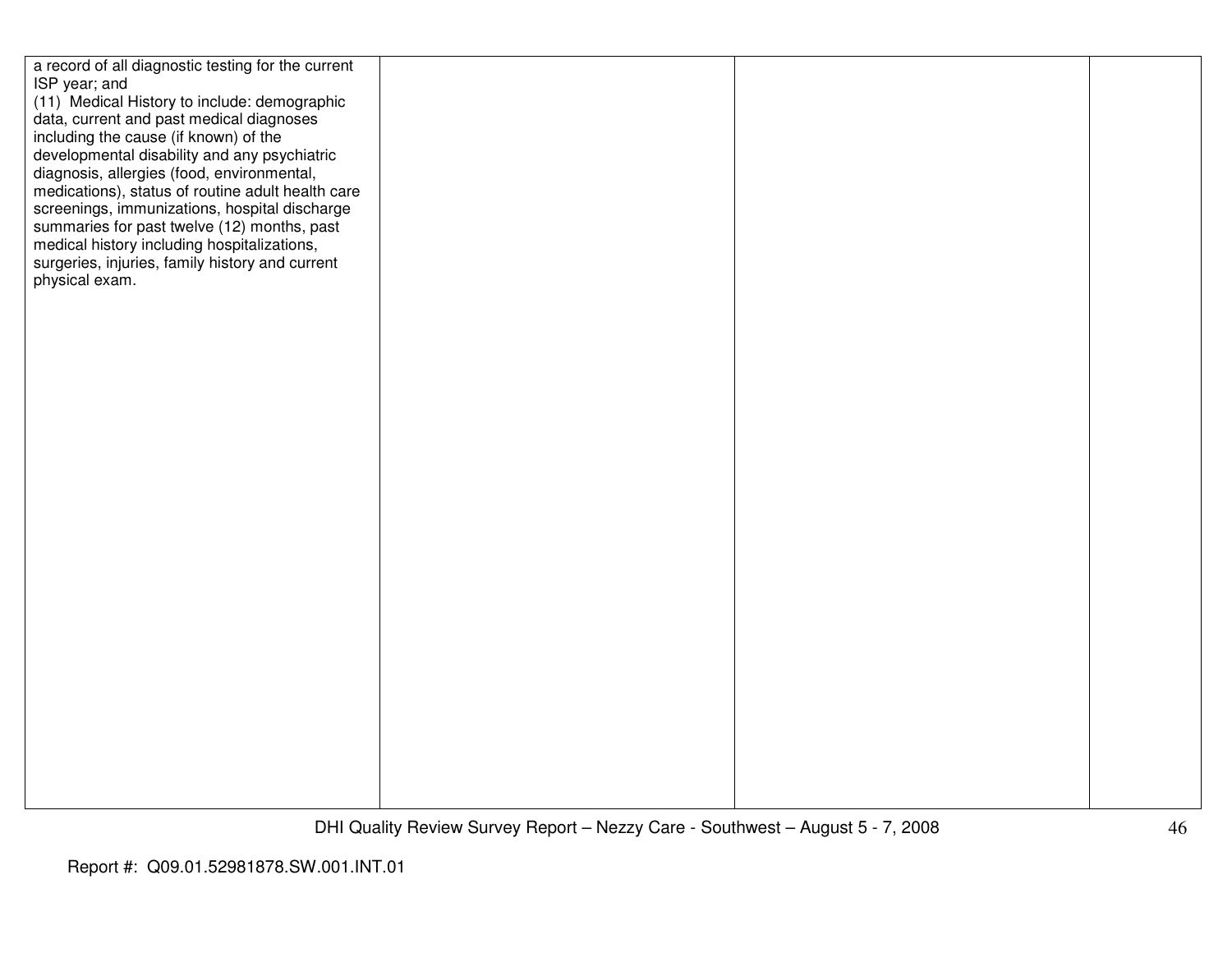|     | Tag # 6L17 Reporting Requirements                                                                                                                                                                                                                                                                                                                                                                                                                                        | <b>Scope and Severity Rating: B</b>                                                                                                                                                                                           |  |
|-----|--------------------------------------------------------------------------------------------------------------------------------------------------------------------------------------------------------------------------------------------------------------------------------------------------------------------------------------------------------------------------------------------------------------------------------------------------------------------------|-------------------------------------------------------------------------------------------------------------------------------------------------------------------------------------------------------------------------------|--|
|     | Developmental Disabilities (DD) Waiver Service<br>Standards effective 4/1/2007<br><b>CHAPTER 6. VIII. COMMUNITY LIVING</b><br><b>SERVICE PROVIDER AGENCY</b><br><b>REQUIREMENTS</b>                                                                                                                                                                                                                                                                                      | Based on Record Review the Agency failed to<br>complete written quarterly status reports for 3 of<br>5 individuals receiving Community Living<br>Services.                                                                    |  |
| (1) | D. Community Living Service Provider<br><b>Agency Reporting Requirements: All</b><br>Community Living Support providers shall submit<br>written quarterly status reports to the individual's<br>Case Manager and other IDT Members no later<br>than fourteen (14) days following the end of each<br>ISP quarter. The quarterly reports shall contain<br>the following written documentation:<br>Timely completion of relevant activities from<br><b>ISP Action Plans</b> | <b>Community Living Quarterly Reports</b><br>• Individual #2- None found from 03/2008 -<br>08/2008<br>• Individual #3 - None found from $03/2008$ -<br>08/2008.<br>• Individual $#5 -$ None found from 03/2008 $-$<br>08/2008 |  |
| (2) | Progress towards desired outcomes in the<br>ISP accomplished during the quarter;                                                                                                                                                                                                                                                                                                                                                                                         |                                                                                                                                                                                                                               |  |
| (3) | Significant changes in routine or staffing;                                                                                                                                                                                                                                                                                                                                                                                                                              |                                                                                                                                                                                                                               |  |
| (4) | Unusual or significant life events;                                                                                                                                                                                                                                                                                                                                                                                                                                      |                                                                                                                                                                                                                               |  |
| (5) | Updates on health status, including<br>medication and durable medical equipment<br>needs identified during the quarter; and                                                                                                                                                                                                                                                                                                                                              |                                                                                                                                                                                                                               |  |
| (6) | Data reports as determined by IDT<br>members.                                                                                                                                                                                                                                                                                                                                                                                                                            |                                                                                                                                                                                                                               |  |
|     |                                                                                                                                                                                                                                                                                                                                                                                                                                                                          |                                                                                                                                                                                                                               |  |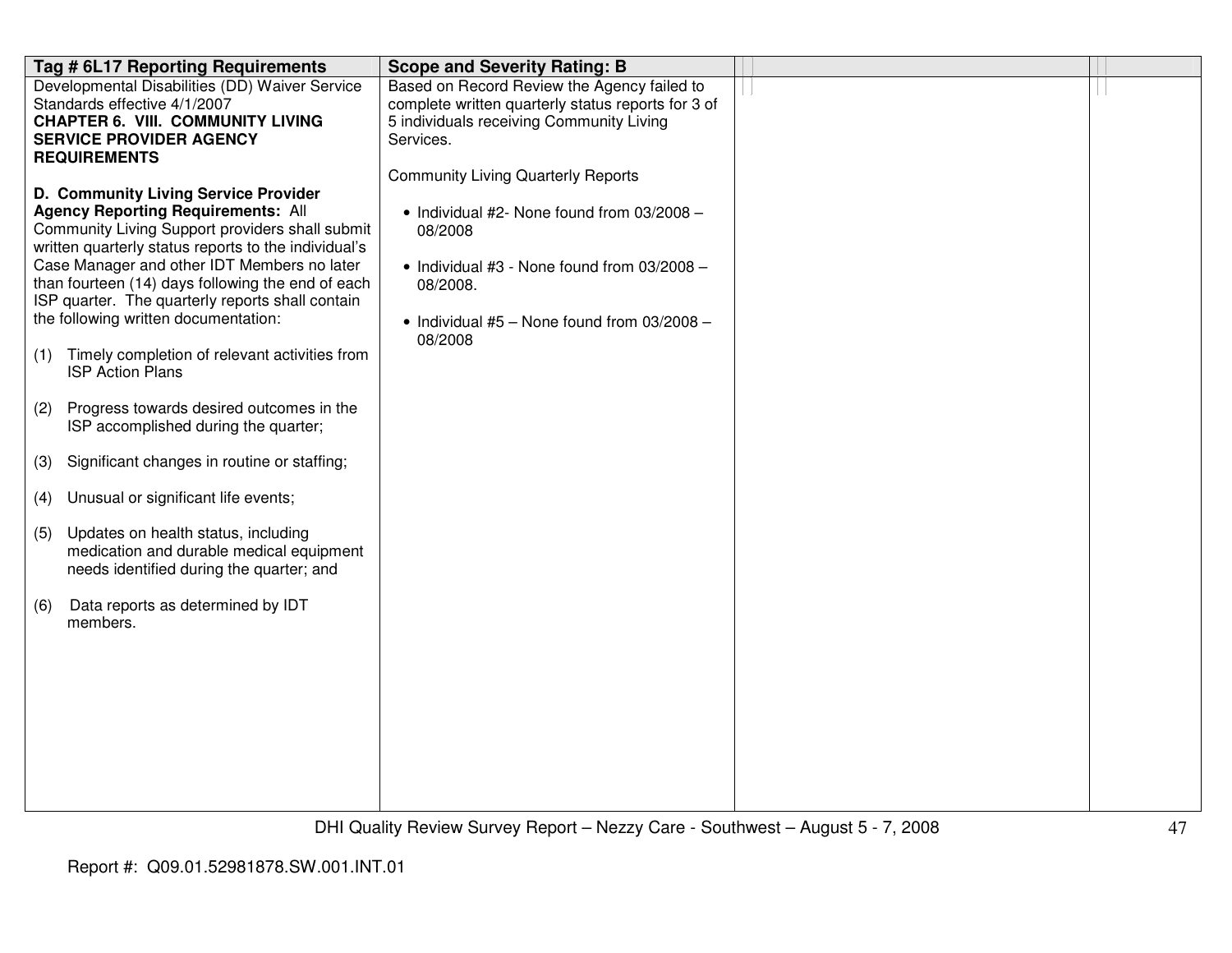| Tag # 6L25 (CoP) Residential Regts.                                               | <b>Scope and Severity Rating: F</b>             |  |
|-----------------------------------------------------------------------------------|-------------------------------------------------|--|
| Developmental Disabilities (DD) Waiver Service                                    | Based on observation, the Agency failed to      |  |
| Standards effective 4/1/2007                                                      | ensure that each individual's residence met all |  |
| <b>CHAPTER 6. VIII. COMMUNITY LIVING</b>                                          | requirements within the standard for 5 of 5     |  |
| <b>SERVICE PROVIDER AGENCY</b>                                                    | Supported Living and Family Living residences.  |  |
| <b>REQUIREMENTS</b>                                                               |                                                 |  |
| L. Residence Requirements for Family Living                                       | The following items were missing, not           |  |
| <b>Services and Supported Living Services</b>                                     | functioning or incomplete:                      |  |
| (1) Supported Living Services and Family Living                                   |                                                 |  |
| Services providers shall assure that each                                         | • Accessible written procedures for             |  |
| individual's residence has:                                                       | emergency evacuation e.g. fire and weather-     |  |
| (a) Battery operated or electric smoke                                            | related threats (#1, 2, 3, 4 & 5)               |  |
| detectors, heat sensors, or a sprinkler                                           |                                                 |  |
| system installed in the residence;                                                | • Accessible telephone numbers of poison        |  |
| (b) General-purpose first aid kit;                                                | control centers located within the line of      |  |
| (c) When applicable due to an individual's                                        | sight of the telephone $(#4 \& 5)$              |  |
| health status, a blood borne pathogens kit;                                       |                                                 |  |
| (d) Accessible written procedures for                                             | • Accessible written procedures for the safe    |  |
| emergency evacuation e.g. fire and                                                | storage of all medications with dispensing      |  |
| weather-related threats;                                                          | instructions for each individual that are       |  |
| (e) Accessible telephone numbers of poison                                        | consistent with the Assisting with Medication   |  |
| control centers located within the line of                                        | Administration training or each individual's    |  |
| sight of the telephone;                                                           | ISP $(\#1, 2, 3, 4 \& 5)$                       |  |
| Accessible written documentation of actual<br>(f)                                 |                                                 |  |
| evacuation drills occurring at least three (3)                                    | • Accessible written procedures for             |  |
| times a year. For Supported Living                                                | emergency placement and relocation of           |  |
| evacuation drills shall occur at least once a                                     | individuals in the event of an emergency        |  |
| year during each shift;                                                           | evacuation that makes the residence             |  |
| Accessible written procedures for the safe<br>(g)                                 | unsuitable for occupancy. The emergency         |  |
| storage of all medications with dispensing                                        | evacuation procedures shall address, but        |  |
| instructions for each individual that are                                         | are not limited to, fire, chemical and/or       |  |
| consistent with the Assisting with                                                | hazardous waste spills, and flooding (#1, 2,    |  |
| Medication Administration training or each                                        | 3, 4 & 5                                        |  |
| individual's ISP; and                                                             |                                                 |  |
| Accessible written procedures for<br>(h)                                          |                                                 |  |
| emergency placement and relocation of<br>individuals in the event of an emergency |                                                 |  |
| evacuation that makes the residence                                               |                                                 |  |
| unsuitable for occupancy. The emergency                                           |                                                 |  |
| evacuation procedures shall address, but                                          |                                                 |  |
|                                                                                   |                                                 |  |
| hazardous waste spills, and flooding.                                             |                                                 |  |
| are not limited to, fire, chemical and/or                                         |                                                 |  |